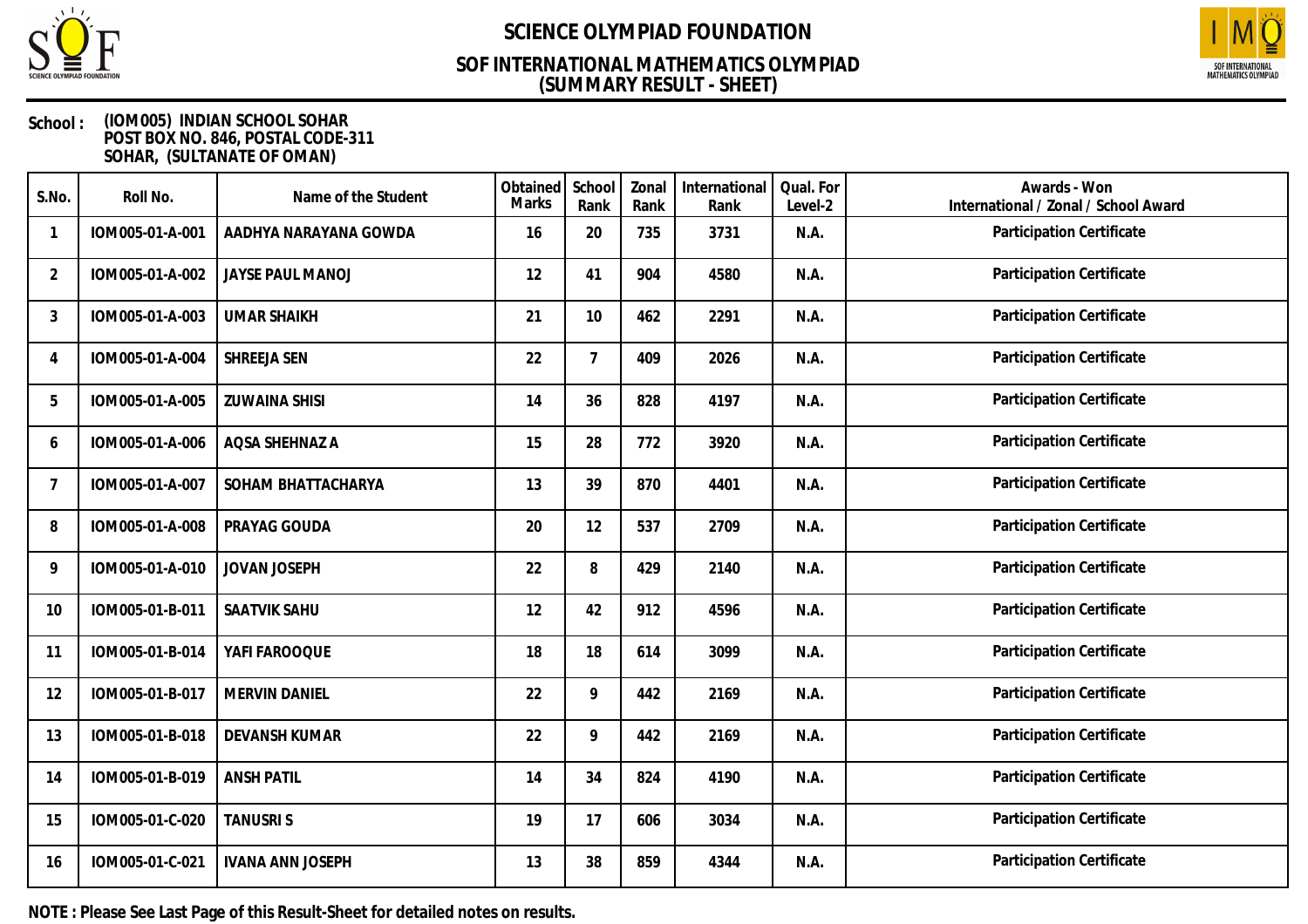

### **(SUMMARY RESULT - SHEET) SOF INTERNATIONAL MATHEMATICS OLYMPIAD**



#### **School : (IOM005) INDIAN SCHOOL SOHAR POST BOX NO. 846, POSTAL CODE-311 SOHAR, (SULTANATE OF OMAN)**

| S.No. | Roll No.        | Name of the Student        | Obtained<br>Marks | School<br>Rank | Zonal<br>Rank | International<br>Rank | Qual. For<br>Level-2 | Awards - Won<br>International / Zonal / School Award |
|-------|-----------------|----------------------------|-------------------|----------------|---------------|-----------------------|----------------------|------------------------------------------------------|
| 17    | IOM005-01-C-023 | <b>SAAVI SAHU</b>          | 9                 | 48             | 1008          | 4998                  | N.A.                 | Participation Certificate                            |
| 18    | IOM005-01-C-025 | SYED HADI HASAN            | <b>ABSENT</b>     | N.A.           | N.A.          | N.A.                  | N.A.                 | N.A.                                                 |
| 19    | IOM005-01-C-026 | SHRIJITA PAL               | 23                | 5              | 364           | 1816                  | N.A.                 | Participation Certificate                            |
| 20    | IOM005-01-C-027 | AJINKYA DESHPANDE          | 19                | 15             | 579           | 2921                  | N.A.                 | Participation Certificate                            |
| 21    | IOM005-01-D-028 | <b>ABHINAV K V</b>         | 16                | 22             | 746           | 3755                  | N.A.                 | Participation Certificate                            |
| 22    | IOM005-01-D-029 | <b>HRIDYA S NAIR</b>       | 16                | 23             | 749           | 3763                  | N.A.                 | Participation Certificate                            |
| 23    | IOM005-01-D-030 | <b>IZZA AYSHA</b>          | <b>ABSENT</b>     | N.A.           | N.A.          | N.A.                  | N.A.                 | N.A.                                                 |
| 24    | IOM005-01-D-031 | NIRAG AJAY RANE            | 15                | 25             | 765           | 3874                  | N.A.                 | Participation Certificate                            |
| 25    | IOM005-01-D-032 | PRAVEEN PETCHIAPPAN        | 10                | 46             | 986           | 4908                  | N.A.                 | Participation Certificate                            |
| 26    | IOM005-01-D-034 | SENNA MARIYA STEPHEN       | 14                | 33             | 821           | 4161                  | N.A.                 | Participation Certificate                            |
| 27    | IOM005-01-D-035 | ZAKI MAZHAR ZAHUR          | 19                | 13             | 575           | 2883                  | N.A.                 | Participation Certificate                            |
| 28    | IOM005-01-D-036 | <b>HAMDA HANAAN</b>        | 21                | 11             | 497           | 2458                  | N.A.                 | Participation Certificate                            |
| 29    | IOM005-01-D-037 | SAYAN SANDHESH             | 18                | 19             | 631           | 3181                  | N.A.                 | Participation Certificate                            |
| 30    | IOM005-01-D-038 | SIDDARTH NIDEESH           | 14                | 37             | 831           | 4204                  | N.A.                 | Participation Certificate                            |
| 31    | IOM005-01-D-039 | A LAUREETTA SIYO           | 5                 | 55             | 1079          | 5300                  | N.A.                 | Participation Certificate                            |
| 32    | IOM005-01-D-040 | <b>REEM MARYAM POYILAN</b> | 15                | 32             | 804           | 4047                  | N.A.                 | Participation Certificate                            |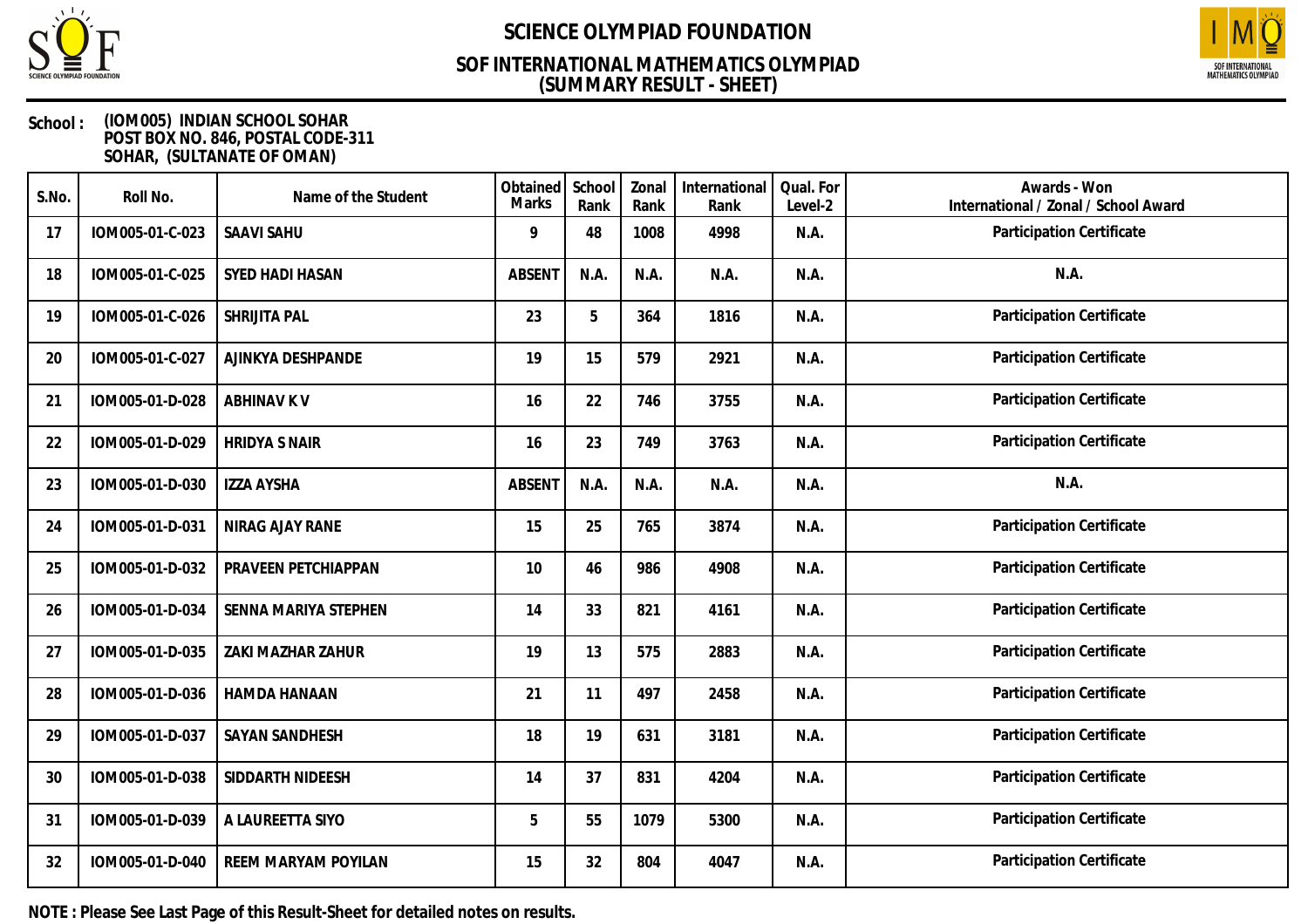

### **(SUMMARY RESULT - SHEET) SOF INTERNATIONAL MATHEMATICS OLYMPIAD**



#### **School : (IOM005) INDIAN SCHOOL SOHAR POST BOX NO. 846, POSTAL CODE-311 SOHAR, (SULTANATE OF OMAN)**

| S.No. | Roll No.        | Name of the Student     | Obtained<br>Marks | School<br>Rank | Zonal<br>Rank | International<br>Rank | Qual. For<br>Level-2 | Awards - Won<br>International / Zonal / School Award |
|-------|-----------------|-------------------------|-------------------|----------------|---------------|-----------------------|----------------------|------------------------------------------------------|
| 33    | IOM005-01-D-041 | AFRAH ZOYA              | 11                | 45             | 960           | 4788                  | N.A.                 | Participation Certificate                            |
| 34    | IOM005-01-E-042 | <b>TARANG KUMAR PAL</b> | 8                 | 51             | 1039          | 5134                  | N.A.                 | Participation Certificate                            |
| 35    | IOM005-01-E-043 | <b>DIVYAM MOHANTY</b>   | 23                | 6              | 377           | 1874                  | N.A.                 | Participation Certificate                            |
| 36    | IOM005-01-E-044 | SRESHTA C               | 16                | 24             | 751           | 3772                  | N.A.                 | Participation Certificate                            |
| 37    | IOM005-01-E-045 | <b>VED R SHIRSAT</b>    | 19                | 16             | 584           | 2931                  | N.A.                 | Participation Certificate                            |
| 38    | IOM005-01-E-046 | SAHARSH BARTARYA        | <b>ABSENT</b>     | N.A.           | N.A.          | N.A.                  | N.A.                 | N.A.                                                 |
| 39    | IOM005-01-E-047 | <b>EMY MARIA BIJO</b>   | 6                 | 54             | 1074          | 5266                  | N.A.                 | Participation Certificate                            |
| 40    | IOM005-01-F-049 | REYA REBECCA            | 8                 | 52             | 1048          | 5157                  | N.A.                 | Participation Certificate                            |
| 41    | IOM005-01-F-050 | THOMAS K JOHN           | 15                | 29             | 783           | 3967                  | N.A.                 | Participation Certificate                            |
| 42    | IOM005-01-F-051 | <b>ASIF AHAMMED</b>     | 15                | 27             | 769           | 3885                  | N.A.                 | Participation Certificate                            |
| 43    | IOM005-01-F-052 | SANVI KHOTARE           | 24                | 3              | 326           | 1570                  | N.A.                 | School Bronze Medal + Participation Certificate      |
| 44    | IOM005-01-G-054 | <b>AADIDEV K</b>        | 23                | 4              | 363           | 1815                  | N.A.                 | Participation Certificate                            |
| 45    | IOM005-01-G-056 | <b>DIYA ANIL</b>        | 11                | 44             | 957           | 4760                  | N.A.                 | Participation Certificate                            |
| 46    | IOM005-01-G-057 | <b>CIBI VARGHESE</b>    | 15                | 26             | 768           | 3883                  | N.A.                 | Participation Certificate                            |
| 47    | IOM005-01-G-058 | <b>MONI SHAKTIR</b>     | <b>ABSENT</b>     | N.A.           | N.A.          | N.A.                  | N.A.                 | N.A.                                                 |
| 48    | IOM005-01-G-059 | Y JACINTH MOSES         | 9                 | 49             | 1018          | 5024                  | N.A.                 | Participation Certificate                            |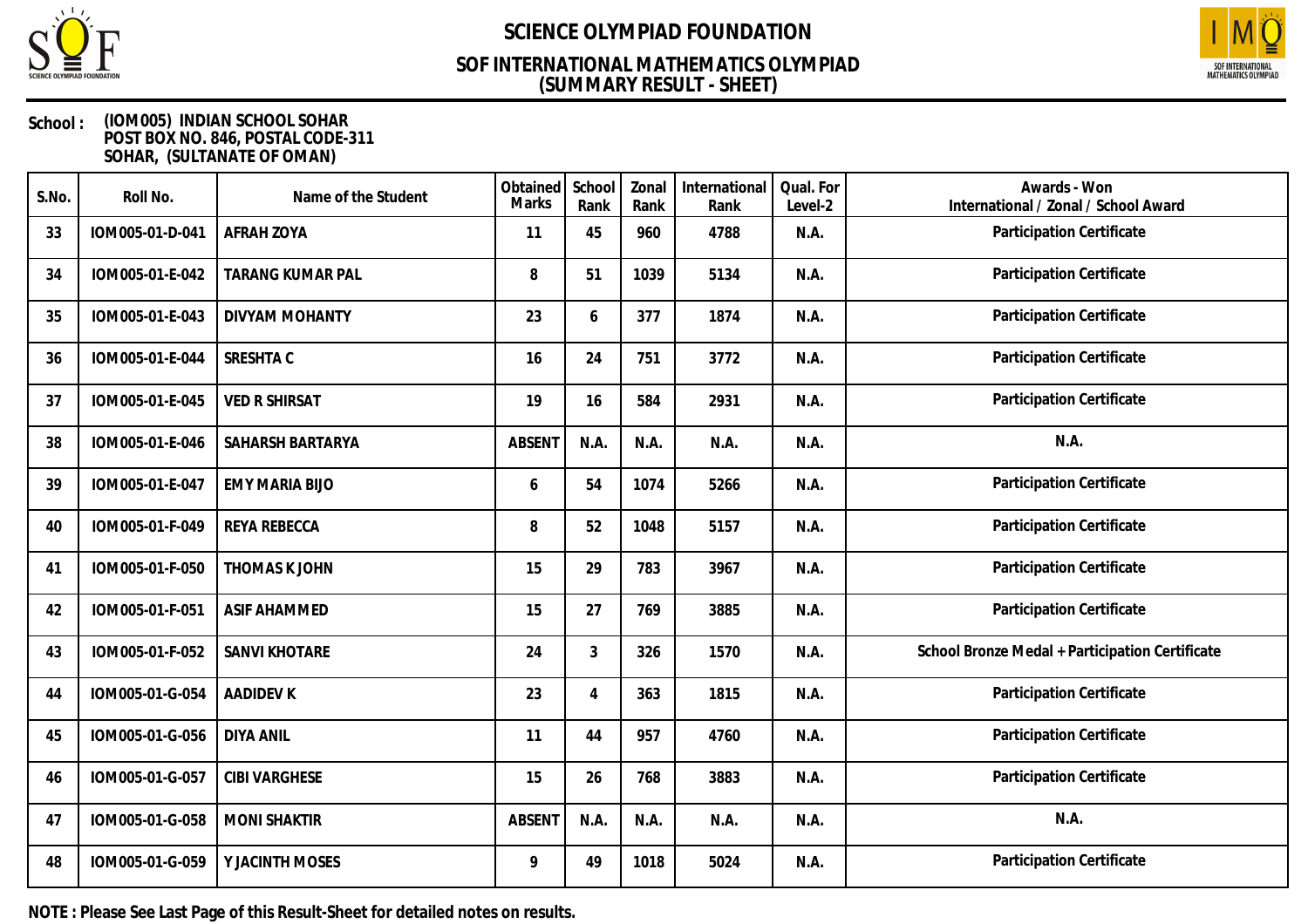

### **(SUMMARY RESULT - SHEET) SOF INTERNATIONAL MATHEMATICS OLYMPIAD**



#### **School : (IOM005) INDIAN SCHOOL SOHAR POST BOX NO. 846, POSTAL CODE-311 SOHAR, (SULTANATE OF OMAN)**

| S.No.          | Roll No.        | Name of the Student     | Obtained<br>Marks | School<br>Rank | Zonal<br>Rank | International<br>Rank | Qual. For<br>Level-2 | Awards - Won<br>International / Zonal / School Award |
|----------------|-----------------|-------------------------|-------------------|----------------|---------------|-----------------------|----------------------|------------------------------------------------------|
| 49             | IOM005-01-G-060 | MINHA FATHIMA           | <b>ABSENT</b>     | N.A.           | N.A.          | N.A.                  | N.A.                 | N.A.                                                 |
| 50             | IOM005-01-G-062 | NAOMI ROSE REJI         | 11                | 43             | 940           | 4705                  | N.A.                 | Participation Certificate                            |
| 51             | IOM005-01-G-063 | <b>DIYA R NAIR</b>      | $\overline{7}$    | 53             | 1056          | 5206                  | N.A.                 | Participation Certificate                            |
| 52             | IOM005-01-G-065 | <b>MIRSAB HUBAISE</b>   | 12                | 40             | 902           | 4575                  | N.A.                 | Participation Certificate                            |
| 53             | IOM005-01-G-068 | <b>SALMANUL FARIS</b>   | 9                 | 50             | 1025          | 5051                  | N.A.                 | Participation Certificate                            |
| 54             | IOM005-01-H-069 | SAMAIRA FATIMA          | 14                | 35             | 827           | 4196                  | N.A.                 | Participation Certificate                            |
| 55             | IOM005-01-H-070 | SHRESTHA CHATTERJEE     | 19                | 14             | 578           | 2920                  | N.A.                 | Participation Certificate                            |
| 56             | IOM005-01-H-071 | <b>ALSTON D SOUZA</b>   | 25                | $\overline{2}$ | 294           | 1387                  | N.A.                 | School Silver Medal + Participation Certificate      |
| 57             | IOM005-01-H-072 | <b>GURBIR SINGH</b>     | 15                | 31             | 786           | 3978                  | N.A.                 | Participation Certificate                            |
| 58             | IOM005-01-I-073 | MOHAMMED SAQIB          | 15                | 30             | 784           | 3972                  | N.A.                 | Participation Certificate                            |
| 59             | IOM005-01-I-074 | <b>HANNAH ELDHOSE</b>   | 16                | 21             | 742           | 3747                  | N.A.                 | Participation Certificate                            |
| 60             | IOM005-01-I-077 | PRANAV ADHITHYA         | 26                | 1              | 264           | 1178                  | N.A.                 | School Gold Medal + Participation Certificate        |
| 61             | IOM005-01-I-078 | <b>RONITH NAYAK</b>     | 9                 | 47             | 1004          | 4987                  | N.A.                 | Participation Certificate                            |
|                | IOM005-02-A-001 | <b>CHRISTIENE BINNY</b> | 20                | 21             | 528           | 2549                  | N.A.                 | Participation Certificate                            |
| $\overline{2}$ | IOM005-02-A-002 | SUHANA SUCHITHRAN       | 32                | 3              | 89            | 261                   | N.A.                 | School Silver Medal + Participation Certificate      |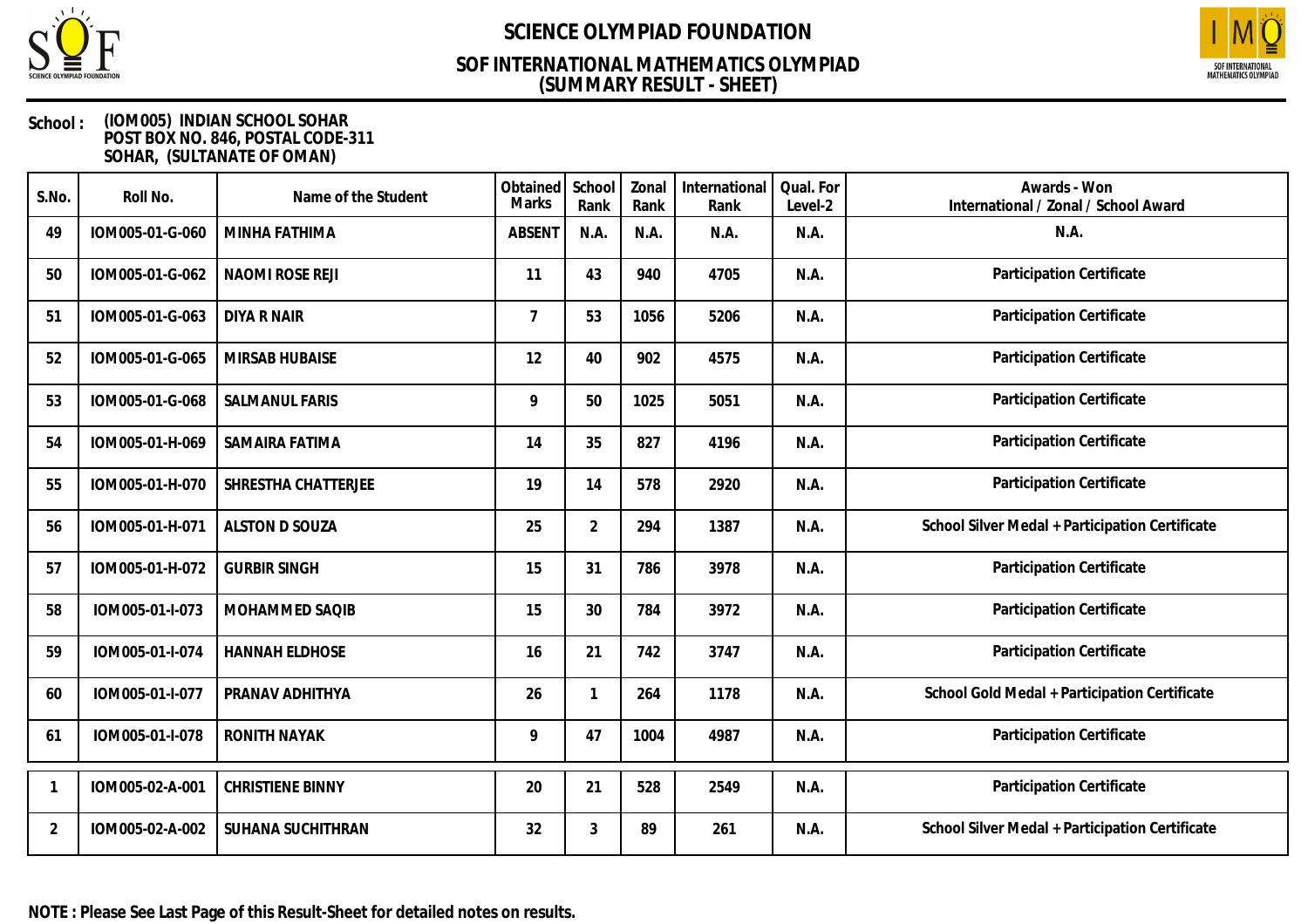

### **(SUMMARY RESULT - SHEET) SOF INTERNATIONAL MATHEMATICS OLYMPIAD**



#### **School : (IOM005) INDIAN SCHOOL SOHAR POST BOX NO. 846, POSTAL CODE-311 SOHAR, (SULTANATE OF OMAN)**

| S.No.          | Roll No.        | Name of the Student      | Obtained<br>Marks | School<br>Rank | Zonal<br>Rank | International<br>Rank | Qual. For<br>Level-2 | Awards - Won<br>International / Zonal / School Award |
|----------------|-----------------|--------------------------|-------------------|----------------|---------------|-----------------------|----------------------|------------------------------------------------------|
| 3              | IOM005-02-A-003 | <b>MADHU ROSHAN</b>      | 29                | 9              | 166           | 595                   | N.A.                 | Participation Certificate                            |
| 4              | IOM005-02-A-005 | F ROMEY FLORRISHA        | 22                | 15             | 445           | 2106                  | N.A.                 | Participation Certificate                            |
| 5              | IOM005-02-A-006 | JUVAN JACOB VARGHESE     | 12                | 58             | 986           | 4477                  | N.A.                 | Participation Certificate                            |
| 6              | IOM005-02-A-007 | SANIKA SOHANI            | 16                | 37             | 749           | 3579                  | N.A.                 | Participation Certificate                            |
| $\overline{7}$ | IOM005-02-A-008 | ARMAAN                   | 15                | 46             | 816           | 3860                  | N.A.                 | Participation Certificate                            |
| 8              | IOM005-02-A-009 | <b>KANAK MISHRA</b>      | 13                | 52             | 935           | 4290                  | N.A.                 | Participation Certificate                            |
| 9              | IOM005-02-A-011 | <b>TRISHA MUDULI</b>     | 15                | 40             | 780           | 3760                  | N.A.                 | Participation Certificate                            |
| 10             | IOM005-02-B-013 | <b>ABHIRUP BOSE</b>      | 14                | 49             | 840           | 3979                  | N.A.                 | Participation Certificate                            |
| 11             | IOM005-02-B-014 | STEEVE JAMES JOHN        | <b>ABSENT</b>     | N.A.           | N.A.          | N.A.                  | N.A.                 | N.A.                                                 |
| 12             | IOM005-02-B-015 | PRATYUSH KAMALKAR        | 12                | 54             | 962           | 4425                  | N.A.                 | Participation Certificate                            |
| 13             | IOM005-02-B-017 | PAKHI CHAUBEY            | 8                 | 76             | 1150          | 5010                  | N.A.                 | Participation Certificate                            |
| 14             | IOM005-02-B-018 | <b>EVA VINEESH</b>       | 9                 | 71             | 1117          | 4915                  | N.A.                 | Participation Certificate                            |
| 15             | IOM005-02-B-019 | ABHUDAY SHINU            | 15                | 44             | 812           | 3854                  | N.A.                 | Participation Certificate                            |
| 16             | IOM005-02-B-020 | <b>AUSTIN JOHN STEEV</b> | 16                | 38             | 760           | 3629                  | N.A.                 | Participation Certificate                            |
| 17             | IOM005-02-B-023 | ANN MARIA SAJAN          | 15                | 42             | 797           | 3809                  | N.A.                 | Participation Certificate                            |
| 18             | IOM005-02-B-024 | DIVYA M SHARAYU          | 14                | 50             | 852           | 4030                  | N.A.                 | Participation Certificate                            |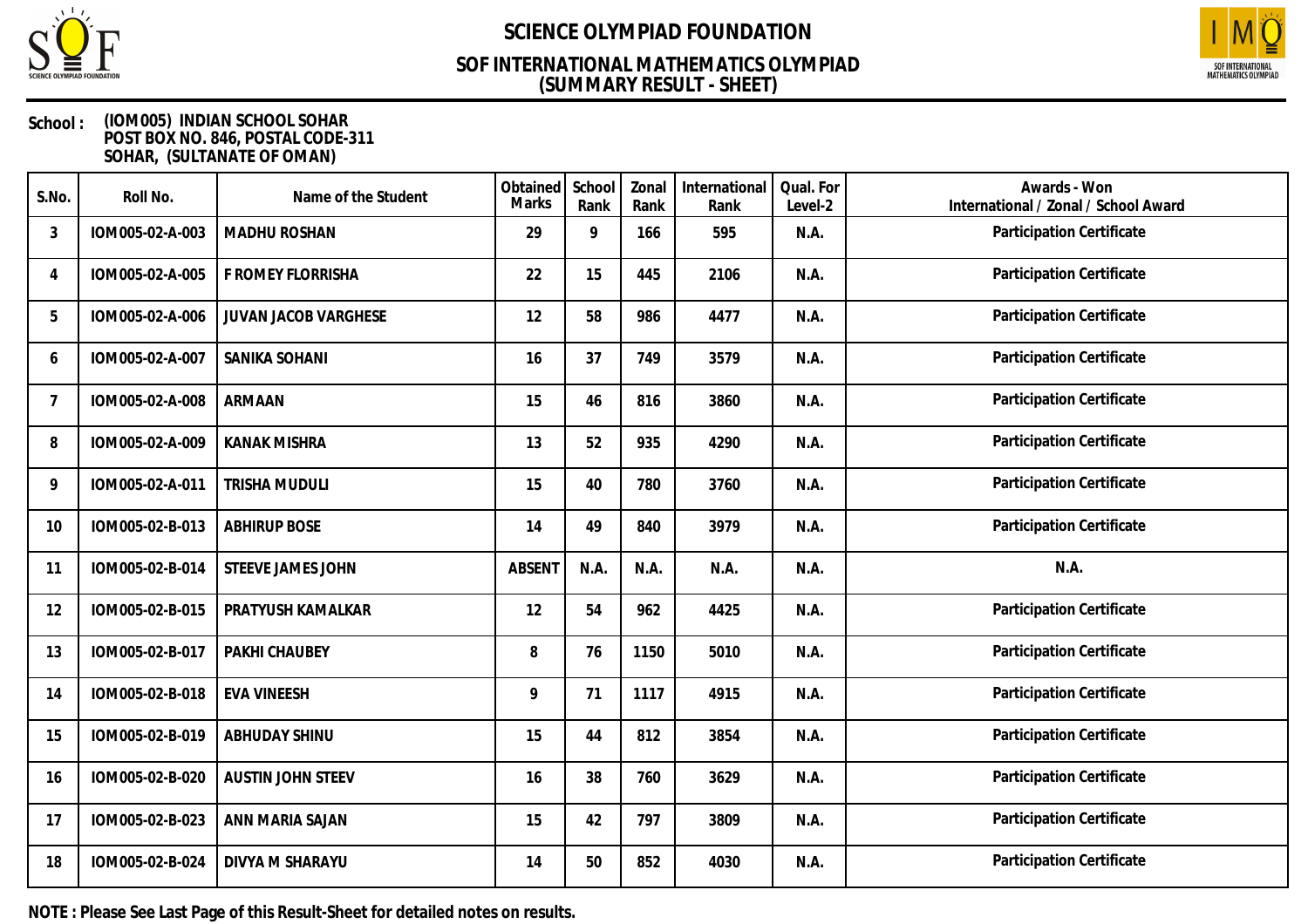

### **(SUMMARY RESULT - SHEET) SOF INTERNATIONAL MATHEMATICS OLYMPIAD**



#### **School : (IOM005) INDIAN SCHOOL SOHAR POST BOX NO. 846, POSTAL CODE-311 SOHAR, (SULTANATE OF OMAN)**

| S.No. | Roll No.        | Name of the Student   | Obtained<br>Marks | School<br>Rank | Zonal<br>Rank | International<br>Rank | Qual. For<br>Level-2 | Awards - Won<br>International / Zonal / School Award                                               |
|-------|-----------------|-----------------------|-------------------|----------------|---------------|-----------------------|----------------------|----------------------------------------------------------------------------------------------------|
| 19    | IOM005-02-B-025 | FATHIMA DILSHANA P    | <b>ABSENT</b>     | N.A.           | N.A.          | N.A.                  | N.A.                 | N.A.                                                                                               |
| 20    | IOM005-02-B-026 | JYOTHI J A            | 8                 | 72             | 1127          | 4954                  | N.A.                 | Participation Certificate                                                                          |
| 21    | IOM005-02-B-027 | SAIMA KURESHI         | 15                | 41             | 791           | 3801                  | N.A.                 | Participation Certificate                                                                          |
| 22    | IOM005-02-C-028 | M A ADITHYA           | 40                | $\mathbf{1}$   |               | 1                     | N.A.                 | Gifts Worth Rs. 1000/-+International Gold Medal + Certificate of<br><b>Outstanding Performance</b> |
| 23    | IOM005-02-C-029 | <b>DHRITI BASU</b>    | 29                | 6              | 150           | 544                   | N.A.                 | Participation Certificate                                                                          |
| 24    | IOM005-02-C-030 | KRISHNA PRIYA BINU    | <b>ABSENT</b>     | N.A.           | N.A.          | N.A.                  | N.A.                 | N.A.                                                                                               |
| 25    | IOM005-02-C-031 | SOUGANDHIKA KHOSLA    | 16                | 38             | 760           | 3629                  | N.A.                 | Participation Certificate                                                                          |
| 26    | IOM005-02-C-032 | <b>KAUSHIKA V</b>     | 29                | $\overline{7}$ | 163           | 591                   | N.A.                 | Participation Certificate                                                                          |
| 27    | IOM005-02-C-034 | <b>PAVIKSHA</b>       | 17                | 34             | 701           | 3372                  | N.A.                 | Participation Certificate                                                                          |
| 28    | IOM005-02-C-035 | ADITHYA PADIYAR       | 11                | 64             | 1045          | 4681                  | N.A.                 | Participation Certificate                                                                          |
| 29    | IOM005-02-C-036 | <b>K RAHUL</b>        | 10                | 65             | 1061          | 4754                  | N.A.                 | Participation Certificate                                                                          |
| 30    | IOM005-02-C-037 | THEERAJ MURUGAN       | 27                | 10             | 231           | 955                   | N.A.                 | Participation Certificate                                                                          |
| 31    | IOM005-02-C-041 | <b>ABIRAM BIJITH</b>  | 21                | 17             | 501           | 2366                  | N.A.                 | Participation Certificate                                                                          |
| 32    | IOM005-02-C-042 | RUSHDA FATHIMA        | 21                | 16             | 472           | 2265                  | N.A.                 | Participation Certificate                                                                          |
| 33    | IOM005-02-C-043 | <b>ZAFAR A KHATRI</b> | <b>ABSENT</b>     | N.A.           | N.A.          | N.A.                  | N.A.                 | N.A.                                                                                               |
| 34    | IOM005-02-C-044 | SIDHARTH S            | 18                | 29             | 628           | 3064                  | N.A.                 | Participation Certificate                                                                          |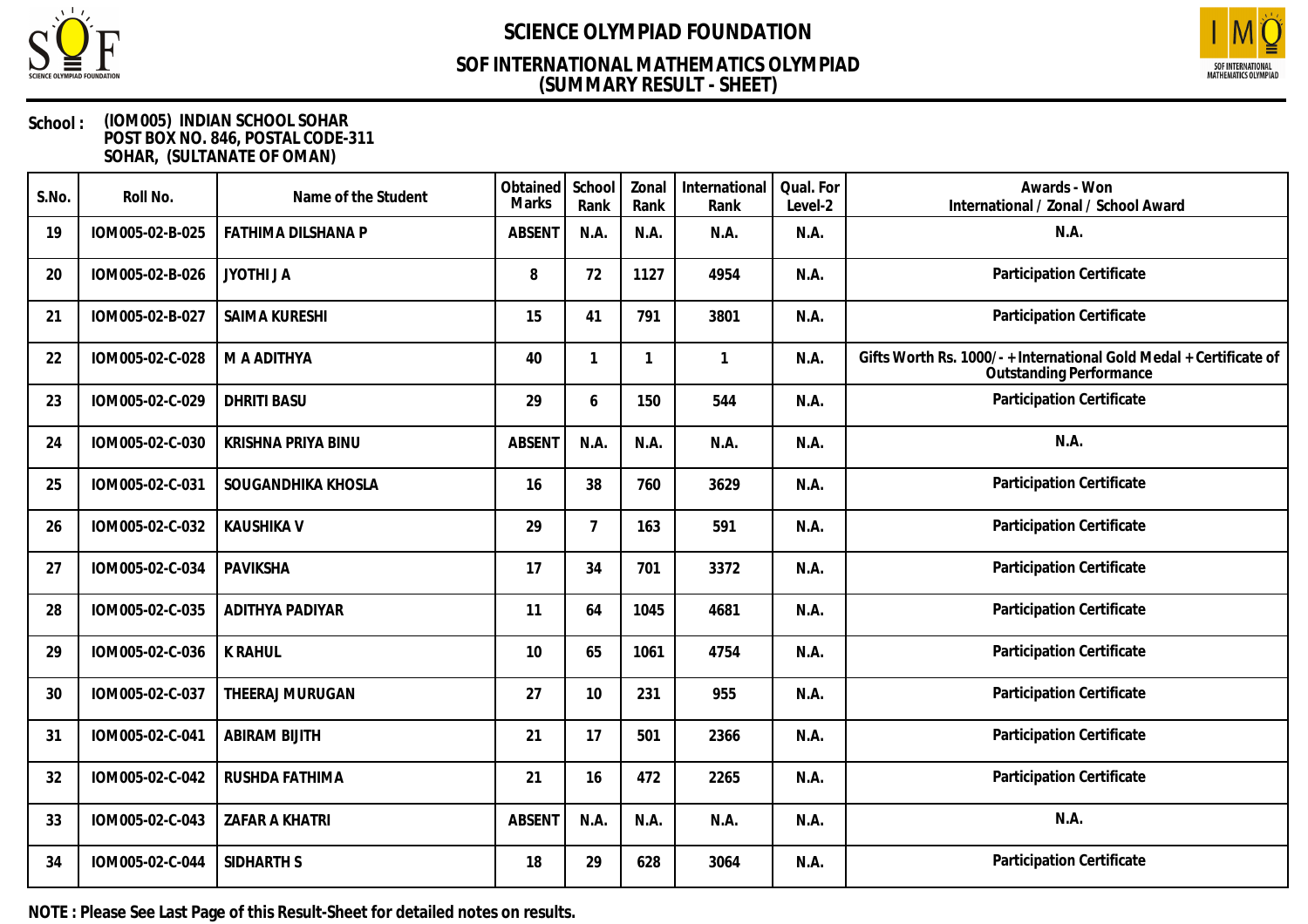

### **(SUMMARY RESULT - SHEET) SOF INTERNATIONAL MATHEMATICS OLYMPIAD**



#### **School : (IOM005) INDIAN SCHOOL SOHAR POST BOX NO. 846, POSTAL CODE-311 SOHAR, (SULTANATE OF OMAN)**

| S.No. | Roll No.        | Name of the Student   | Obtained<br>Marks | School<br>Rank | Zonal<br>Rank | International<br>Rank | Qual. For<br>Level-2 | Awards - Won<br>International / Zonal / School Award |
|-------|-----------------|-----------------------|-------------------|----------------|---------------|-----------------------|----------------------|------------------------------------------------------|
| 35    | IOM005-02-D-045 | AFNAN HAITHAM         | 5                 | 78             | 1190          | 5141                  | N.A.                 | Participation Certificate                            |
| 36    | IOM005-02-D-046 | <b>ABHINAV SINGH</b>  | 17                | 32             | 685           | 3318                  | N.A.                 | Participation Certificate                            |
| 37    | IOM005-02-D-047 | SHUBHRIKA SINGH       | 9                 | 70             | 1114          | 4909                  | N.A.                 | Participation Certificate                            |
| 38    | IOM005-02-D-048 | R YOKESH              | 17                | 31             | 683           | 3315                  | N.A.                 | Participation Certificate                            |
| 39    | IOM005-02-D-049 | <b>ARAV RAINA</b>     | 12                | 56             | 982           | 4468                  | N.A.                 | Participation Certificate                            |
| 40    | IOM005-02-D-050 | ABIRAMI SUNDARA RAMAN | 12                | 56             | 982           | 4468                  | N.A.                 | Participation Certificate                            |
| 41    | IOM005-02-D-051 | M SUVAN               | 15                | 47             | 818           | 3862                  | N.A.                 | Participation Certificate                            |
| 42    | IOM005-02-D-052 | VED HITESHKUMAR DHOLA | 26                | 11             | 264           | 1141                  | N.A.                 | Participation Certificate                            |
| 43    | IOM005-02-D-053 | NISHTHA BARMAN        | <b>ABSENT</b>     | N.A.           | N.A.          | N.A.                  | N.A.                 | N.A.                                                 |
| 44    | IOM005-02-D-054 | NIVEDITA HIREMATH     | 3                 | 80             | 1211          | 5201                  | N.A.                 | Participation Certificate                            |
| 45    | IOM005-02-D-055 | ANCHAL PRASAD         | 18                | 28             | 623           | 3054                  | N.A.                 | Participation Certificate                            |
| 46    | IOM005-02-D-056 | MOHAMMAD OZAIR        | 20                | 23             | 537           | 2565                  | N.A.                 | Participation Certificate                            |
| 47    | IOM005-02-D-057 | <b>JOVITA GIJO</b>    | 16                | 39             | 761           | 3630                  | N.A.                 | Participation Certificate                            |
| 48    | IOM005-02-D-058 | K TANISHKA            | 15                | 48             | 821           | 3870                  | N.A.                 | Participation Certificate                            |
| 49    | IOM005-02-D-059 | MOHAMMAD ZAYAN        | 22                | 14             | 420           | 2003                  | N.A.                 | Participation Certificate                            |
| 50    | IOM005-02-E-060 | <b>ABHISHEK KUMAR</b> | 11                | 63             | 1034          | 4636                  | N.A.                 | Participation Certificate                            |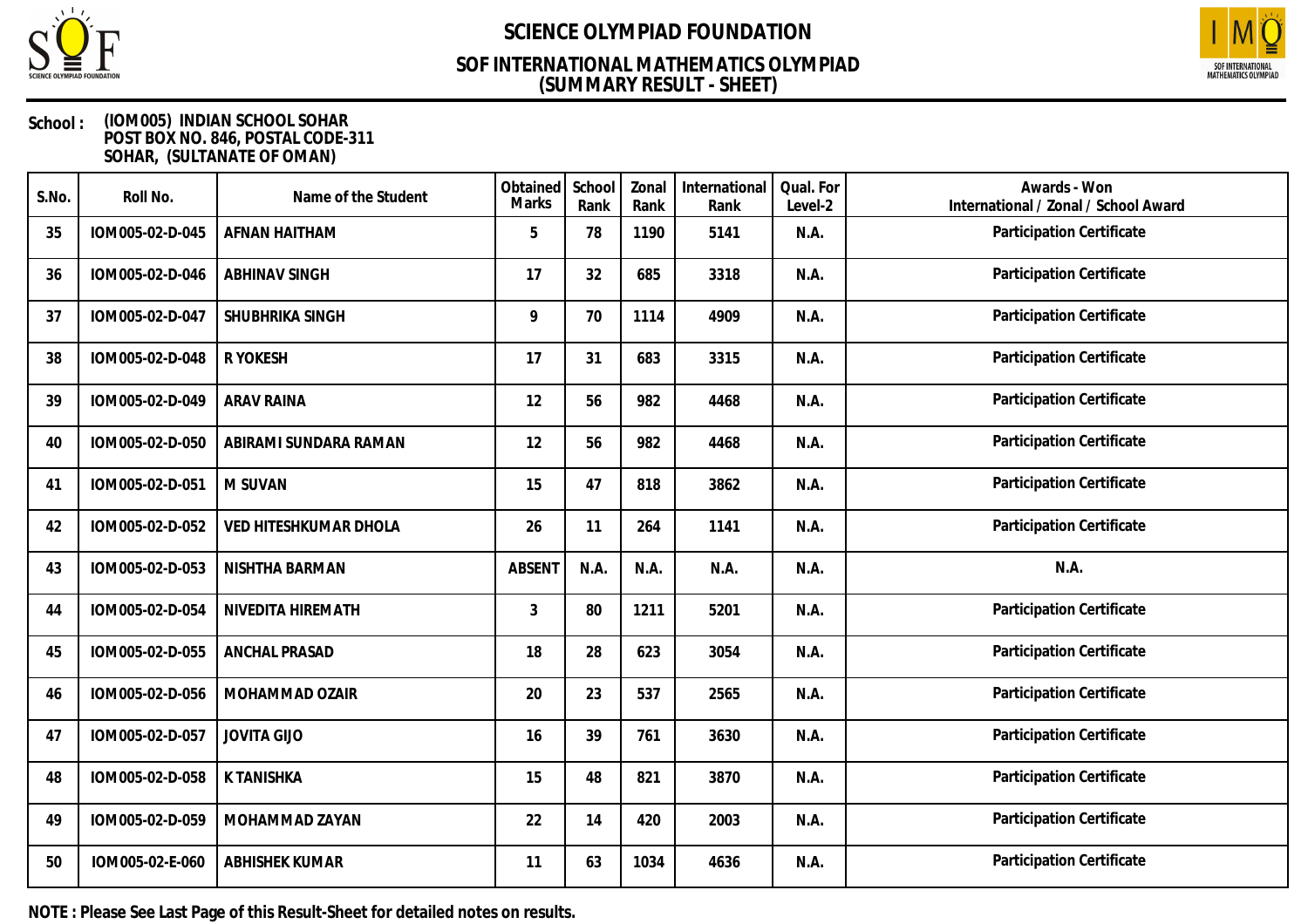

### **(SUMMARY RESULT - SHEET) SOF INTERNATIONAL MATHEMATICS OLYMPIAD**



#### **School : (IOM005) INDIAN SCHOOL SOHAR POST BOX NO. 846, POSTAL CODE-311 SOHAR, (SULTANATE OF OMAN)**

| S.No. | Roll No.        | Name of the Student     | Obtained<br>Marks | School<br>Rank | Zonal<br>Rank | International<br>Rank | Qual. For<br>Level-2 | Awards - Won<br>International / Zonal / School Award                                               |
|-------|-----------------|-------------------------|-------------------|----------------|---------------|-----------------------|----------------------|----------------------------------------------------------------------------------------------------|
| 51    | IOM005-02-E-061 | MARIA ELSA EAPEN        | 23                | 13             | 383           | 1808                  | N.A.                 | Participation Certificate                                                                          |
| 52    | IOM005-02-E-062 | HARSHIKA MISHRA         | 9                 | 69             | 1096          | 4866                  | N.A.                 | Participation Certificate                                                                          |
| 53    | IOM005-02-E-063 | K JOSITH JEEVAN         | 8                 | 74             | 1133          | 4966                  | N.A.                 | Participation Certificate                                                                          |
| 54    | IOM005-02-E-066 | <b>DHYAN SAJILESH</b>   | 18                | 30             | 652           | 3137                  | N.A.                 | Participation Certificate                                                                          |
| 55    | IOM005-02-E-067 | <b>D GUNASREE</b>       | 14                | 51             | 876           | 4082                  | N.A.                 | Participation Certificate                                                                          |
| 56    | IOM005-02-E-068 | <b>SHARONEE S</b>       | 10                | 66             | 1067          | 4763                  | N.A.                 | Participation Certificate                                                                          |
| 57    | IOM005-02-E-069 | <b>B KUSHAL</b>         | 12                | 57             | 983           | 4469                  | N.A.                 | Participation Certificate                                                                          |
| 58    | IOM005-02-E-070 | SYED TAHA HASAN         | 29                | 8              | 164           | 592                   | N.A.                 | Participation Certificate                                                                          |
| 59    | IOM005-02-F-071 | LAKSHANA KARTHIKEYAN    | 20                | 26             | 548           | 2614                  | N.A.                 | Participation Certificate                                                                          |
| 60    | IOM005-02-F-072 | SARANYA RAJAGOPAL       | 30                | 4              | 117           | 420                   | N.A.                 | School Bronze Medal + Participation Certificate                                                    |
| 61    | IOM005-02-F-073 | ANN LIZ PAUL            | 30                | 4              | 117           | 420                   | N.A.                 | School Bronze Medal + Participation Certificate                                                    |
| 62    | IOM005-02-F-074 | MUNTHAZIR THECHIKKODAN  | $\overline{7}$    | 77             | 1171          | 5072                  | N.A.                 | Participation Certificate                                                                          |
| 63    | IOM005-02-F-075 | <b>ADITHYAN PRADEEP</b> | 19                | 27             | 564           | 2722                  | N.A.                 | Participation Certificate                                                                          |
| 64    | IOM005-02-F-076 | L S DEEPESH             | <b>ABSENT</b>     | N.A.           | N.A.          | N.A.                  | N.A.                 | N.A.                                                                                               |
| 65    | IOM005-02-F-078 | YASHASVI JADON          | 20                | 18             | 515           | 2499                  | N.A.                 | Participation Certificate                                                                          |
| 66    | IOM005-02-F-079 | <b>ABHINAV JITHISH</b>  | 40                |                |               | 1                     | N.A.                 | Gifts Worth Rs. 1000/-+International Gold Medal + Certificate of<br><b>Outstanding Performance</b> |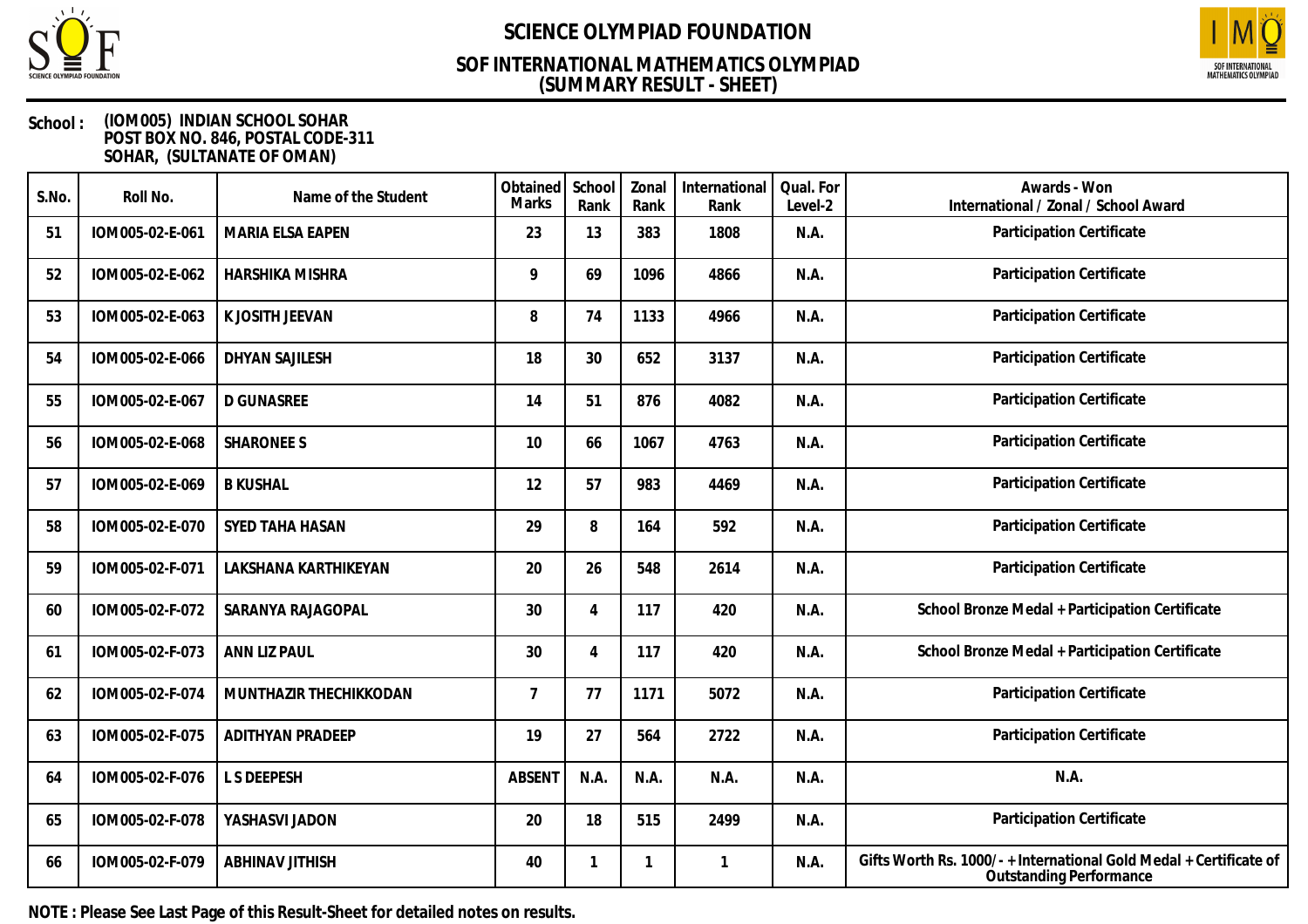

### **(SUMMARY RESULT - SHEET) SOF INTERNATIONAL MATHEMATICS OLYMPIAD**



#### **School : (IOM005) INDIAN SCHOOL SOHAR POST BOX NO. 846, POSTAL CODE-311 SOHAR, (SULTANATE OF OMAN)**

| S.No. | Roll No.        | Name of the Student             | Obtained<br>Marks | School<br>Rank | Zonal<br>Rank | International<br>Rank | Qual. For<br>Level-2 | Awards - Won<br>International / Zonal / School Award |
|-------|-----------------|---------------------------------|-------------------|----------------|---------------|-----------------------|----------------------|------------------------------------------------------|
| 67    | IOM005-02-F-080 | NAKSHATHRA SREEJITH             | 11                | 60             | 1025          | 4621                  | N.A.                 | Participation Certificate                            |
| 68    | IOM005-02-F-081 | AVANTHIKA SENTHIL KUMARAN       | 33                | $\overline{2}$ | 65            | 168                   | N.A.                 | School Gold Medal + Participation Certificate        |
| 69    | IOM005-02-F-082 | CHENNURU ESWAR VARAPRASAD REDDY | 20                | 19             | 518           | 2506                  | N.A.                 | Participation Certificate                            |
| 70    | IOM005-02-F-083 | AARTHAV KUMAR AMB               | <b>ABSENT</b>     | N.A.           | N.A.          | N.A.                  | N.A.                 | N.A.                                                 |
| 71    | IOM005-02-F-084 | <b>JERON JOBY</b>               | <b>ABSENT</b>     | N.A.           | N.A.          | N.A.                  | N.A.                 | N.A.                                                 |
| 72    | IOM005-02-F-085 | <b>AYSHA MINHAJ</b>             | 16                | 37             | 749           | 3579                  | N.A.                 | Participation Certificate                            |
| 73    | IOM005-02-G-086 | <b>GAUTAM S PILLAI</b>          | 17                | 33             | 687           | 3321                  | N.A.                 | Participation Certificate                            |
| 74    | IOM005-02-G-087 | MEKHA MANOJ KUMAR               | 10                | 68             | 1086          | 4805                  | N.A.                 | Participation Certificate                            |
| 75    | IOM005-02-G-088 | <b>SAVNA KRISHNA</b>            | 8                 | 75             | 1136          | 4987                  | N.A.                 | Participation Certificate                            |
| 76    | IOM005-02-G-089 | MICHELLE MARY MIDHUN            | 15                | 45             | 813           | 3855                  | N.A.                 | Participation Certificate                            |
| 77    | IOM005-02-G-090 | AADHAV JIMMY MANDY              | 11                | 62             | 1029          | 4629                  | N.A.                 | Participation Certificate                            |
| 78    | IOM005-02-G-091 | <b>REJWAL RENISH</b>            | 11                | 59             | 1010          | 4577                  | N.A.                 | Participation Certificate                            |
| 79    | IOM005-02-G-092 | NAVANEETHA KRISHNAN             | 16                | 36             | 727           | 3514                  | N.A.                 | Participation Certificate                            |
| 80    | IOM005-02-G-093 | HELEN MARIYA KENNEDY            | 16                | 39             | 761           | 3630                  | N.A.                 | Participation Certificate                            |
| 81    | IOM005-02-G-094 | <b>STEVE JOHN</b>               | 17                | 35             | 704           | 3382                  | N.A.                 | Participation Certificate                            |
| 82    | IOM005-02-G-096 | <b>SHAYAN SHANEEB</b>           | 20                | 24             | 538           | 2566                  | N.A.                 | Participation Certificate                            |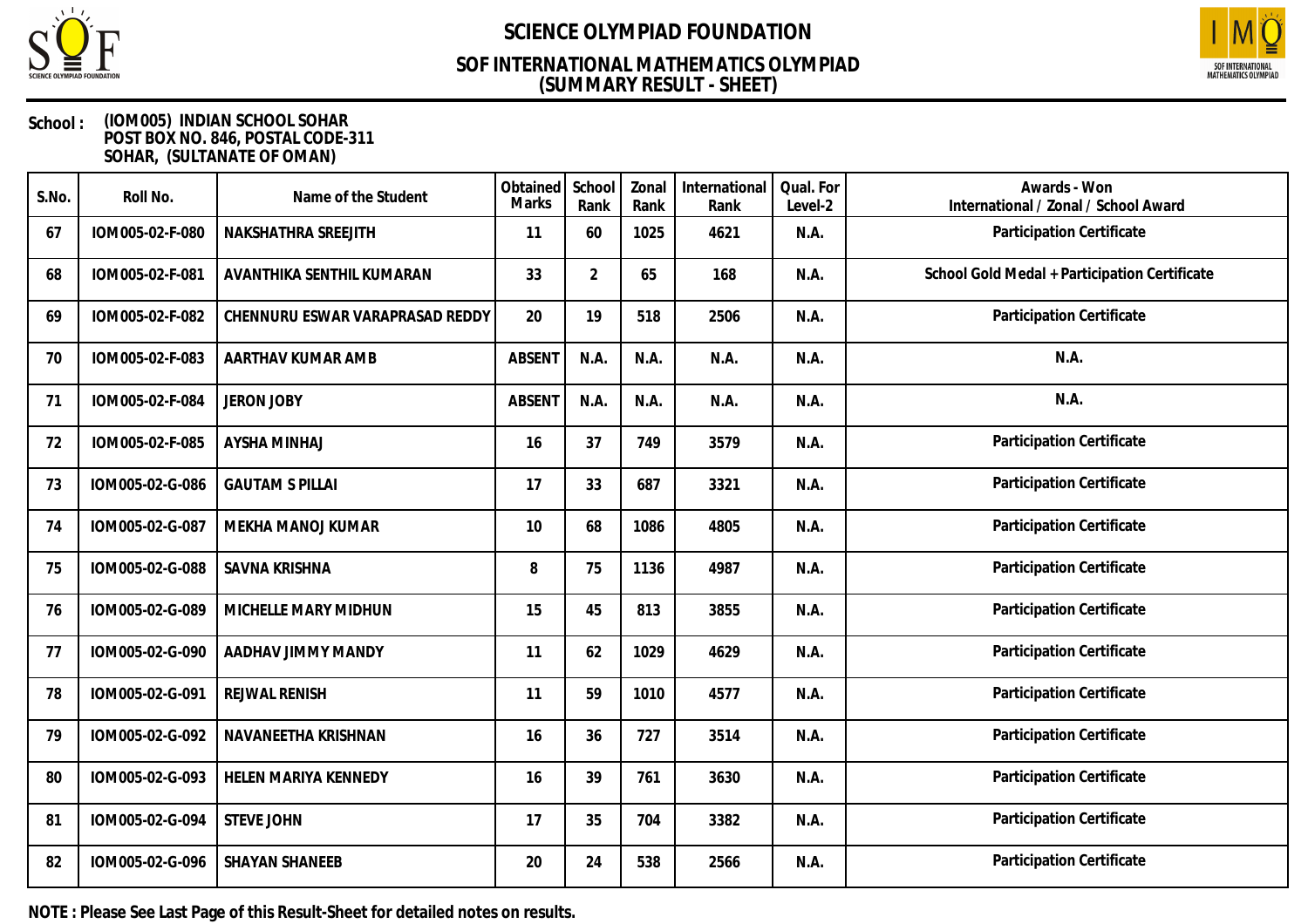

## **(SUMMARY RESULT - SHEET) SOF INTERNATIONAL MATHEMATICS OLYMPIAD**



#### **School : (IOM005) INDIAN SCHOOL SOHAR POST BOX NO. 846, POSTAL CODE-311 SOHAR, (SULTANATE OF OMAN)**

| S.No. | Roll No.        | Name of the Student      | Obtained<br>Marks | School<br>Rank | Zonal<br>Rank | International<br>Rank | Qual. For<br>Level-2 | Awards - Won<br>International / Zonal / School Award |
|-------|-----------------|--------------------------|-------------------|----------------|---------------|-----------------------|----------------------|------------------------------------------------------|
| 83    | IOM005-02-H-097 | AADHYA SUJIT             | <b>ABSENT</b>     | N.A.           | N.A.          | N.A.                  | N.A.                 | N.A.                                                 |
| 84    | IOM005-02-H-099 | KHUSHI ALPESH KUMAR SONI | 14                | 51             | 876           | 4082                  | N.A.                 | Participation Certificate                            |
| 85    | IOM005-02-H-101 | SHRIHITHA V              | 15                | 43             | 802           | 3817                  | N.A.                 | Participation Certificate                            |
| 86    | IOM005-02-I-102 | <b>ISHIKA MATHUR</b>     | 20                | 20             | 527           | 2543                  | N.A.                 | Participation Certificate                            |
| 87    | IOM005-02-I-103 | ABU GHAZI NASERULLAH     | 30                | 5              | 124           | 452                   | N.A.                 | Participation Certificate                            |
| 88    | IOM005-02-I-104 | <b>SWARALEE GHUSHE</b>   | 8                 | 73             | 1131          | 4963                  | N.A.                 | Participation Certificate                            |
| 89    | IOM005-02-I-105 | ZAHRAN                   | <b>ABSENT</b>     | N.A.           | N.A.          | N.A.                  | N.A.                 | N.A.                                                 |
| 90    | IOM005-02-I-106 | AYMANUL ZAYAN S          | 20                | 25             | 539           | 2572                  | N.A.                 | Participation Certificate                            |
| 91    | IOM005-02-I-107 | AKSHAYA ARAVAZHI         | <b>ABSENT</b>     | N.A.           | N.A.          | N.A.                  | N.A.                 | N.A.                                                 |
| 92    | IOM005-02-I-108 | ARYA SENTHILKUMAR        | 5                 | 79             | 1199          | 5163                  | N.A.                 | Participation Certificate                            |
| 93    | IOM005-02-I-109 | MAITRY DEGAMA            | 15                | 47             | 818           | 3862                  | N.A.                 | Participation Certificate                            |
| 94    | IOM005-02-I-110 | <b>ANANT THAYRANI</b>    | 20                | 22             | 536           | 2564                  | N.A.                 | Participation Certificate                            |
| 95    | IOM005-02-I-111 | ANAMITRA CHOUDHURY       | 11                | 61             | 1027          | 4623                  | N.A.                 | Participation Certificate                            |
| 96    | IOM005-02-I-112 | <b>ANIKET SHARMA</b>     | 24                | 12             | 341           | 1581                  | N.A.                 | Participation Certificate                            |
| 97    | IOM005-02-I-113 | PRANAV TY                | <b>ABSENT</b>     | N.A.           | N.A.          | N.A.                  | N.A.                 | N.A.                                                 |
| 98    | IOM005-02-I-114 | SHIVANSH TRIPATHI        | 12                | 53             | 961           | 4420                  | N.A.                 | Participation Certificate                            |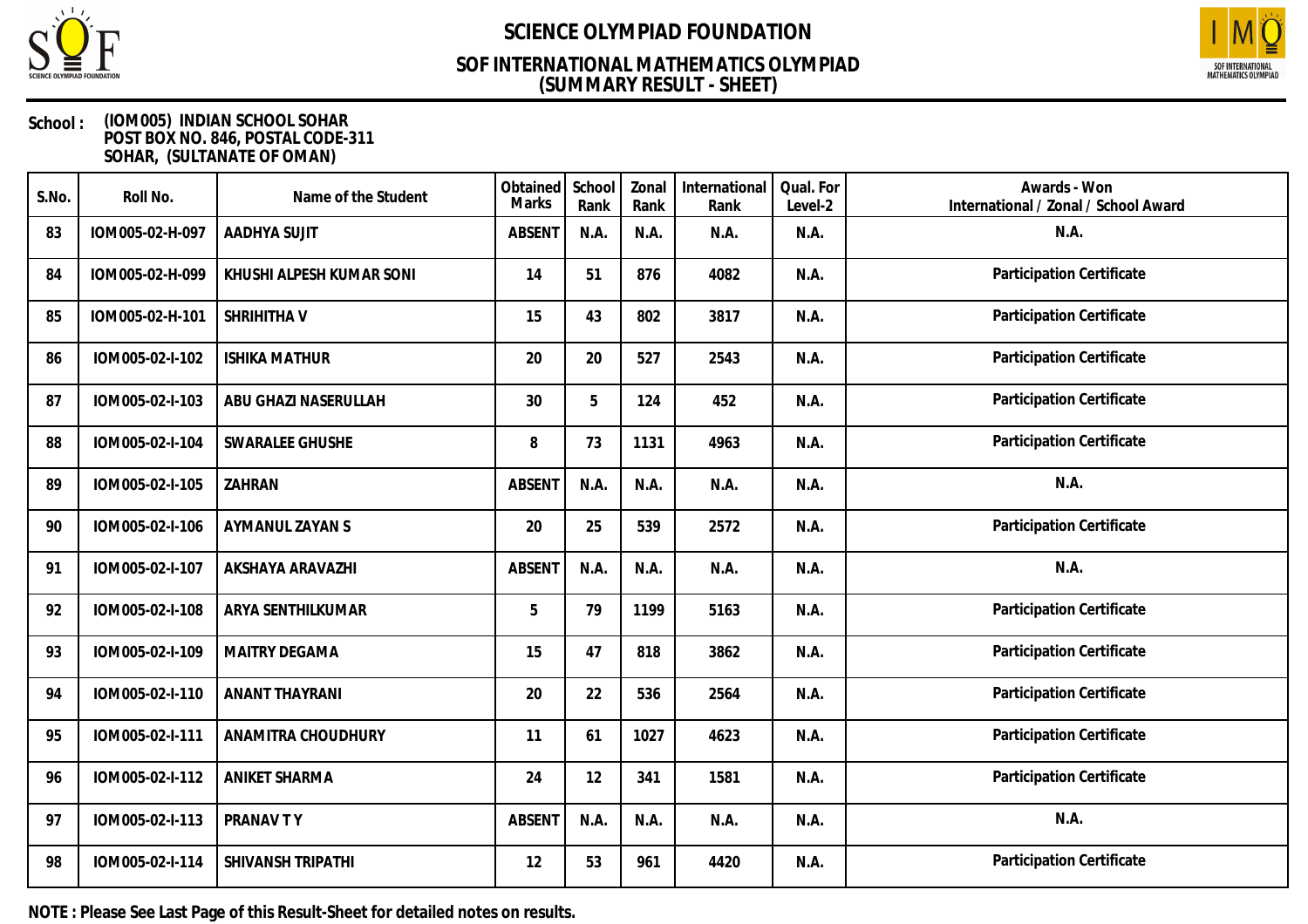

## **(SUMMARY RESULT - SHEET) SOF INTERNATIONAL MATHEMATICS OLYMPIAD**



#### **School : (IOM005) INDIAN SCHOOL SOHAR POST BOX NO. 846, POSTAL CODE-311 SOHAR, (SULTANATE OF OMAN)**

| S.No. | Roll No.                        | Name of the Student | Marks | Rank | Rank | Obtained   School   Zonal   International  <br>Rank | Qual. For<br>Level-2 | Awards - Won<br>International / Zonal / School Award |
|-------|---------------------------------|---------------------|-------|------|------|-----------------------------------------------------|----------------------|------------------------------------------------------|
| 99    | $10M005-02-1-115$ NIRANJANA E B |                     |       |      | 973  | 4454                                                | N.A.                 | Participation Certificate                            |
| 100   | IOM005-02-I-117   RIYA RUBEESH  |                     | 10    |      | 1081 | 4797                                                | N.A.                 | Participation Certificate                            |

**NOTE :**

- **1. 2nd level exam will not be held for class one & two students and the above results are the final result.**
- **2. Students' Performance Reports/ Participation Certificates/ School Topper Medals/ Medals of Distinction and Certificates of Distinction, as applicable, will be sent to schools by March 2019.**
- **3. International Awards & Zonal Awards will be send to schools by July 2019.**
- **4. For Criteria for ranking students and awarding winners, Please visit http://www.sofworld.org/rankings.html**
- **5. For details of Awards & Additional information, Please visit http://www.sofworld.org/imo/after-imo-exam/awards.html**
- **6. For name correction/any other query, Please write to us at info@sofworld.org**
- **7. To receive updates on Olympiad, Please like our page on Facebook at https://facebook.com/sofworld**
- **8. We are pleased to share that starting this year, we will be sharing a confidential "School Performance Report-IMO" containing absolute and comparative performance of yours school with other schools in your city/state/internationally. This report will be send along with detailed SOF IMO result by March 2019.**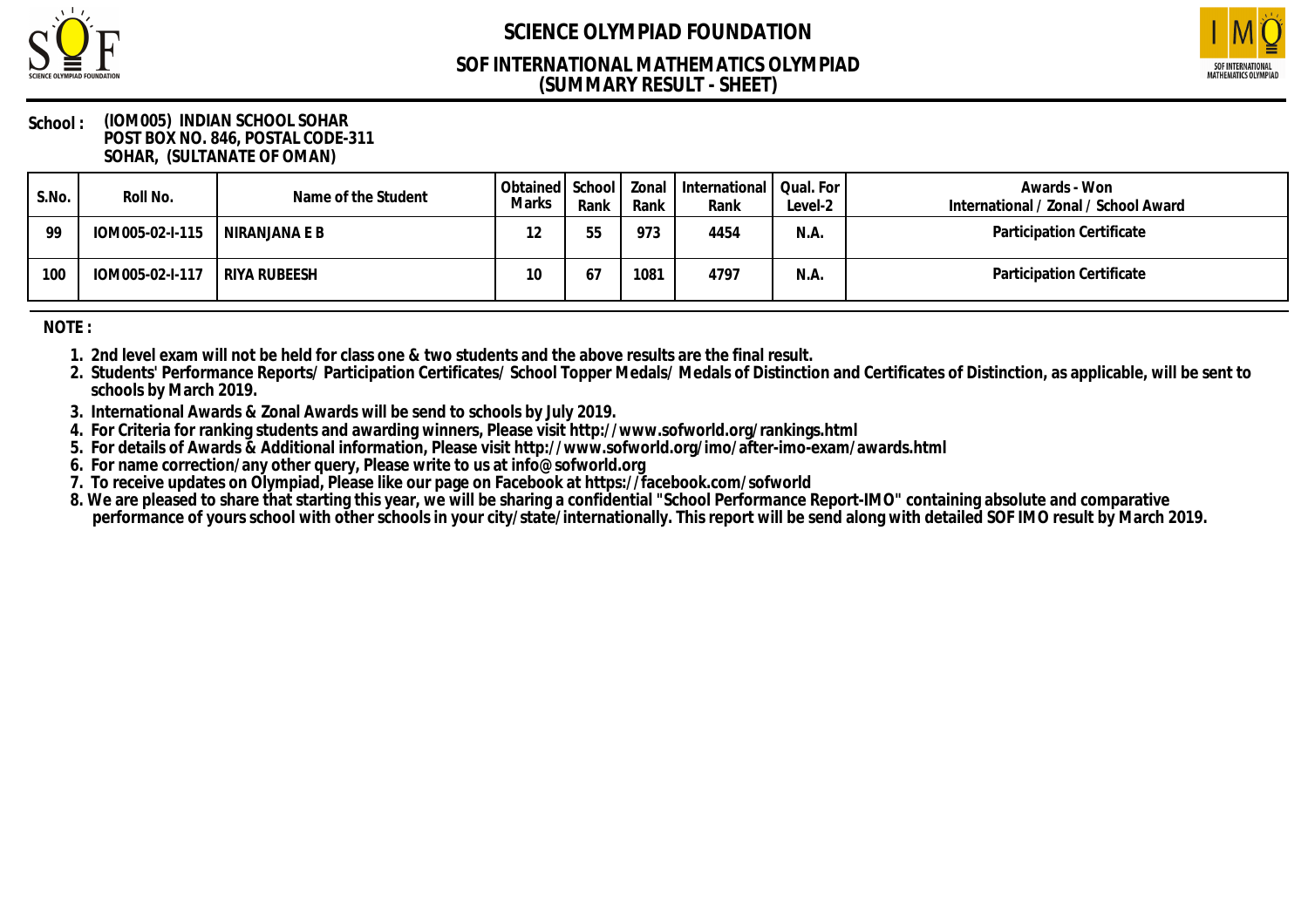

### **(SUMMARY RESULT - SHEET) SOF INTERNATIONAL MATHEMATICS OLYMPIAD**



#### **School : (IOM005) INDIAN SCHOOL SOHAR POST BOX NO. 846, POSTAL CODE-311 SOHAR, (SULTANATE OF OMAN)**

| S.No.          | Roll No.        | Name of the Student   | Obtained<br>Marks | School<br>Rank | Zonal<br>Rank | International<br>Rank | Qual. For<br>Level-2 | Awards - Won<br>International / Zonal / School Award |
|----------------|-----------------|-----------------------|-------------------|----------------|---------------|-----------------------|----------------------|------------------------------------------------------|
|                | IOM005-03-A-007 | <b>INSPREET SINGH</b> | 32                | $\overline{2}$ | 93            | 229                   | <b>YES</b>           | School Silver Medal + Participation Certificate      |
| $\overline{2}$ | IOM005-03-A-008 | POORVI SAH            | 18                | 32             | 766           | 3104                  | <b>NO</b>            | Participation Certificate                            |
| 3              | IOM005-03-A-009 | R THAMIZH THALAVAM    | 22                | 23             | 555           | 2125                  | <b>NO</b>            | Participation Certificate                            |
| 4              | IOM005-03-A-010 | SAHANA NIVEDITHA      | 15                | 49             | 973           | 3952                  | <b>NO</b>            | Participation Certificate                            |
| 5              | IOM005-03-A-011 | AMAAN FAISHAL MAJOTHI | 6                 | 71             | 1301          | 5319                  | <b>NO</b>            | Participation Certificate                            |
| 6              | IOM005-03-B-013 | AMINA FATIMA          | 28                | $\overline{7}$ | 232           | 722                   | <b>NO</b>            | Participation Certificate                            |
| 7              | IOM005-03-B-014 | <b>ARYAN SAJEEV</b>   | 17                | 38             | 843           | 3418                  | <b>NO</b>            | Participation Certificate                            |
| 8              | IOM005-03-B-015 | <b>ROJUS PAUL</b>     | 22                | 20             | 535           | 2069                  | <b>NO</b>            | Participation Certificate                            |
| 9              | IOM005-03-B-017 | AAYUSH GARUDKAR       | 14                | 55             | 1069          | 4319                  | <b>NO</b>            | Participation Certificate                            |
| 10             | IOM005-03-B-018 | <b>ANKIT S PATIL</b>  | 13                | 57             | 1093          | 4451                  | <b>NO</b>            | Participation Certificate                            |
| 11             | IOM005-03-B-021 | <b>UMER MASHOOD</b>   | 16                | 47             | 950           | 3816                  | <b>NO</b>            | Participation Certificate                            |
| 12             | IOM005-03-B-022 | ARUSH JINDAL          | 30                | $\overline{4}$ | 176           | 475                   | <b>NO</b>            | Participation Certificate                            |
| 13             | IOM005-03-B-023 | <b>RAKENDU K</b>      | 31                | $\mathfrak{Z}$ | 133           | 347                   | <b>NO</b>            | School Bronze Medal + Participation Certificate      |
| 14             | IOM005-03-B-024 | <b>HARSHITHA R</b>    | 26                | 11             | 325           | 1115                  | <b>NO</b>            | Participation Certificate                            |
| 15             | IOM005-03-B-025 | RISHAB RIYAZ          | 9                 | 67             | 1260          | 5103                  | <b>NO</b>            | Participation Certificate                            |
| 16             | IOM005-03-B-026 | P NIHARIKA            | 17                | 39             | 846           | 3426                  | <b>NO</b>            | Participation Certificate                            |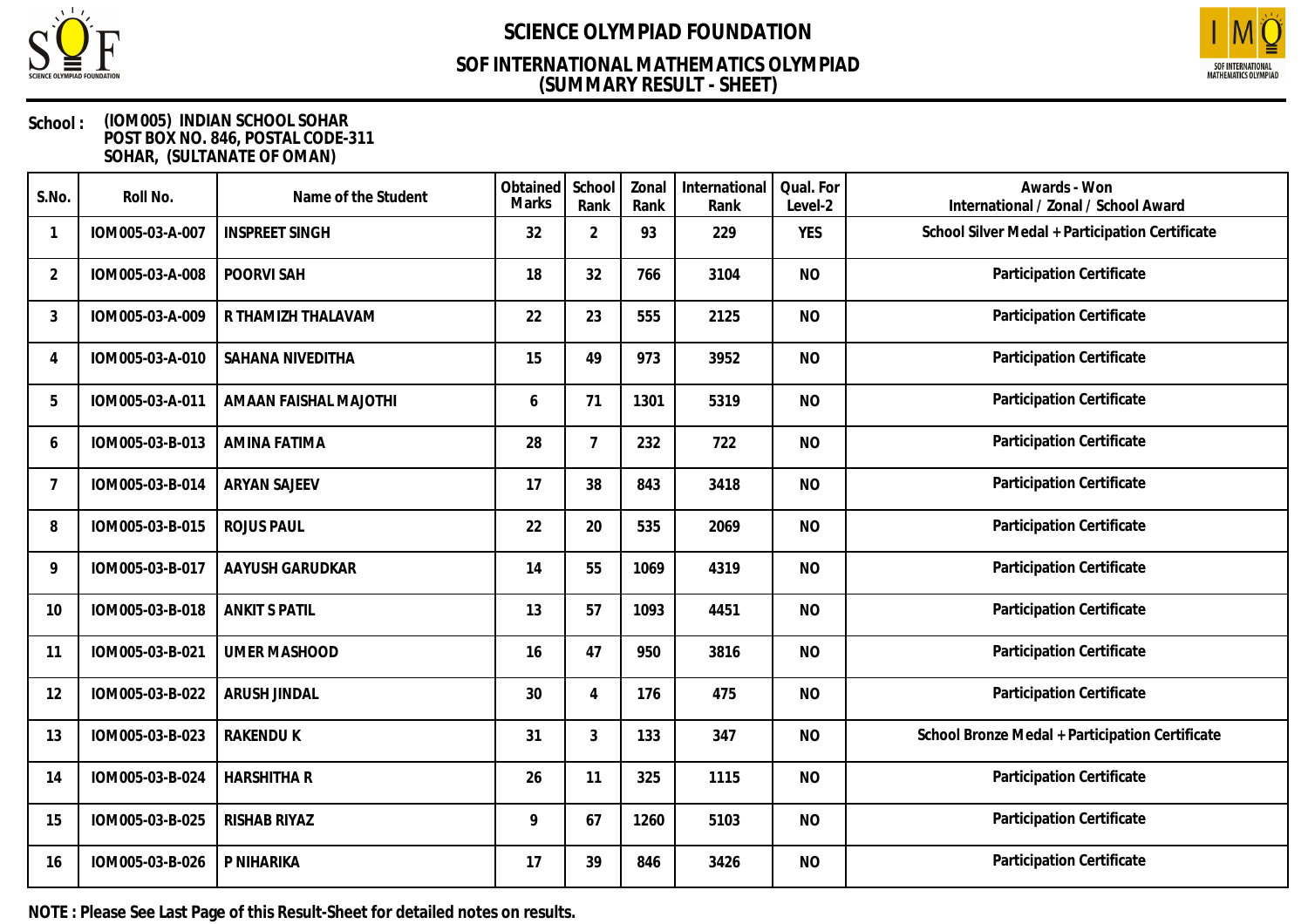

### **(SUMMARY RESULT - SHEET) SOF INTERNATIONAL MATHEMATICS OLYMPIAD**



#### **School : (IOM005) INDIAN SCHOOL SOHAR POST BOX NO. 846, POSTAL CODE-311 SOHAR, (SULTANATE OF OMAN)**

| S.No. | Roll No.        | Name of the Student         | Obtained<br>Marks | School<br>Rank | Zonal<br>Rank | International<br>Rank | Qual. For<br>Level-2 | Awards - Won<br>International / Zonal / School Award |
|-------|-----------------|-----------------------------|-------------------|----------------|---------------|-----------------------|----------------------|------------------------------------------------------|
| 17    | IOM005-03-B-027 | VAIBHAVI LAXMAN K           | 13                | 58             | 1108          | 4505                  | <b>NO</b>            | Participation Certificate                            |
| 18    | IOM005-03-B-028 | KABYANJALI MOHANTA          | 17                | 36             | 837           | 3374                  | <b>NO</b>            | Participation Certificate                            |
| 19    | IOM005-03-B-029 | <b>TAHAABIN SIKANDER</b>    | <b>ABSENT</b>     | N.A.           | N.A.          | N.A.                  | <b>NO</b>            | N.A.                                                 |
| 20    | IOM005-03-C-033 | YETIKA TAUNK                | 11                | 62             | 1192          | 4823                  | <b>NO</b>            | Participation Certificate                            |
| 21    | IOM005-03-C-034 | YOGITH NATARAJAN            | 20                | 28             | 647           | 2604                  | <b>NO</b>            | Participation Certificate                            |
| 22    | IOM005-03-C-035 | K RAMKANTH                  | 11                | 64             | 1208          | 4869                  | <b>NO</b>            | Participation Certificate                            |
| 23    | IOM005-03-C-036 | <b>RAJAT R KHADSE</b>       | 11                | 60             | 1183          | 4804                  | <b>NO</b>            | Participation Certificate                            |
| 24    | IOM005-03-C-037 | <b>HARSH KUMAR</b>          | 9                 | 68             | 1263          | 5115                  | <b>NO</b>            | Participation Certificate                            |
| 25    | IOM005-03-C-039 | AASHUTOSH JHA               | <b>ABSENT</b>     | N.A.           | N.A.          | N.A.                  | <b>NO</b>            | N.A.                                                 |
| 26    | IOM005-03-D-040 | <b>AKSHAY SHARMA</b>        | 19                | 30             | 697           | 2828                  | <b>NO</b>            | Participation Certificate                            |
| 27    | IOM005-03-D-041 | NIVETHITHA BALAJI           | 17                | 43             | 895           | 3577                  | <b>NO</b>            | Participation Certificate                            |
| 28    | IOM005-03-D-042 | SAVDEVKAR PRATHAMESH GIRISH | 16                | 48             | 951           | 3823                  | <b>NO</b>            | Participation Certificate                            |
| 29    | IOM005-03-D-043 | RONAL AJI GEORGE            | <b>ABSENT</b>     | N.A.           | N.A.          | N.A.                  | <b>NO</b>            | N.A.                                                 |
| 30    | IOM005-03-D-045 | AYSHA HANAAN M H            | 24                | 13             | 409           | 1504                  | <b>NO</b>            | Participation Certificate                            |
| 31    | IOM005-03-D-048 | PALLAVI DAS                 | 21                | 25             | 608           | 2385                  | <b>NO</b>            | Participation Certificate                            |
| 32    | IOM005-03-D-049 | WAINGANKAR SWARNI MANDAR    | 14                | 54             | 1061          | 4300                  | <b>NO</b>            | Participation Certificate                            |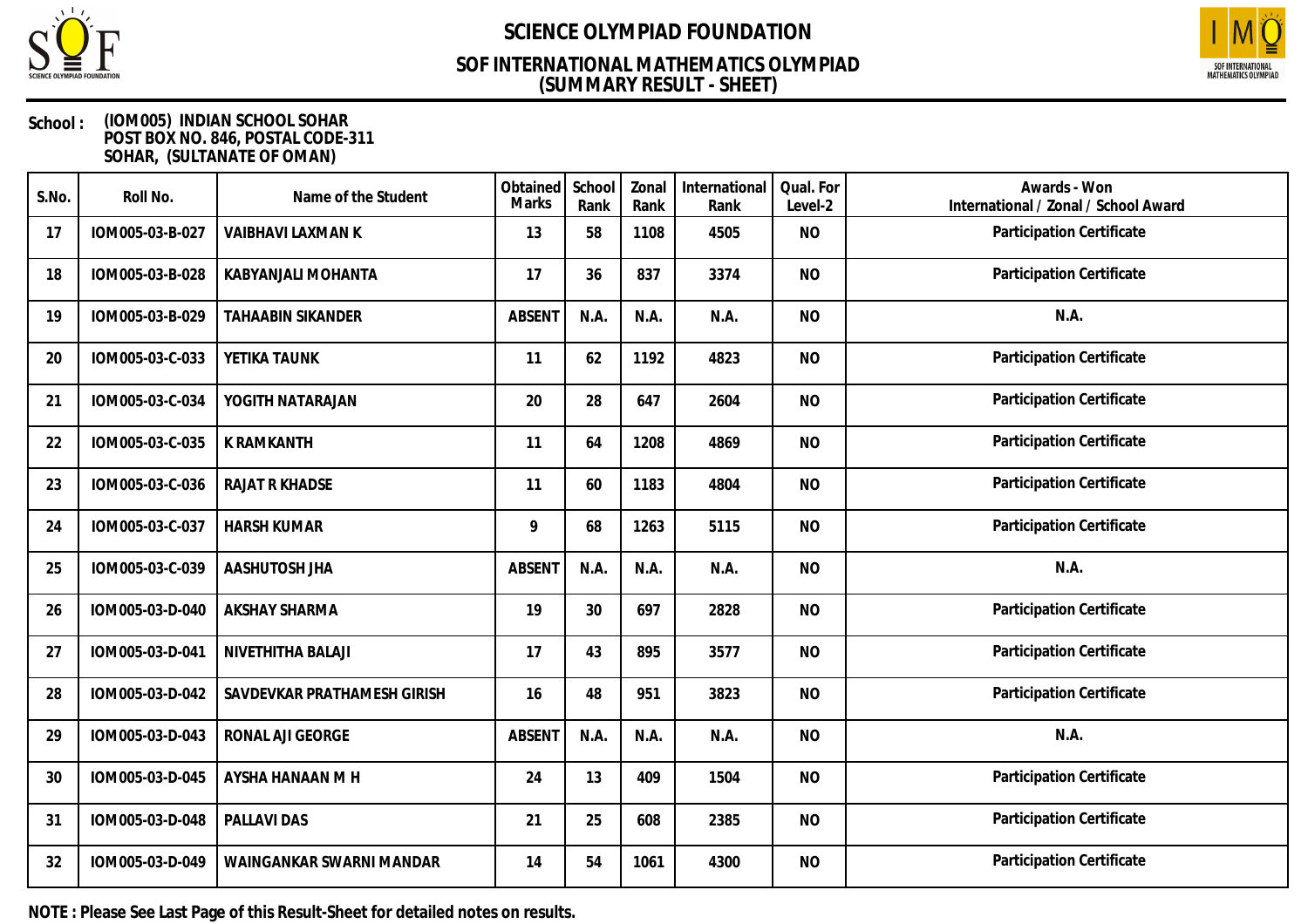

### **(SUMMARY RESULT - SHEET) SOF INTERNATIONAL MATHEMATICS OLYMPIAD**



#### **School : (IOM005) INDIAN SCHOOL SOHAR POST BOX NO. 846, POSTAL CODE-311 SOHAR, (SULTANATE OF OMAN)**

| S.No. | Roll No.        | Name of the Student    | Obtained<br>Marks | School<br>Rank | Zonal<br>Rank | International<br>Rank | Qual. For<br>Level-2 | Awards - Won<br>International / Zonal / School Award |
|-------|-----------------|------------------------|-------------------|----------------|---------------|-----------------------|----------------------|------------------------------------------------------|
| 33    | IOM005-03-D-050 | PRANAVE PADMANABHAN    | 17                | 36             | 837           | 3374                  | <b>NO</b>            | Participation Certificate                            |
| 34    | IOM005-03-D-051 | <b>DHRUV PRABHU</b>    | 17                | 37             | 841           | 3389                  | <b>NO</b>            | Participation Certificate                            |
| 35    | IOM005-03-D-054 | AASEMA IRFAN PATHAN    | 9                 | 69             | 1264          | 5121                  | <b>NO</b>            | Participation Certificate                            |
| 36    | IOM005-03-D-055 | MANITH MANJUNATH RAO   | 15                | 50             | 984           | 3993                  | <b>NO</b>            | Participation Certificate                            |
| 37    | IOM005-03-E-059 | <b>ADVIKA RAY</b>      | 28                | 6              | 229           | 716                   | <b>NO</b>            | Participation Certificate                            |
| 38    | IOM005-03-E-060 | UJJWAL NIKESH M        | 21                | 24             | 589           | 2322                  | <b>NO</b>            | Participation Certificate                            |
| 39    | IOM005-03-E-062 | <b>ANIKET NAIR</b>     | 22                | 21             | 545           | 2104                  | <b>NO</b>            | Participation Certificate                            |
| 40    | IOM005-03-E-063 | M S SHARVARI           | 26                | 10             | 323           | 1113                  | <b>NO</b>            | Participation Certificate                            |
| 41    | IOM005-03-E-067 | <b>KAMYA MEHTA</b>     | 22                | 19             | 529           | 2055                  | <b>NO</b>            | Participation Certificate                            |
| 42    | IOM005-03-E-068 | <b>BRIONA SHANEEP</b>  | 20                | 29             | 663           | 2666                  | <b>NO</b>            | Participation Certificate                            |
| 43    | IOM005-03-E-069 | ANSH RAJ SINGH         | 18                | 35             | 807           | 3230                  | <b>NO</b>            | Participation Certificate                            |
| 44    | IOM005-03-E-071 | <b>FATMA SARWAR</b>    | 13                | 57             | 1093          | 4451                  | <b>NO</b>            | Participation Certificate                            |
| 45    | IOM005-03-E-073 | AFRAH RIYAZ            | 16                | 45             | 927           | 3751                  | <b>NO</b>            | Participation Certificate                            |
| 46    | IOM005-03-E-075 | <b>DANDI JAYASHREE</b> | <b>ABSENT</b>     | N.A.           | N.A.          | N.A.                  | <b>NO</b>            | N.A.                                                 |
| 47    | IOM005-03-F-078 | RIDDHIMA FALODIA       | 20                | 27             | 627           | 2493                  | <b>NO</b>            | Participation Certificate                            |
| 48    | IOM005-03-F-080 | V BHUVANA CHANDRA      | 13                | 56             | 1078          | 4403                  | <b>NO</b>            | Participation Certificate                            |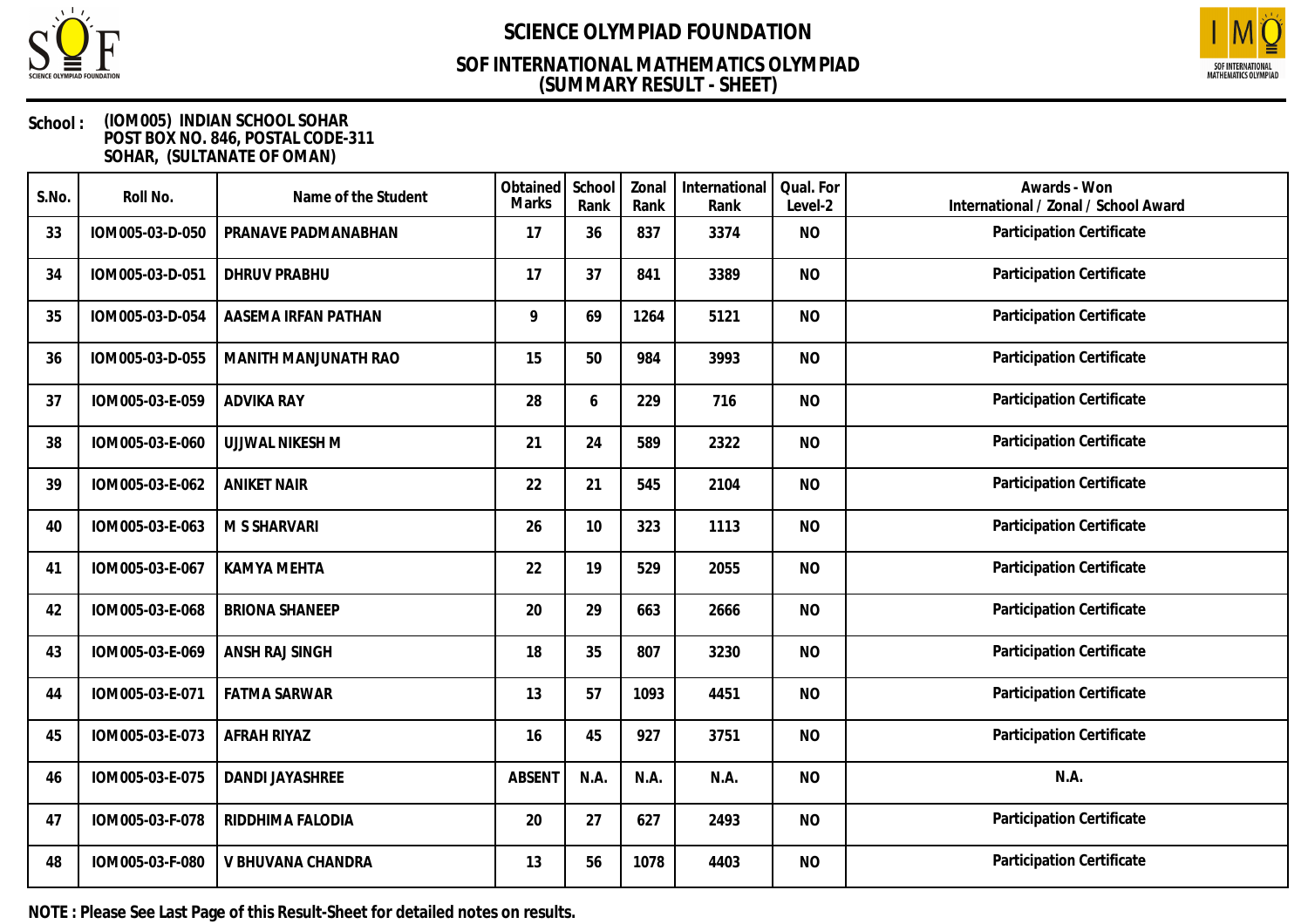

### **(SUMMARY RESULT - SHEET) SOF INTERNATIONAL MATHEMATICS OLYMPIAD**



#### **School : (IOM005) INDIAN SCHOOL SOHAR POST BOX NO. 846, POSTAL CODE-311 SOHAR, (SULTANATE OF OMAN)**

| S.No. | Roll No.        | Name of the Student       | Obtained<br>Marks | School<br>Rank | Zonal<br>Rank | International<br>Rank | Qual. For<br>Level-2 | Awards - Won<br>International / Zonal / School Award |
|-------|-----------------|---------------------------|-------------------|----------------|---------------|-----------------------|----------------------|------------------------------------------------------|
| 49    | IOM005-03-F-081 | ASTHA TEJASKUMAR P        | 23                | 18             | 476           | 1803                  | <b>NO</b>            | Participation Certificate                            |
| 50    | IOM005-03-F-082 | SAMRIDDHI                 | 26                | 12             | 330           | 1125                  | <b>NO</b>            | Participation Certificate                            |
| 51    | IOM005-03-F-084 | <b>B S RATSHITHAA</b>     | 0                 | N.A.           | N.A.          | N.A.                  | <b>NO</b>            | Participation Certificate                            |
| 52    | IOM005-03-F-086 | SWARNAVO BANERJEE         | 36                | 1              | 27            | 42                    | <b>YES</b>           | School Gold Medal + Participation Certificate        |
| 53    | IOM005-03-F-088 | MAHI SUNIL PATIL          | 23                | 17             | 470           | 1792                  | <b>NO</b>            | Participation Certificate                            |
| 54    | IOM005-03-F-089 | <b>TEJASVINI SINGH</b>    | 19                | 31             | 747           | 2967                  | <b>NO</b>            | Participation Certificate                            |
| 55    | IOM005-03-F-092 | <b>QAZI HARIS</b>         | 13                | 59             | 1117          | 4529                  | <b>NO</b>            | Participation Certificate                            |
| 56    | IOM005-03-F-093 | <b>EHAN FAIJAS</b>        | 21                | 26             | 612           | 2393                  | <b>NO</b>            | Participation Certificate                            |
| 57    | IOM005-03-F-094 | <b>GAUTHAM K C</b>        | 24                | 14             | 424           | 1558                  | <b>NO</b>            | Participation Certificate                            |
| 58    | IOM005-03-G-097 | R E JOHN REO              | 9                 | 67             | 1260          | 5103                  | <b>NO</b>            | Participation Certificate                            |
| 59    | IOM005-03-G-099 | <b>C VIGNESH</b>          | 22                | 22             | 547           | 2109                  | <b>NO</b>            | Participation Certificate                            |
| 60    | IOM005-03-G-100 | UJJAWAL KHANNA            | 11                | 61             | 1184          | 4809                  | <b>NO</b>            | Participation Certificate                            |
| 61    | IOM005-03-G-102 | <b>EVAN CHERIAN LOUIS</b> | $\overline{7}$    | 70             | 1295          | 5277                  | <b>NO</b>            | Participation Certificate                            |
| 62    | IOM005-03-H-103 | <b>MARIA SHAIKH</b>       | 27                | 9              | 282           | 923                   | <b>NO</b>            | Participation Certificate                            |
| 63    | IOM005-03-H-105 | RAAINA SHAIKH             | 17                | 42             | 887           | 3555                  | <b>NO</b>            | Participation Certificate                            |
| 64    | IOM005-03-H-106 | <b>SAHANA KUMAR</b>       | 11                | 63             | 1205          | 4864                  | <b>NO</b>            | Participation Certificate                            |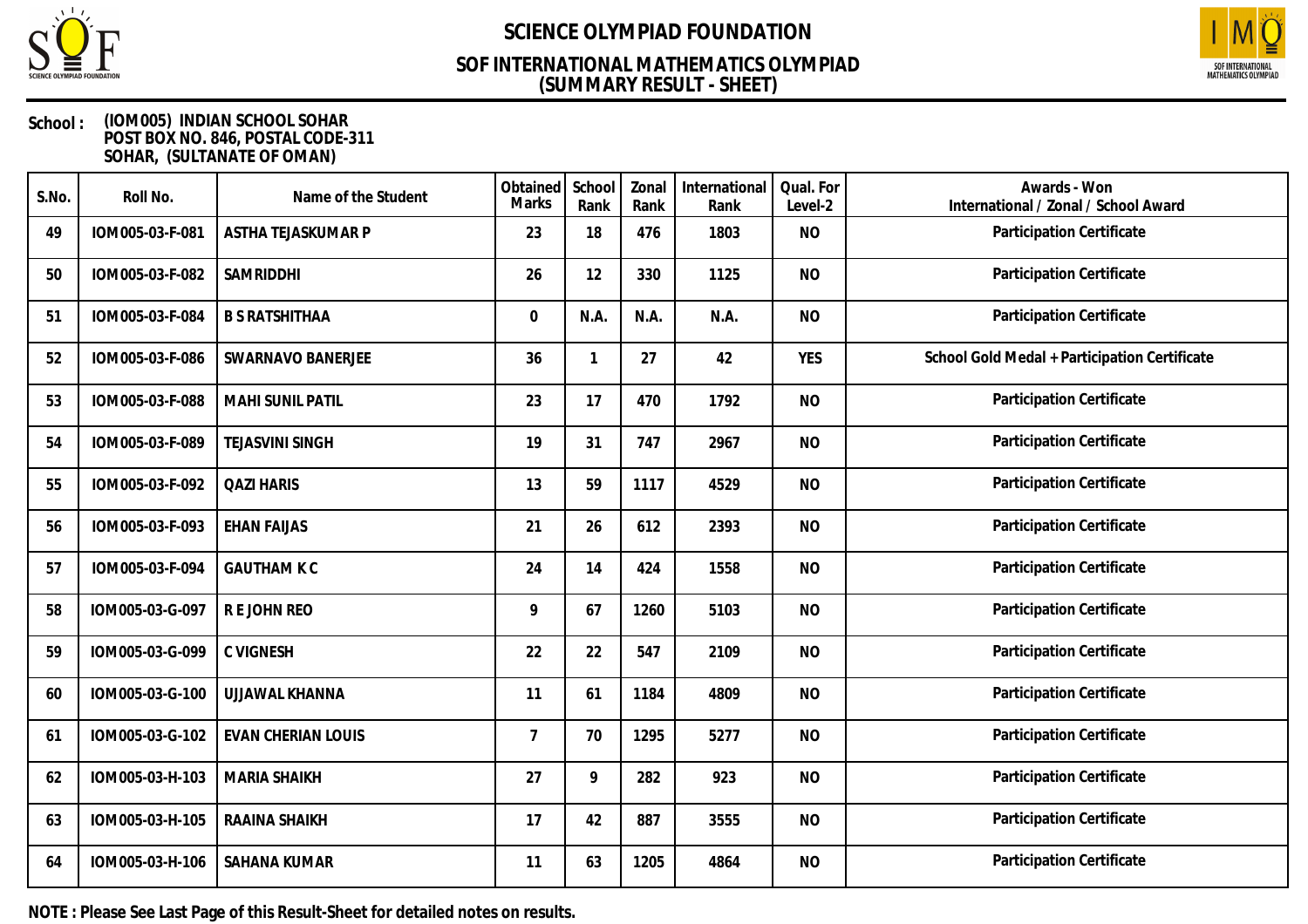

## **(SUMMARY RESULT - SHEET) SOF INTERNATIONAL MATHEMATICS OLYMPIAD**



#### **School : (IOM005) INDIAN SCHOOL SOHAR POST BOX NO. 846, POSTAL CODE-311 SOHAR, (SULTANATE OF OMAN)**

| S.No. | Roll No.        | Name of the Student      | Obtained<br><b>Marks</b> | School<br>Rank | Zonal<br>Rank | International<br>Rank | Qual. For<br>Level-2 | Awards - Won<br>International / Zonal / School Award |
|-------|-----------------|--------------------------|--------------------------|----------------|---------------|-----------------------|----------------------|------------------------------------------------------|
| 65    | IOM005-03-H-107 | <b>G HARSHINI</b>        | 15                       | 51             | 1003          | 4062                  | <b>NO</b>            | Participation Certificate                            |
| 66    | IOM005-03-H-109 | <b>AADYOT BISEN</b>      | <b>ABSENT</b>            | N.A.           | N.A.          | N.A.                  | <b>NO</b>            | N.A.                                                 |
| 67    | IOM005-03-H-111 | MOHAMMED ANZIL           | 9                        | 66             | 1253          | 5073                  | <b>NO</b>            | Participation Certificate                            |
| 68    | IOM005-03-H-112 | AKSHARA S WADKAR         | 14                       | 53             | 1038          | 4230                  | <b>NO</b>            | Participation Certificate                            |
| 69    | IOM005-03-H-113 | PRANAV VUNDEMODALU       | 27                       | 8              | 277           | 916                   | <b>NO</b>            | Participation Certificate                            |
| 70    | IOM005-03-H-114 | AVANEESH SUDARSHAN GUPTA | 17                       | 40             | 863           | 3486                  | <b>NO</b>            | Participation Certificate                            |
| 71    | IOM005-03-H-115 | <b>FATHIMA EZZAH</b>     | 28                       | 5              | 221           | 681                   | <b>NO</b>            | Participation Certificate                            |
| 72    | IOM005-03-H-116 | D ADITI VARMA            | 16                       | 44             | 908           | 3685                  | <b>NO</b>            | Participation Certificate                            |
| 73    | IOM005-03-H-117 | <b>ARABHY MAGHESH</b>    | 14                       | 52             | 1021          | 4181                  | <b>NO</b>            | Participation Certificate                            |
| 74    | IOM005-03-H-118 | <b>ABEL ANOOP</b>        | 14                       | 54             | 1061          | 4300                  | <b>NO</b>            | Participation Certificate                            |
| 75    | IOM005-03-H-119 | MOHAMMAD ARHAAN          | 17                       | 41             | 868           | 3493                  | <b>NO</b>            | Participation Certificate                            |
| 76    | IOM005-03-I-120 | MOHETHA BASKAR           | 24                       | 16             | 436           | 1599                  | <b>NO</b>            | Participation Certificate                            |
| 77    | IOM005-03-I-123 | <b>VISHARAD KHARE</b>    | 24                       | 15             | 435           | 1595                  | <b>NO</b>            | Participation Certificate                            |
| 78    | IOM005-03-I-124 | <b>VENYA KHARE</b>       | 10                       | 65             | 1228          | 4961                  | <b>NO</b>            | Participation Certificate                            |
| 79    | IOM005-03-I-126 | SHAIKH MOHAMMAD ALI      | 18                       | 34             | 801           | 3221                  | <b>NO</b>            | Participation Certificate                            |
| 80    | IOM005-03-I-128 | <b>KOVID PANT</b>        | <b>ABSENT</b>            | N.A.           | N.A.          | N.A.                  | <b>NO</b>            | N.A.                                                 |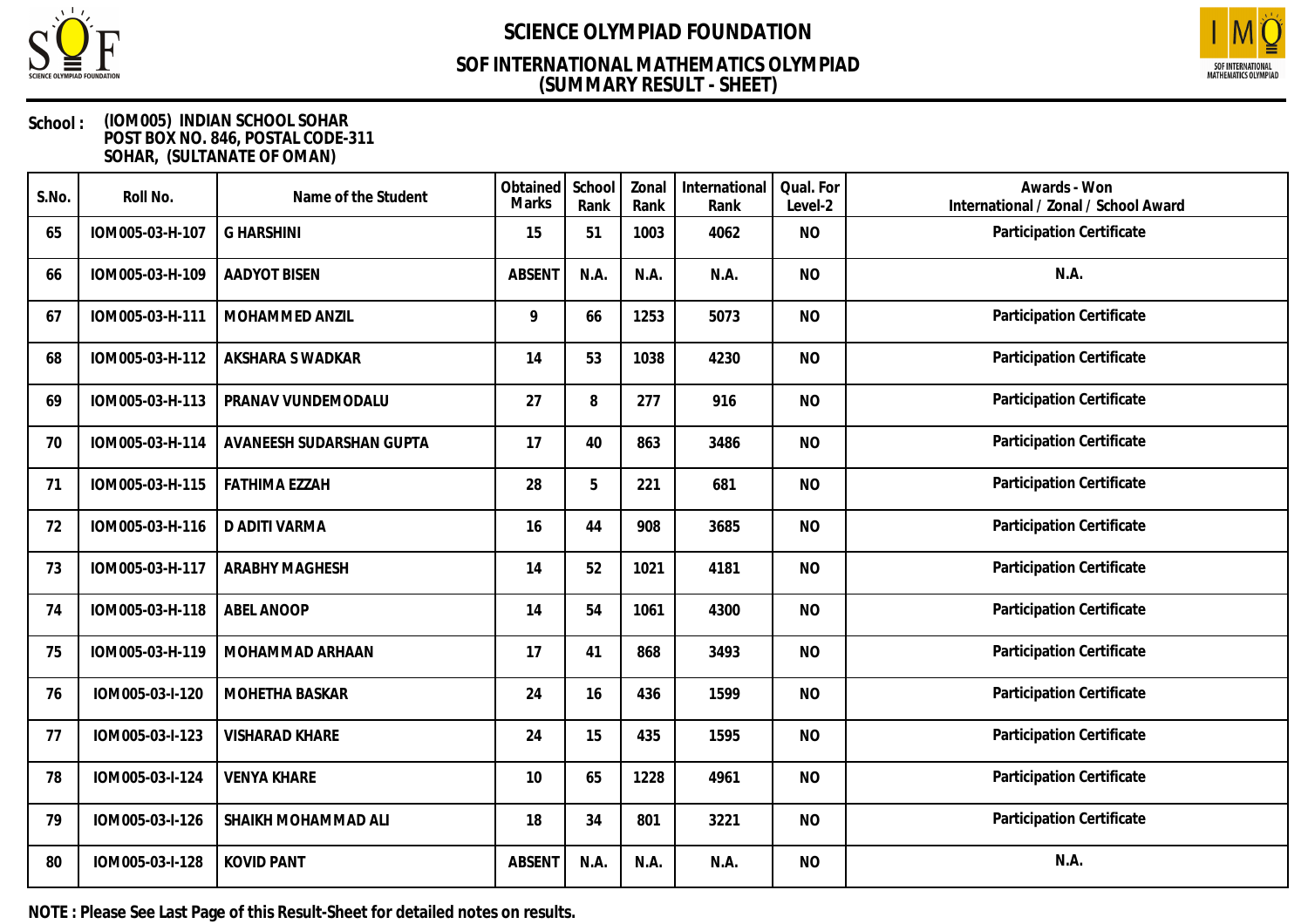

### **(SUMMARY RESULT - SHEET) SOF INTERNATIONAL MATHEMATICS OLYMPIAD**



#### **School : (IOM005) INDIAN SCHOOL SOHAR POST BOX NO. 846, POSTAL CODE-311 SOHAR, (SULTANATE OF OMAN)**

| S.No.          | Roll No.        | Name of the Student     | Obtained<br>Marks | School<br>Rank | Zonal<br>Rank | International<br>Rank | Qual. For<br>Level-2 | Awards - Won<br>International / Zonal / School Award |
|----------------|-----------------|-------------------------|-------------------|----------------|---------------|-----------------------|----------------------|------------------------------------------------------|
| 81             | IOM005-03-I-129 | <b>ASHVANTH ASISH</b>   | 18                | 33             | 768           | 3112                  | <b>NO</b>            | Participation Certificate                            |
| 82             | IOM005-03-I-131 | S DHILSHATH             | 16                | 46             | 931           | 3759                  | <b>NO</b>            | Participation Certificate                            |
| 83             | IOM005-03-I-133 | <b>DHARMIK KUMAR</b>    | 17                | 40             | 863           | 3486                  | <b>NO</b>            | Participation Certificate                            |
|                | IOM005-04-A-001 | S SAMBANDHAM            | 10                | 83             | 1145          | 4664                  | <b>NO</b>            | Participation Certificate                            |
| $\overline{2}$ | IOM005-04-A-002 | KARTHIYARATH VIGNESH P  | 22                | 21             | 460           | 1970                  | <b>NO</b>            | Participation Certificate                            |
| 3              | IOM005-04-A-003 | YASHAS P                | 12                | 74             | 1061          | 4368                  | <b>NO</b>            | Participation Certificate                            |
| 4              | IOM005-04-A-004 | SHRABASTI SEN           | 14                | 63             | 963           | 4031                  | <b>NO</b>            | Participation Certificate                            |
| 5              | IOM005-04-A-005 | OM SANTOSH SWAMI        | 27                | 6              | 185           | 844                   | <b>NO</b>            | Participation Certificate                            |
| 6              | IOM005-04-A-006 | ARUNACHALAM S           | 18                | 30             | 683           | 2941                  | <b>NO</b>            | Participation Certificate                            |
| $\overline{7}$ | IOM005-04-A-008 | PRAVEEN MUDDADA         | 13                | 67             | 998           | 4167                  | <b>NO</b>            | Participation Certificate                            |
| 8              | IOM005-04-A-010 | AMAN MUHAMMED           | 18                | 28             | 661           | 2882                  | <b>NO</b>            | Participation Certificate                            |
| 9              | IOM005-04-A-011 | MUHAMMED AFWAN          | 11                | 81             | 1126          | 4585                  | <b>NO</b>            | Participation Certificate                            |
| 10             | IOM005-04-B-013 | LEVIN SHIJO PAUL        | 19                | 25             | 598           | 2627                  | <b>NO</b>            | Participation Certificate                            |
| 11             | IOM005-04-B-014 | <b>SUREPALLY TEJUS</b>  | 25                | 11             | 267           | 1202                  | <b>NO</b>            | Participation Certificate                            |
| 12             | IOM005-04-B-015 | KALAGA VENKATA SINDHUJA | 6                 | 92             | 1266          | 5016                  | <b>NO</b>            | Participation Certificate                            |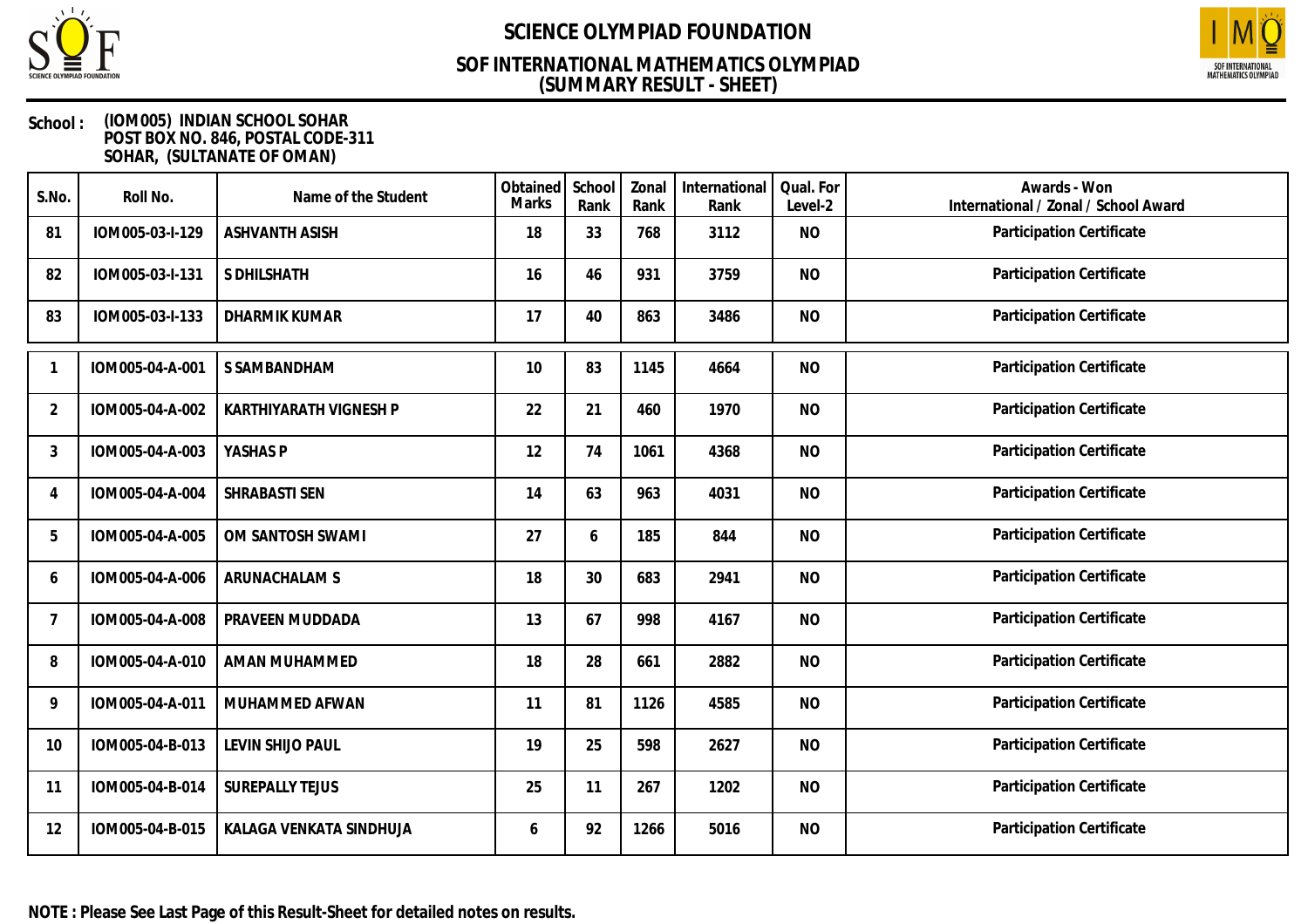

### **(SUMMARY RESULT - SHEET) SOF INTERNATIONAL MATHEMATICS OLYMPIAD**



#### **School : (IOM005) INDIAN SCHOOL SOHAR POST BOX NO. 846, POSTAL CODE-311 SOHAR, (SULTANATE OF OMAN)**

| S.No. | Roll No.        | Name of the Student            | Obtained<br>Marks | School<br>Rank | Zonal<br>Rank | International<br>Rank | Qual. For<br>Level-2 | Awards - Won<br>International / Zonal / School Award |
|-------|-----------------|--------------------------------|-------------------|----------------|---------------|-----------------------|----------------------|------------------------------------------------------|
| 13    | IOM005-04-B-016 | ADITYA MAHAJAN                 | <b>ABSENT</b>     | N.A.           | N.A.          | N.A.                  | <b>NO</b>            | N.A.                                                 |
| 14    | IOM005-04-B-017 | MORE ADITI MANIK               | 18                | 32             | 705           | 3007                  | <b>NO</b>            | Participation Certificate                            |
| 15    | IOM005-04-B-018 | RAJAT MOHAKUD                  | 12                | 73             | 1055          | 4360                  | <b>NO</b>            | Participation Certificate                            |
| 16    | IOM005-04-B-019 | AAKASH VINOD                   | 24                | 15             | 310           | 1365                  | <b>NO</b>            | Participation Certificate                            |
| 17    | IOM005-04-B-020 | <b>ARYAN NAIR</b>              | 14                | 54             | 923           | 3911                  | <b>NO</b>            | Participation Certificate                            |
| 18    | IOM005-04-B-022 | <b>EBIN ELDHO</b>              | 9                 | 87             | 1199          | 4815                  | <b>NO</b>            | Participation Certificate                            |
| 19    | IOM005-04-B-023 | <b>KRISHNOOR SINGH</b>         | 11                | 78             | 1120          | 4574                  | <b>NO</b>            | Participation Certificate                            |
| 20    | IOM005-04-B-024 | <b>AYUSHI SINGH</b>            | 5                 | 93             | 1281          | 5069                  | <b>NO</b>            | Participation Certificate                            |
| 21    | IOM005-04-C-028 | RACHIT AMIT PANDYA             | 32                | 3              | 66            | 249                   | <b>YES</b>           | School Silver Medal + Participation Certificate      |
| 22    | IOM005-04-C-029 | ABDURRAHMAN MOHMED BUHARI      | 13                | 69             | 1017          | 4224                  | <b>NO</b>            | Participation Certificate                            |
| 23    | IOM005-04-C-031 | ABHIMAN DEWANGAN               | 27                | 7              | 189           | 850                   | <b>NO</b>            | Participation Certificate                            |
| 24    | IOM005-04-C-032 | <b>SAKSHI MANDAR BOKIL</b>     | 11                | 80             | 1124          | 4583                  | <b>NO</b>            | Participation Certificate                            |
| 25    | IOM005-04-C-034 | KALE ROHIT RAMRAO              | 25                | 12             | 283           | 1239                  | <b>NO</b>            | Participation Certificate                            |
| 26    | IOM005-04-C-035 | SHRINIVAS RAGHAVENDRA SOUDATTI | 13                | 68             | 1003          | 4174                  | <b>NO</b>            | Participation Certificate                            |
| 27    | IOM005-04-C-036 | <b>ANUSHREE POLAI</b>          | 19                | 23             | 586           | 2573                  | <b>NO</b>            | Participation Certificate                            |
| 28    | IOM005-04-C-038 | SRINIVAS SENTHIL KUMAR         | 19                | 26             | 607           | 2645                  | <b>NO</b>            | Participation Certificate                            |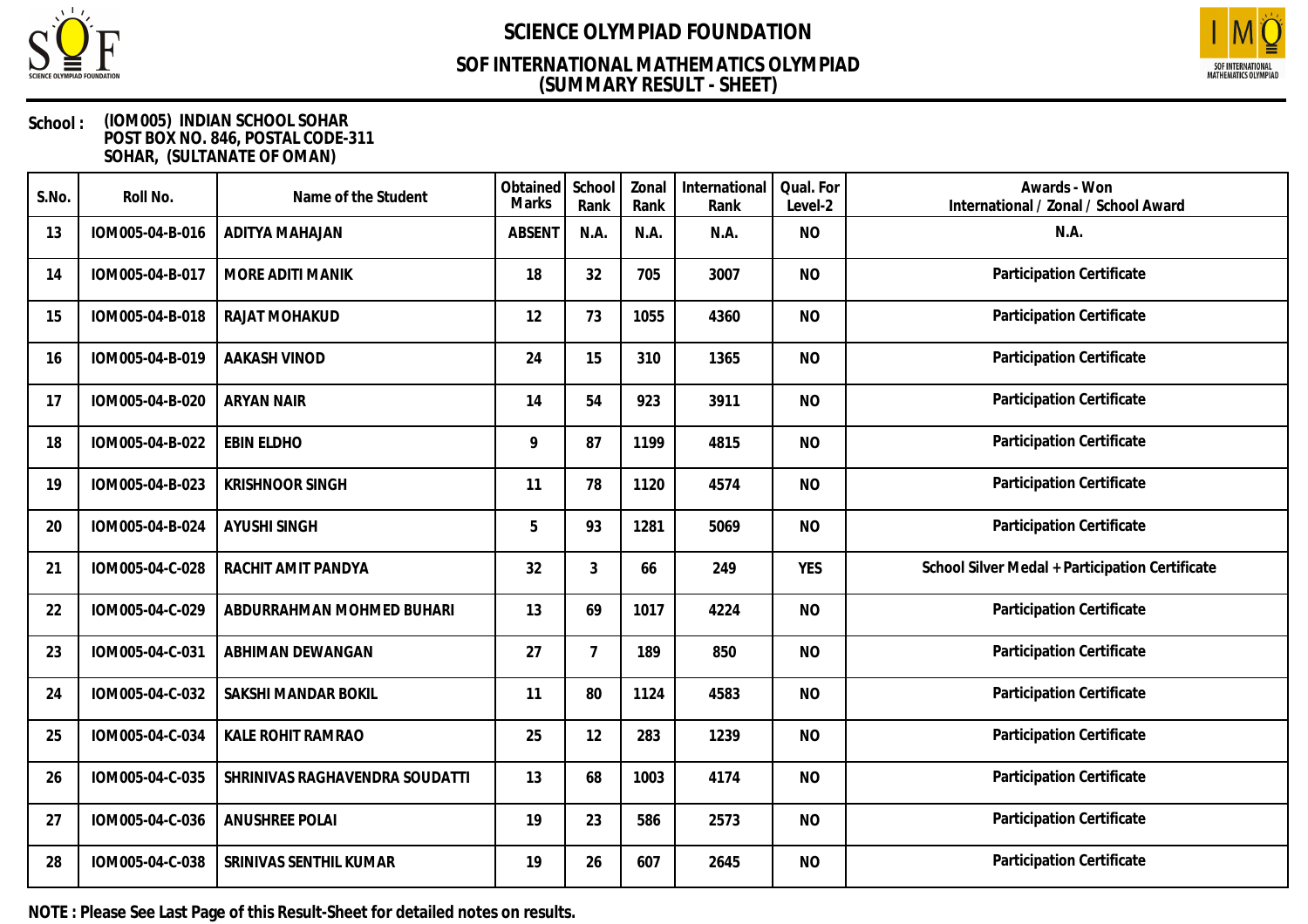

### **(SUMMARY RESULT - SHEET) SOF INTERNATIONAL MATHEMATICS OLYMPIAD**



#### **School : (IOM005) INDIAN SCHOOL SOHAR POST BOX NO. 846, POSTAL CODE-311 SOHAR, (SULTANATE OF OMAN)**

| S.No. | Roll No.        | Name of the Student      | Obtained<br>Marks | School<br>Rank | Zonal<br>Rank | International<br>Rank | Qual. For<br>Level-2 | Awards - Won<br>International / Zonal / School Award |
|-------|-----------------|--------------------------|-------------------|----------------|---------------|-----------------------|----------------------|------------------------------------------------------|
| 29    | IOM005-04-C-039 | MODI ANVESHA VIRALKUMAR  | 16                | 45             | 823           | 3484                  | <b>NO</b>            | Participation Certificate                            |
| 30    | IOM005-04-C-040 | <b>VAIKHA MONISH</b>     | 22                | 20             | 450           | 1936                  | <b>NO</b>            | Participation Certificate                            |
| 31    | IOM005-04-C-042 | <b>RIJO</b>              | 14                | 59             | 946           | 3971                  | <b>NO</b>            | Participation Certificate                            |
| 32    | IOM005-04-C-043 | <b>ADARSH KUMAR</b>      | 13                | 64             | 982           | 4118                  | <b>NO</b>            | Participation Certificate                            |
| 33    | IOM005-04-C-044 | ASFIYA YAKUB PATEL       | 15                | 50             | 896           | 3796                  | <b>NO</b>            | Participation Certificate                            |
| 34    | IOM005-04-C-045 | SHET NILAY SUSHANT       | 14                | 55             | 925           | 3913                  | <b>NO</b>            | Participation Certificate                            |
| 35    | IOM005-04-C-046 | <b>JANE SINJO</b>        | 18                | 28             | 661           | 2882                  | <b>NO</b>            | Participation Certificate                            |
| 36    | IOM005-04-D-047 | <b>UPEKSHA REDDY</b>     | 13                | 70             | 1028          | 4241                  | <b>NO</b>            | Participation Certificate                            |
| 37    | IOM005-04-D-048 | <b>NABIL BISWAS</b>      | 27                | 8              | 198           | 873                   | <b>NO</b>            | Participation Certificate                            |
| 38    | IOM005-04-D-049 | ADWAID ANIL KUMAR        | 8                 | 89             | 1221          | 4883                  | <b>NO</b>            | Participation Certificate                            |
| 39    | IOM005-04-D-051 | <b>SUKHJIT KAUR</b>      | 12                | 72             | 1042          | 4323                  | <b>NO</b>            | Participation Certificate                            |
| 40    | IOM005-04-D-052 | <b>BHAAVIK SAIBHUVIS</b> | 18                | 33             | 715           | 3022                  | <b>NO</b>            | Participation Certificate                            |
| 41    | IOM005-04-D-055 | <b>TEFINA JOSE</b>       | 24                | 14             | 306           | 1358                  | <b>NO</b>            | Participation Certificate                            |
| 42    | IOM005-04-D-058 | NITIN PALANIKUMAR        | 14                | 58             | 945           | 3966                  | <b>NO</b>            | Participation Certificate                            |
| 43    | IOM005-04-D-059 | FATEMA MURTAZA ARSIWALA  | 16                | 44             | 817           | 3474                  | <b>NO</b>            | Participation Certificate                            |
| 44    | IOM005-04-D-060 | <b>SHAZEEN NOOR</b>      | 10                | 82             | 1132          | 4615                  | <b>NO</b>            | Participation Certificate                            |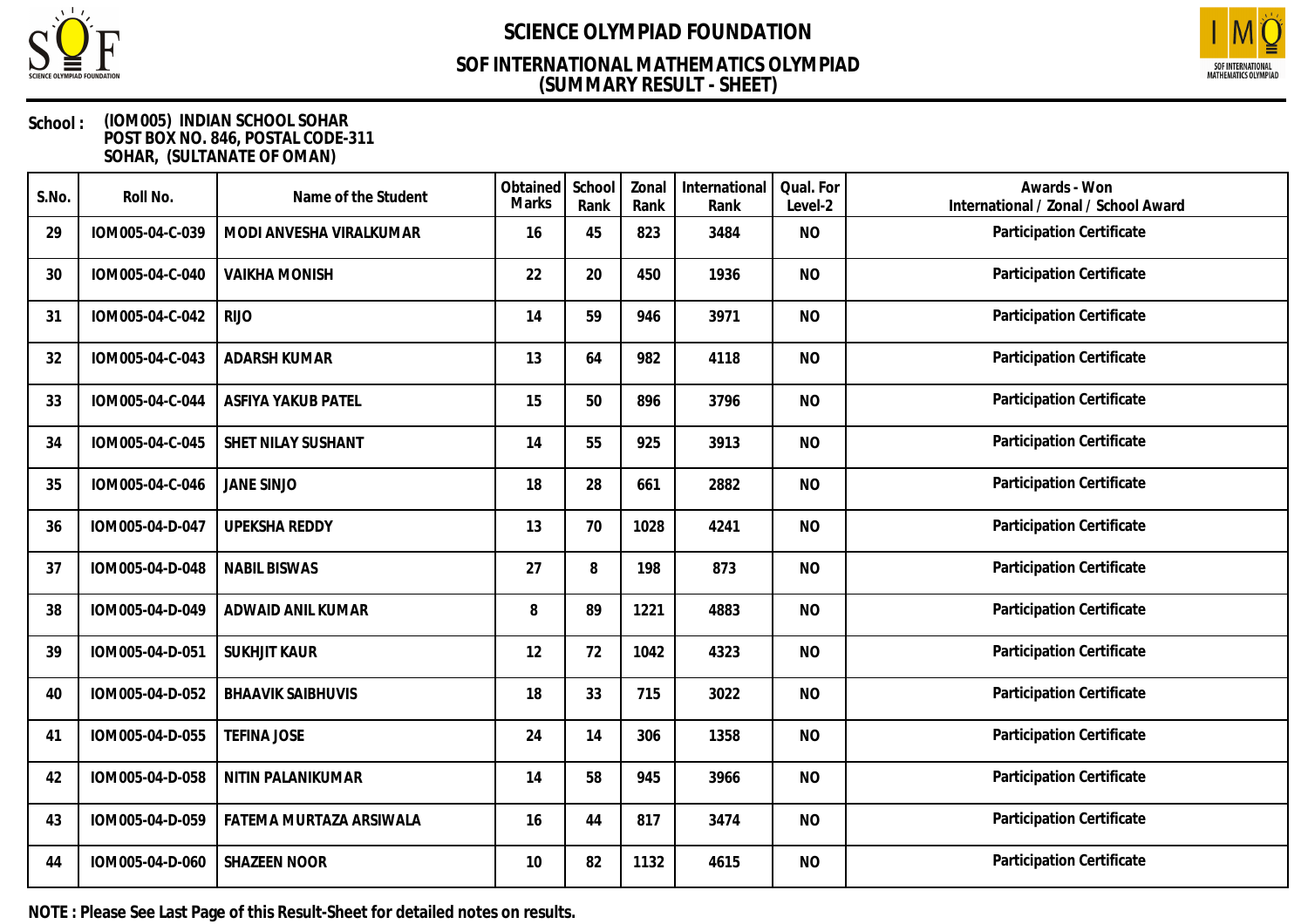

### **(SUMMARY RESULT - SHEET) SOF INTERNATIONAL MATHEMATICS OLYMPIAD**



#### **School : (IOM005) INDIAN SCHOOL SOHAR POST BOX NO. 846, POSTAL CODE-311 SOHAR, (SULTANATE OF OMAN)**

| S.No. | Roll No.        | Name of the Student      | Obtained<br><b>Marks</b> | School<br>Rank | Zonal<br>Rank | International<br>Rank | Qual. For<br>Level-2 | Awards - Won<br>International / Zonal / School Award |
|-------|-----------------|--------------------------|--------------------------|----------------|---------------|-----------------------|----------------------|------------------------------------------------------|
| 45    | IOM005-04-D-062 | NISHTHA H DHOLA          | 22                       | 19             | 433           | 1912                  | <b>NO</b>            | Participation Certificate                            |
| 46    | IOM005-04-D-063 | <b>JAHNAVI NIGOTE</b>    | 14                       | 60             | 954           | 4014                  | <b>NO</b>            | Participation Certificate                            |
| 47    | IOM005-04-D-064 | FARIHA GHAZALA SIDDIQUE  | 8                        | 90             | 1238          | 4926                  | <b>NO</b>            | Participation Certificate                            |
| 48    | IOM005-04-D-066 | <b>ABED BILAL</b>        | 14                       | 56             | 933           | 3947                  | <b>NO</b>            | Participation Certificate                            |
| 49    | IOM005-04-D-067 | <b>MITHUN JOSE</b>       | 17                       | 34             | 718           | 3065                  | <b>NO</b>            | Participation Certificate                            |
| 50    | IOM005-04-D-068 | <b>B JAIBALAJI</b>       | 9                        | 88             | 1208          | 4831                  | <b>NO</b>            | Participation Certificate                            |
| 51    | IOM005-04-D-069 | M SARANI                 | 19                       | 24             | 590           | 2589                  | <b>NO</b>            | Participation Certificate                            |
| 52    | IOM005-04-E-071 | ANUSHKA ANIL BALERAO     | 11                       | 77             | 1106          | 4528                  | <b>NO</b>            | Participation Certificate                            |
| 53    | IOM005-04-E-072 | THRISHA R ANCHAN         | 19                       | 27             | 641           | 2748                  | <b>NO</b>            | Participation Certificate                            |
| 54    | IOM005-04-E-073 | <b>BHAVYA J SOJITRA</b>  | 25                       | 13             | 291           | 1251                  | <b>NO</b>            | Participation Certificate                            |
| 55    | IOM005-04-E-074 | <b>DHRITIK RP</b>        | 11                       | 79             | 1122          | 4576                  | <b>NO</b>            | Participation Certificate                            |
| 56    | IOM005-04-E-076 | SREEHARI R NAIR          | 16                       | 43             | 803           | 3413                  | <b>NO</b>            | Participation Certificate                            |
| 57    | IOM005-04-E-078 | MOHD NOUMAAN             | 13                       | 65             | 989           | 4145                  | <b>NO</b>            | Participation Certificate                            |
| 58    | IOM005-04-E-080 | SNEH PARESHBHAI TAPANIYA | 10                       | 84             | 1159          | 4700                  | <b>NO</b>            | Participation Certificate                            |
| 59    | IOM005-04-E-081 | <b>KASSI VINESH</b>      | 17                       | 36             | 742           | 3158                  | <b>NO</b>            | Participation Certificate                            |
| 60    | IOM005-04-E-083 | MOHD WAJID ALI           | 31                       | 4              | 79            | 321                   | <b>YES</b>           | School Bronze Medal + Participation Certificate      |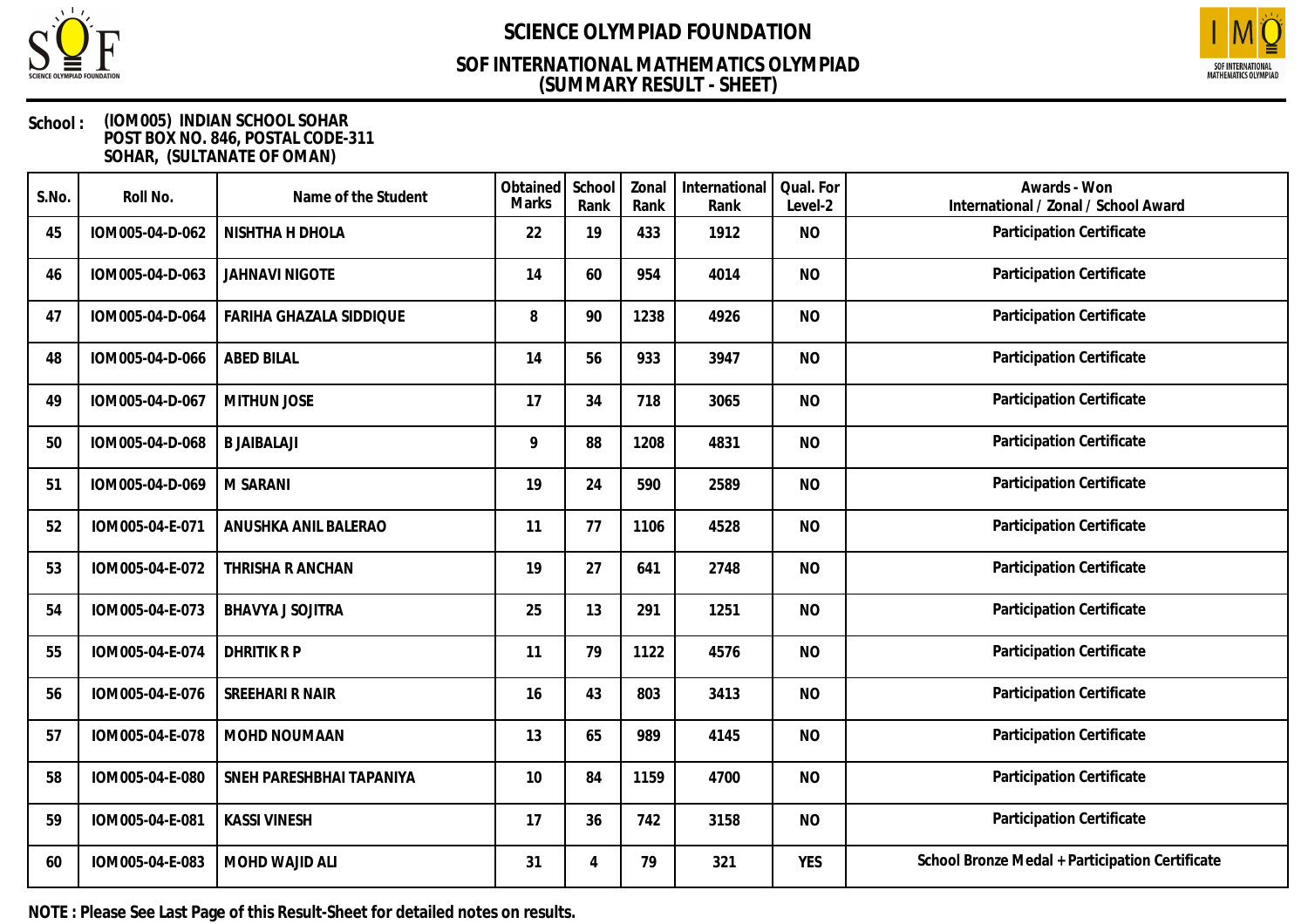

### **(SUMMARY RESULT - SHEET) SOF INTERNATIONAL MATHEMATICS OLYMPIAD**



#### **School : (IOM005) INDIAN SCHOOL SOHAR POST BOX NO. 846, POSTAL CODE-311 SOHAR, (SULTANATE OF OMAN)**

| S.No. | Roll No.        | Name of the Student       | Obtained<br><b>Marks</b> | School<br>Rank | Zonal<br>Rank | International<br>Rank | Qual. For<br>Level-2 | Awards - Won<br>International / Zonal / School Award |
|-------|-----------------|---------------------------|--------------------------|----------------|---------------|-----------------------|----------------------|------------------------------------------------------|
| 61    | IOM005-04-E-086 | V PRAGANYA                | 17                       | 41             | 773           | 3265                  | <b>NO</b>            | Participation Certificate                            |
| 62    | IOM005-04-E-087 | AMARION SAMUEL VIJAYAN    | $\mathbf 0$              | N.A.           | N.A.          | N.A.                  | <b>NO</b>            | Participation Certificate                            |
| 63    | IOM005-04-E-088 | <b>ABHIJITH P MANOJ</b>   | 17                       | 39             | 762           | 3221                  | <b>NO</b>            | Participation Certificate                            |
| 64    | IOM005-04-F-091 | AISHWARYA RENJIT          | 12                       | 71             | 1035          | 4308                  | <b>NO</b>            | Participation Certificate                            |
| 65    | IOM005-04-F-092 | SERAH LIZNA VARGHESE      | 18                       | 29             | 666           | 2891                  | <b>NO</b>            | Participation Certificate                            |
| 66    | IOM005-04-F-093 | SARISHA GUPTA             | 23                       | 18             | 388           | 1681                  | <b>NO</b>            | Participation Certificate                            |
| 67    | IOM005-04-F-094 | <b>NALINI BABURAJ</b>     | 24                       | 16             | 334           | 1453                  | <b>NO</b>            | Participation Certificate                            |
| 68    | IOM005-04-F-095 | SHRESTHIK VENKATESH       | 17                       | 37             | 749           | 3187                  | <b>NO</b>            | Participation Certificate                            |
| 69    | IOM005-04-F-096 | M AZAHEER MOHAMMAD ESSAQ  | 17                       | 42             | 778           | 3275                  | <b>NO</b>            | Participation Certificate                            |
| 70    | IOM005-04-F-097 | RIDDHI ALPESHKUMAR SONI   | 17                       | 38             | 757           | 3211                  | <b>NO</b>            | Participation Certificate                            |
| 71    | IOM005-04-F-105 | <b>EVAN CHRIS JOYSING</b> | 18                       | 31             | 685           | 2947                  | <b>NO</b>            | Participation Certificate                            |
| 72    | IOM005-04-G-106 | SAAVARIYA SHEJOY          | <b>ABSENT</b>            | N.A.           | N.A.          | N.A.                  | <b>NO</b>            | N.A.                                                 |
| 73    | IOM005-04-G-108 | <b>KANNYA</b>             | 16                       | 45             | 823           | 3484                  | <b>NO</b>            | Participation Certificate                            |
| 74    | IOM005-04-G-109 | S ASWATH RAGHAVAN         | 15                       | 51             | 897           | 3797                  | <b>NO</b>            | Participation Certificate                            |
| 75    | IOM005-04-G-110 | SHASHWAT UPADHYAY         | 17                       | 35             | 738           | 3149                  | <b>NO</b>            | Participation Certificate                            |
| 76    | IOM005-04-G-111 | <b>NEHA ANTALA</b>        | 17                       | 40             | 766           | 3229                  | <b>NO</b>            | Participation Certificate                            |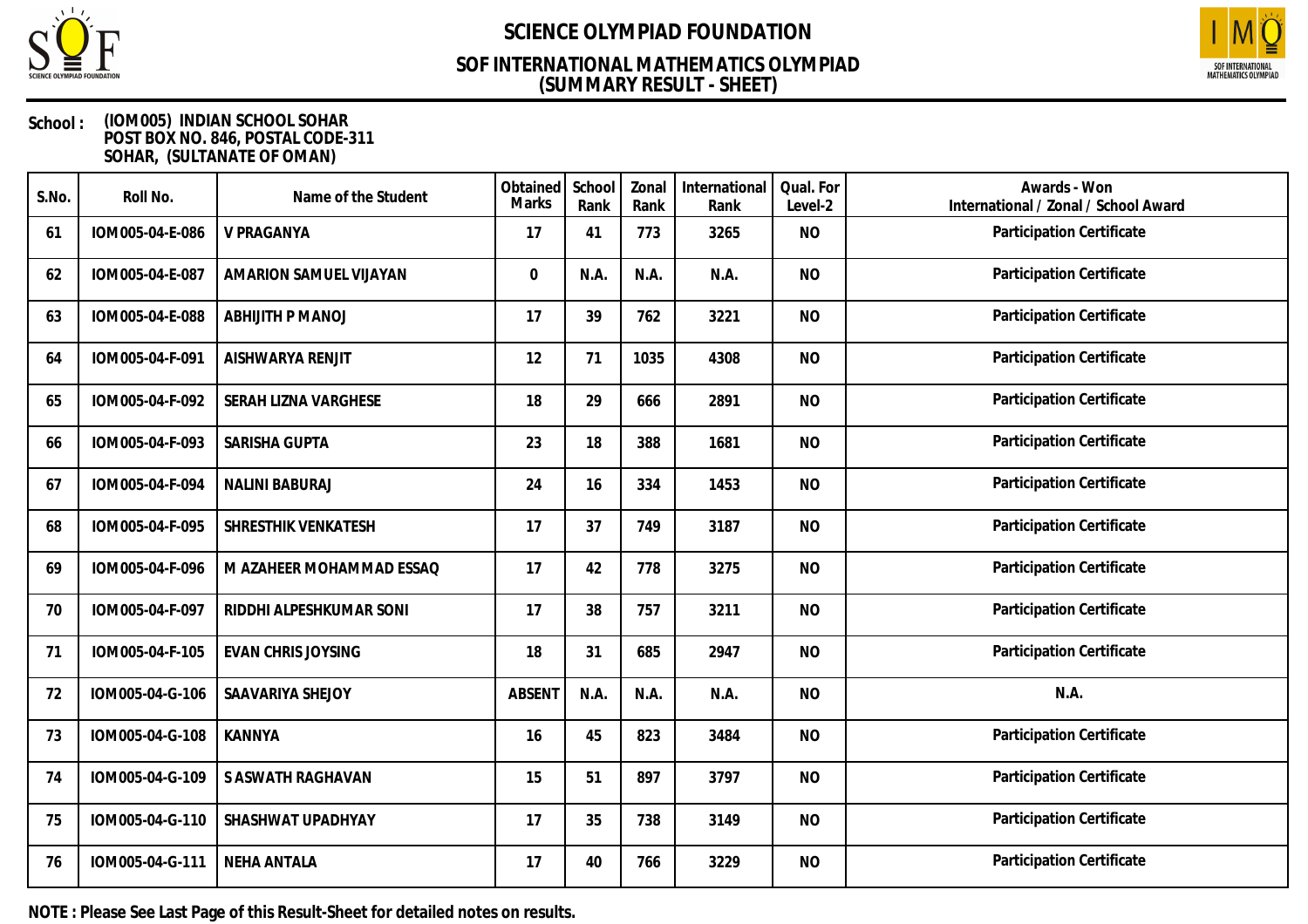

### **(SUMMARY RESULT - SHEET) SOF INTERNATIONAL MATHEMATICS OLYMPIAD**



#### **School : (IOM005) INDIAN SCHOOL SOHAR POST BOX NO. 846, POSTAL CODE-311 SOHAR, (SULTANATE OF OMAN)**

| S.No. | Roll No.        | Name of the Student        | Obtained<br>Marks | School<br>Rank | Zonal<br>Rank | International<br>Rank | Qual. For<br>Level-2 | Awards - Won<br>International / Zonal / School Award |
|-------|-----------------|----------------------------|-------------------|----------------|---------------|-----------------------|----------------------|------------------------------------------------------|
| 77    | IOM005-04-G-112 | A S NEBOLIN MOSES          | $\overline{7}$    | 91             | 1257          | 4982                  | <b>NO</b>            | Participation Certificate                            |
| 78    | IOM005-04-G-114 | <b>ADWITIYA PUROHIT</b>    | 14                | 62             | 960           | 4026                  | <b>NO</b>            | Participation Certificate                            |
| 79    | IOM005-04-G-115 | CHRISTA MERIN BINU         | 15                | 47             | 868           | 3689                  | <b>NO</b>            | Participation Certificate                            |
| 80    | IOM005-04-G-117 | SHAIKH ATIF ABDUL KADAR    | 13                | 66             | 994           | 4158                  | <b>NO</b>            | Participation Certificate                            |
| 81    | IOM005-04-G-118 | <b>ABHINAV MISHRA</b>      | 15                | 48             | 871           | 3696                  | <b>NO</b>            | Participation Certificate                            |
| 82    | IOM005-04-G-120 | SHARADA DATTA K            | 26                | 10             | 237           | 1046                  | <b>NO</b>            | Participation Certificate                            |
| 83    | IOM005-04-G-121 | PILLI KRITHIKA             | <b>ABSENT</b>     | N.A.           | N.A.          | N.A.                  | <b>NO</b>            | N.A.                                                 |
| 84    | IOM005-04-G-122 | <b>ABHINAV SURESH</b>      | $\boldsymbol{0}$  | N.A.           | N.A.          | N.A.                  | <b>NO</b>            | Participation Certificate                            |
| 85    | IOM005-04-H-123 | S NITIN                    | 14                | 61             | 958           | 4024                  | <b>NO</b>            | Participation Certificate                            |
| 86    | IOM005-04-H-124 | ANUBHAV BISWAS             | 28                | 5              | 162           | 721                   | <b>NO</b>            | Participation Certificate                            |
| 87    | IOM005-04-H-125 | DHRUVANSH A SAWANT         | 21                | 22             | 513           | 2210                  | <b>NO</b>            | Participation Certificate                            |
| 88    | IOM005-04-H-127 | SHAURYA VIR SINGH          | 23                | 17             | 377           | 1645                  | <b>NO</b>            | Participation Certificate                            |
| 89    | IOM005-04-H-135 | SUPRIYA YADAV              | $\overline{7}$    | 91             | 1257          | 4982                  | <b>NO</b>            | Participation Certificate                            |
| 90    | IOM005-04-H-136 | AMRUTHA PRATHEESH          | <b>ABSENT</b>     | N.A.           | N.A.          | N.A.                  | <b>NO</b>            | N.A.                                                 |
| 91    | IOM005-04-I-139 | <b>TANISHKA MISHRA</b>     | 11                | 76             | 1090          | 4497                  | <b>NO</b>            | Participation Certificate                            |
| 92    | IOM005-04-I-140 | <b>DHRUV PARAG MUKEWAR</b> | 26                | 9              | 229           | 1021                  | <b>NO</b>            | Participation Certificate                            |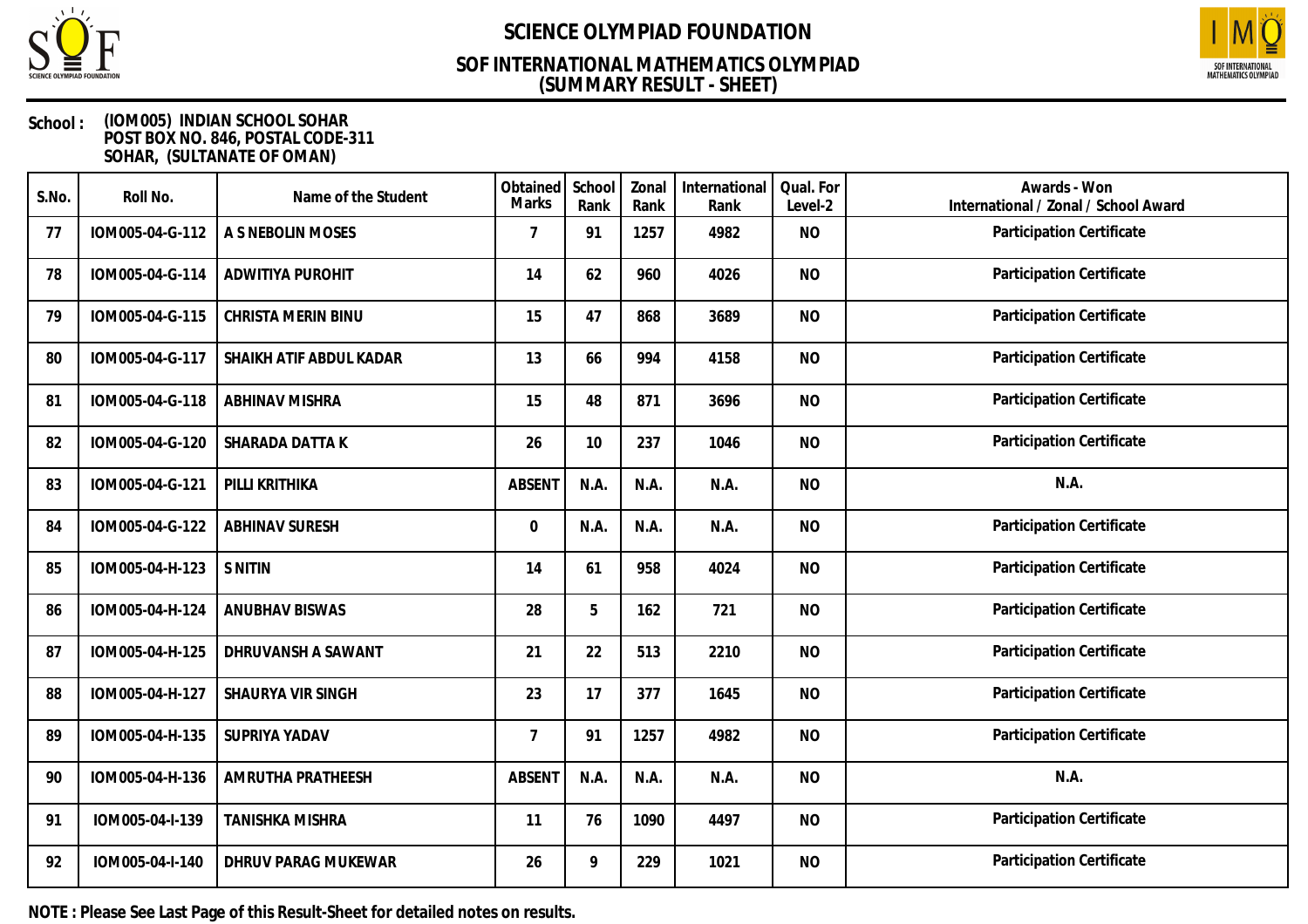

### **(SUMMARY RESULT - SHEET) SOF INTERNATIONAL MATHEMATICS OLYMPIAD**



#### **School : (IOM005) INDIAN SCHOOL SOHAR POST BOX NO. 846, POSTAL CODE-311 SOHAR, (SULTANATE OF OMAN)**

| S.No. | Roll No.        | Name of the Student            | Obtained<br><b>Marks</b> | School<br>Rank | Zonal<br>Rank | International<br>Rank | Qual. For<br>Level-2 | Awards - Won<br>International / Zonal / School Award |
|-------|-----------------|--------------------------------|--------------------------|----------------|---------------|-----------------------|----------------------|------------------------------------------------------|
| 93    | IOM005-04-I-141 | SHREEYA SELVAKUMAR             | 14                       | 57             | 943           | 3964                  | <b>NO</b>            | Participation Certificate                            |
| 94    | IOM005-04-I-142 | SHREDHA SELVAKUMAR             | 15                       | 49             | 888           | 3755                  | <b>NO</b>            | Participation Certificate                            |
| 95    | IOM005-04-I-143 | ADWAY BACHCHAN CHAUDHARY       | 36                       | 1              | 18            | 46                    | <b>YES</b>           | Medal of Distinction + Certificate of Distinction    |
| 96    | IOM005-04-I-144 | <b>JASHN KUMAR</b>             | 9                        | 85             | 1188          | 4785                  | <b>NO</b>            | Participation Certificate                            |
| 97    | IOM005-04-I-145 | AMPAVALLI NAGA VENKATASAI S    | 13                       | 70             | 1028          | 4241                  | <b>NO</b>            | Participation Certificate                            |
| 98    | IOM005-04-I-147 | K PRITHIKA                     | 33                       | $\overline{2}$ | 57            | 183                   | <b>YES</b>           | School Gold Medal + Participation Certificate        |
| 99    | IOM005-04-I-148 | A KARUNYA SHREE                | 32                       | 3              | 66            | 249                   | <b>YES</b>           | School Silver Medal + Participation Certificate      |
| 100   | IOM005-04-I-149 | <b>DIONE FERNANDES</b>         | 14                       | 53             | 920           | 3905                  | <b>NO</b>            | Participation Certificate                            |
| 101   | IOM005-04-I-150 | <b>KARISHMA KISHOR</b>         | 14                       | 52             | 910           | 3867                  | <b>NO</b>            | Participation Certificate                            |
| 102   | IOM005-04-I-151 | <b>SAUMIL PAL</b>              | 9                        | 86             | 1195          | 4798                  | <b>NO</b>            | Participation Certificate                            |
| 103   | IOM005-04-I-153 | <b>SAYUM KURESHI</b>           | 15                       | 46             | 864           | 3680                  | <b>NO</b>            | Participation Certificate                            |
| 104   | IOM005-04-I-155 | <b>AKSHIT RUSHIKESH CHITTE</b> | 12                       | 75             | 1066          | 4403                  | <b>NO</b>            | Participation Certificate                            |
|       | IOM005-05-A-001 | POOJA RATHISH                  | 26                       | 22             | 723           | 5808                  | <b>NO</b>            | Participation Certificate                            |
| 2     | IOM005-05-A-005 | PRANAYA                        | 31                       | 13             | 426           | 4068                  | <b>NO</b>            | Participation Certificate                            |
| 3     | IOM005-05-A-006 | KHUSHANSH SHEKHAWAT            | 24                       | 29             | 829           | 6378                  | <b>NO</b>            | Participation Certificate                            |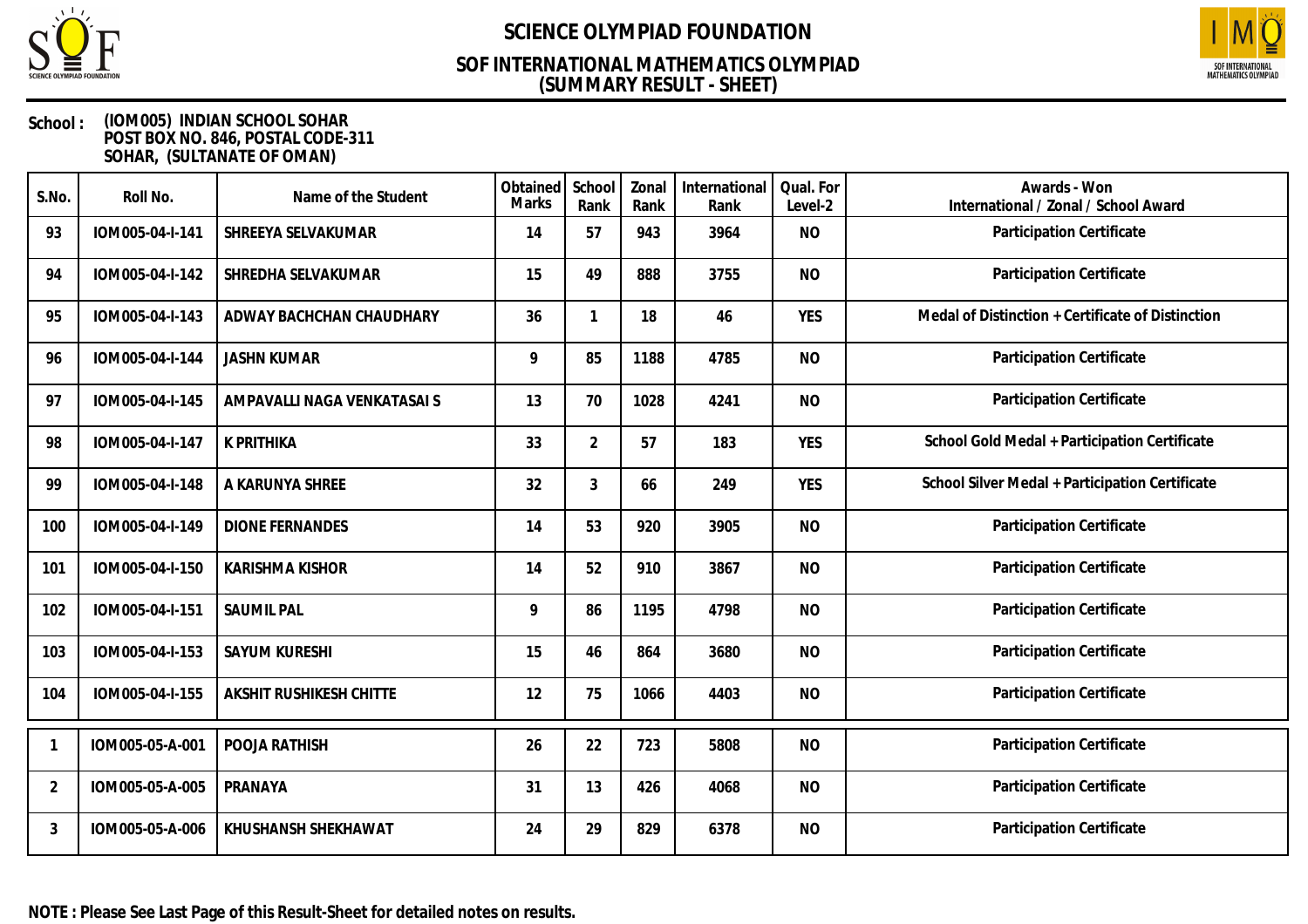

### **(SUMMARY RESULT - SHEET) SOF INTERNATIONAL MATHEMATICS OLYMPIAD**



#### **School : (IOM005) INDIAN SCHOOL SOHAR POST BOX NO. 846, POSTAL CODE-311 SOHAR, (SULTANATE OF OMAN)**

| S.No.          | Roll No.        | Name of the Student       | Obtained<br>Marks | School<br>Rank | Zonal<br>Rank | International<br>Rank | Qual. For<br>Level-2 | Awards - Won<br>International / Zonal / School Award |
|----------------|-----------------|---------------------------|-------------------|----------------|---------------|-----------------------|----------------------|------------------------------------------------------|
| $\overline{4}$ | IOM005-05-A-007 | <b>ASWIN SURAJ</b>        | 12                | 63             | 1515          | 9254                  | <b>NO</b>            | Participation Certificate                            |
| 5              | IOM005-05-A-009 | <b>TANISHA KHARBANDA</b>  | 23                | 32             | 897           | 6676                  | <b>NO</b>            | Participation Certificate                            |
| 6              | IOM005-05-A-010 | ABDULLAH MINHAJ           | 16                | 51             | 1341          | 8523                  | <b>NO</b>            | Participation Certificate                            |
| 7              | IOM005-05-A-011 | AJ MUHAMMED AFSAL         | 13                | 60             | 1478          | 9077                  | <b>NO</b>            | Participation Certificate                            |
| 8              | IOM005-05-A-012 | <b>MAISA RIZWAN</b>       | ABSENT            | N.A.           | N.A.          | N.A.                  | <b>NO</b>            | N.A.                                                 |
| 9              | IOM005-05-A-014 | <b>ANGAD KAUL</b>         | 17                | 50             | 1289          | 8313                  | <b>NO</b>            | Participation Certificate                            |
| 10             | IOM005-05-B-015 | <b>BIJIL K B</b>          | 19                | 45             | 1202          | 7974                  | <b>NO</b>            | Participation Certificate                            |
| 11             | IOM005-05-B-019 | <b>JANHAVI MANOJ MORE</b> | 29                | 14             | 532           | 4762                  | <b>NO</b>            | Participation Certificate                            |
| 12             | IOM005-05-B-020 | ANUSHKA SRIVASTAVA        | 21                | 39             | 1063          | 7390                  | <b>NO</b>            | Participation Certificate                            |
| 13             | IOM005-05-B-024 | M LAKSHMI CHERANA         | 21                | 36             | 1027          | 7233                  | <b>NO</b>            | Participation Certificate                            |
| 14             | IOM005-05-B-026 | <b>VARAD E MADKE</b>      | 38                | 4              | 199           | 2248                  | <b>NO</b>            | Participation Certificate                            |
| 15             | IOM005-05-B-027 | <b>DJASWIN</b>            | 23                | 34             | 915           | 6751                  | <b>NO</b>            | Participation Certificate                            |
| 16             | IOM005-05-B-028 | <b>MOHD AFLAH</b>         | <b>ABSENT</b>     | N.A.           | N.A.          | N.A.                  | <b>NO</b>            | N.A.                                                 |
| 17             | IOM005-05-B-029 | NIVED A NAIR              | 39                | $\overline{2}$ | 150           | 1941                  | <b>NO</b>            | School Silver Medal + Participation Certificate      |
| 18             | IOM005-05-B-030 | <b>NIKHIL KUMAR</b>       | 20                | 41             | 1145          | 7715                  | <b>NO</b>            | Participation Certificate                            |
| 19             | IOM005-05-C-032 | SRUTHI H PILLAI           | 29                | 16             | 567           | 4901                  | <b>NO</b>            | Participation Certificate                            |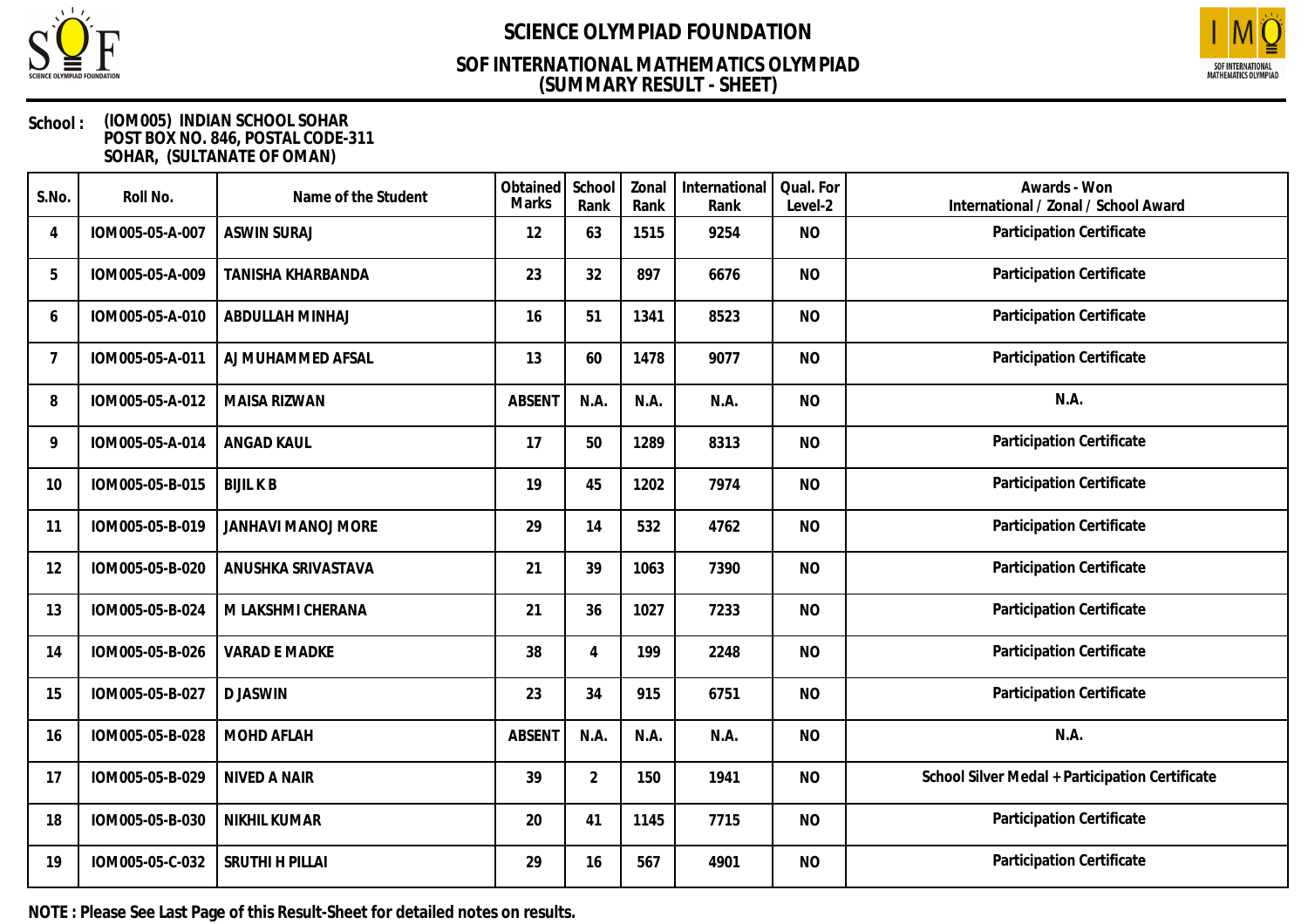

### **(SUMMARY RESULT - SHEET) SOF INTERNATIONAL MATHEMATICS OLYMPIAD**



#### **School : (IOM005) INDIAN SCHOOL SOHAR POST BOX NO. 846, POSTAL CODE-311 SOHAR, (SULTANATE OF OMAN)**

| S.No. | Roll No.        | Name of the Student        | Obtained<br>Marks | School<br>Rank | Zonal<br>Rank | International<br>Rank | Qual. For<br>Level-2 | Awards - Won<br>International / Zonal / School Award |
|-------|-----------------|----------------------------|-------------------|----------------|---------------|-----------------------|----------------------|------------------------------------------------------|
| 20    | IOM005-05-C-033 | <b>VIDYANSHEE GUPTA</b>    | 18                | 48             | 1258          | 8168                  | <b>NO</b>            | Participation Certificate                            |
| 21    | IOM005-05-C-035 | SYED SAJJAD HUSSAINI       | 25                | 27             | 786           | 6131                  | <b>NO</b>            | Participation Certificate                            |
| 22    | IOM005-05-C-036 | ATIKSH SHUKLA              | 29                | 14             | 532           | 4762                  | <b>NO</b>            | Participation Certificate                            |
| 23    | IOM005-05-C-037 | <b>ARYAN TIWARI</b>        | 19                | 43             | 1182          | 7908                  | <b>NO</b>            | Participation Certificate                            |
| 24    | IOM005-05-C-040 | <b>RITHVIK GIREESH</b>     | 29                | 15             | 564           | 4892                  | <b>NO</b>            | Participation Certificate                            |
| 25    | IOM005-05-C-041 | <b>ESHAAN N KHAN</b>       | 19                | 44             | 1186          | 7921                  | <b>NO</b>            | Participation Certificate                            |
| 26    | IOM005-05-C-044 | ARNAV N SANTHOSH           | 39                | 3              | 160           | 1992                  | <b>NO</b>            | School Bronze Medal + Participation Certificate      |
| 27    | IOM005-05-C-045 | RENATO JOHN CR             | 26                | 26             | 751           | 5895                  | <b>NO</b>            | Participation Certificate                            |
| 28    | IOM005-05-C-046 | <b>BHAVYA THAKKAR</b>      | 21                | 38             | 1035          | 7270                  | <b>NO</b>            | Participation Certificate                            |
| 29    | IOM005-05-C-047 | ANUGYA MANDAL              | 35                | $\overline{7}$ | 274           | 2955                  | <b>NO</b>            | Participation Certificate                            |
| 30    | IOM005-05-C-048 | REHAN AHMED KHAN           | 18                | 49             | 1266          | 8205                  | <b>NO</b>            | Participation Certificate                            |
| 31    | IOM005-05-C-049 | <b>KARAN A SHAH</b>        | 33                | 9              | 352           | 3583                  | <b>NO</b>            | Participation Certificate                            |
| 32    | IOM005-05-D-050 | <b>MELITO MARIAM MANOJ</b> | 32                | 12             | 396           | 3884                  | <b>NO</b>            | Participation Certificate                            |
| 33    | IOM005-05-D-051 | CHRISTINE GEO JACOB        | 14                | 58             | 1449          | 8972                  | <b>NO</b>            | Participation Certificate                            |
| 34    | IOM005-05-D-054 | <b>SHOAIB R MALIK</b>      | 23                | 33             | 904           | 6721                  | <b>NO</b>            | Participation Certificate                            |
| 35    | IOM005-05-D-055 | <b>ZACHARIAH K JOHN</b>    | 27                | 19             | 667           | 5517                  | <b>NO</b>            | Participation Certificate                            |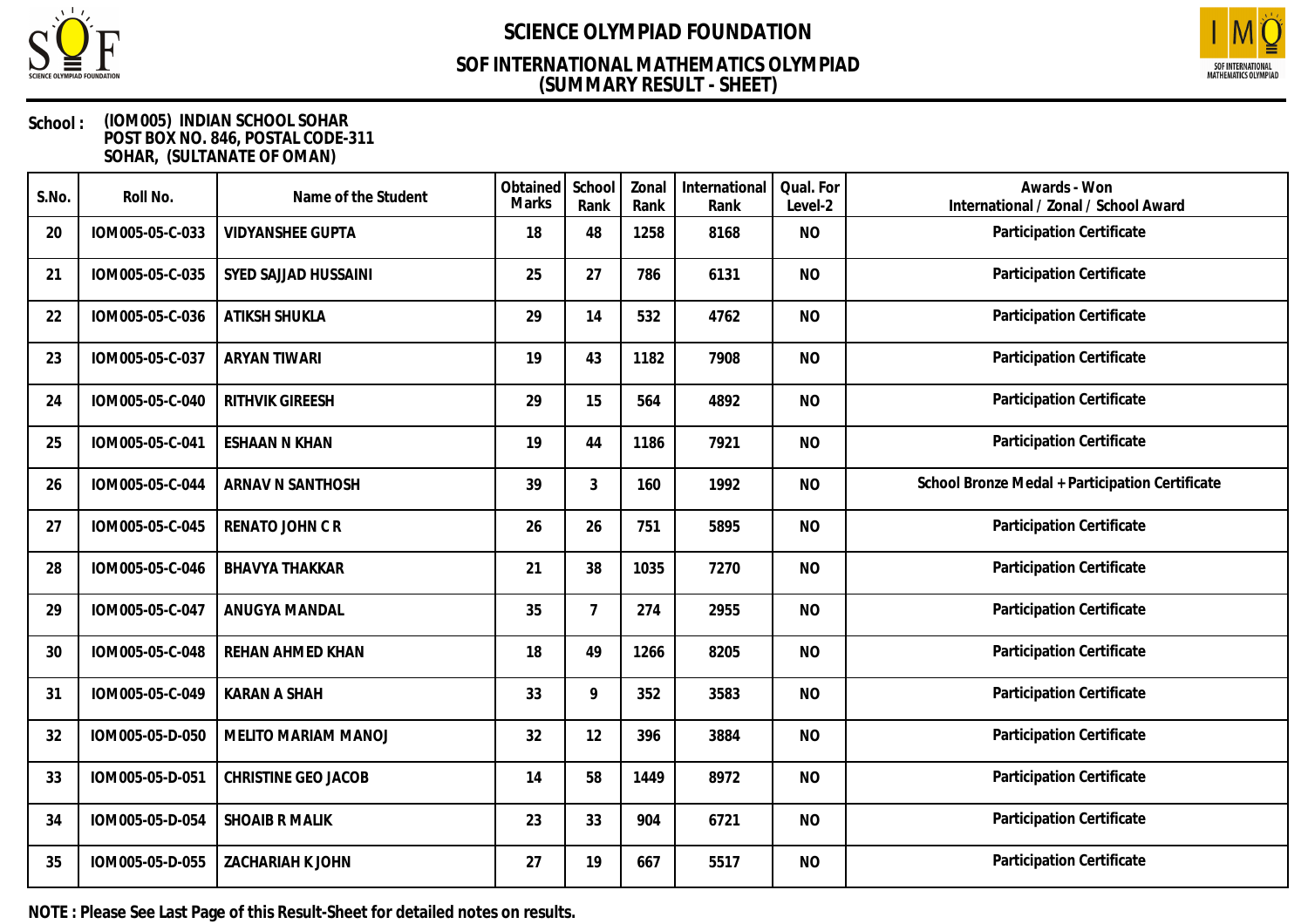

### **(SUMMARY RESULT - SHEET) SOF INTERNATIONAL MATHEMATICS OLYMPIAD**



#### **School : (IOM005) INDIAN SCHOOL SOHAR POST BOX NO. 846, POSTAL CODE-311 SOHAR, (SULTANATE OF OMAN)**

| S.No. | Roll No.        | Name of the Student    | Obtained<br>Marks | School<br>Rank | Zonal<br>Rank | International<br>Rank | Qual. For<br>Level-2 | Awards - Won<br>International / Zonal / School Award |
|-------|-----------------|------------------------|-------------------|----------------|---------------|-----------------------|----------------------|------------------------------------------------------|
| 36    | IOM005-05-D-056 | <b>AYUSH V NAIR</b>    | 26                | 24             | 728           | 5820                  | <b>NO</b>            | Participation Certificate                            |
| 37    | IOM005-05-E-057 | PIYUSHA MUTHANICKATTU  | 26                | 20             | 715           | 5752                  | <b>NO</b>            | Participation Certificate                            |
| 38    | IOM005-05-E-058 | NILPANKAR MAYURESH     | <b>ABSENT</b>     | N.A.           | N.A.          | N.A.                  | <b>NO</b>            | N.A.                                                 |
| 39    | IOM005-05-E-060 | ANNA ANOOP ANTHRRAPPER | <b>ABSENT</b>     | N.A.           | N.A.          | N.A.                  | <b>NO</b>            | N.A.                                                 |
| 40    | IOM005-05-E-061 | <b>VEDI YADAV</b>      | 26                | 25             | 749           | 5887                  | <b>NO</b>            | Participation Certificate                            |
| 41    | IOM005-05-E-063 | AYESHA HUMERAH         | 28                | 17             | 625           | 5247                  | <b>NO</b>            | Participation Certificate                            |
| 42    | IOM005-05-F-065 | <b>JEMI SUNIL</b>      | 23                | 35             | 945           | 6864                  | <b>NO</b>            | Participation Certificate                            |
| 43    | IOM005-05-F-068 | <b>ASHLY RAJESH</b>    | 15                | 56             | 1424          | 8829                  | <b>NO</b>            | Participation Certificate                            |
| 44    | IOM005-05-F-069 | K R ASHWIKA            | 16                | 54             | 1379          | 8651                  | <b>NO</b>            | Participation Certificate                            |
| 45    | IOM005-05-F-070 | <b>ALBIN ANOOP</b>     | 26                | 20             | 715           | 5752                  | <b>NO</b>            | Participation Certificate                            |
| 46    | IOM005-05-G-072 | RISHUL MANGLA          | 37                | 5              | 230           | 2480                  | <b>NO</b>            | Participation Certificate                            |
| 47    | IOM005-05-G-073 | PULAKITA BEHARA        | 24                | 30             | 845           | 6446                  | <b>NO</b>            | Participation Certificate                            |
| 48    | IOM005-05-G-074 | NAMRADA NIKESH         | 15                | 57             | 1428          | 8836                  | <b>NO</b>            | Participation Certificate                            |
| 49    | IOM005-05-G-075 | VANSHIKA ATISH KUMAR   | 20                | 42             | 1150          | 7731                  | <b>NO</b>            | Participation Certificate                            |
| 50    | IOM005-05-G-078 | HAMSINI BILIKALAHALLI  | 24                | 31             | 858           | 6506                  | <b>NO</b>            | Participation Certificate                            |
| 51    | IOM005-05-G-079 | SHIVANI MURUGAPPAN     | 16                | 52             | 1357          | 8585                  | <b>NO</b>            | Participation Certificate                            |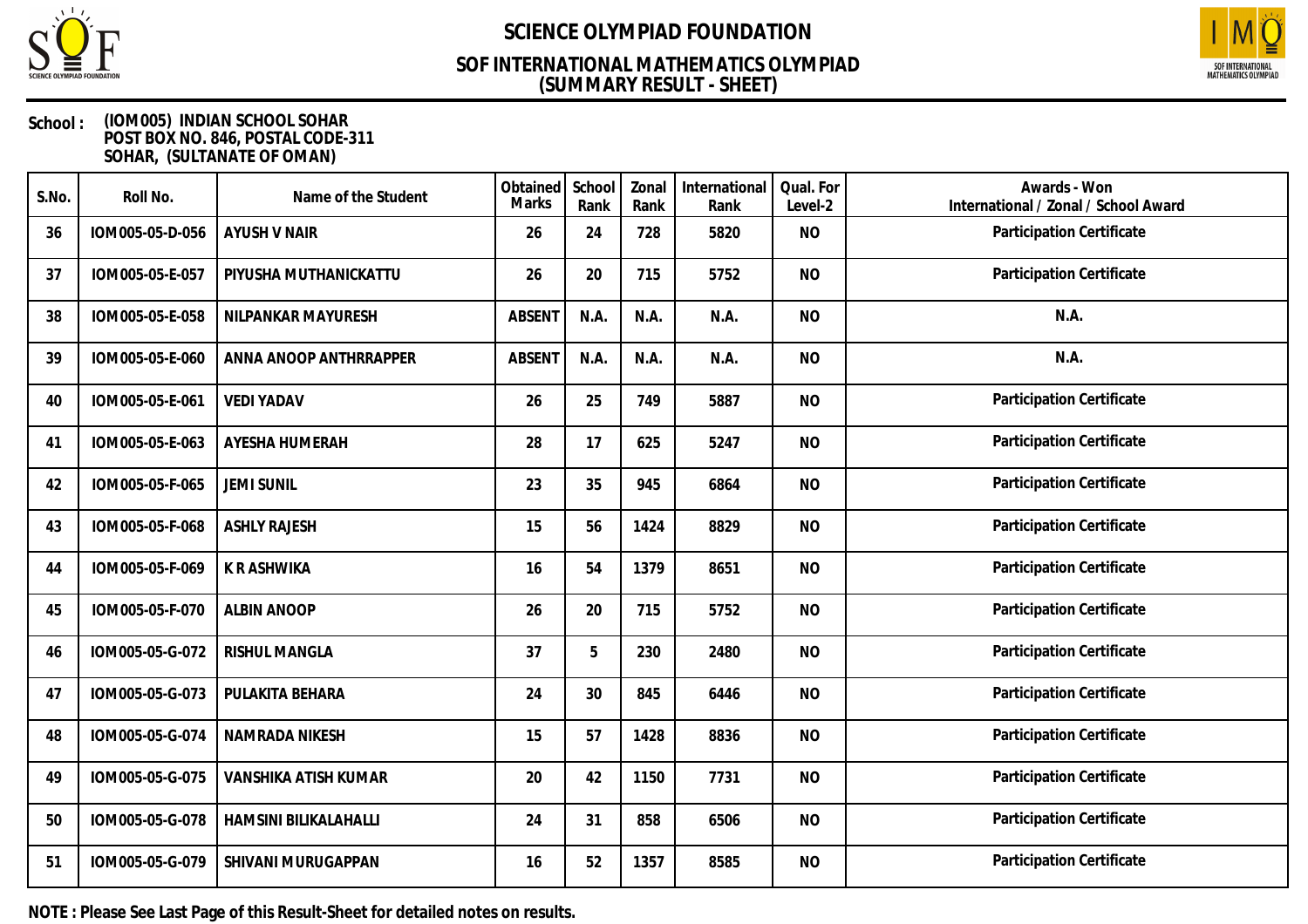

### **(SUMMARY RESULT - SHEET) SOF INTERNATIONAL MATHEMATICS OLYMPIAD**



#### **School : (IOM005) INDIAN SCHOOL SOHAR POST BOX NO. 846, POSTAL CODE-311 SOHAR, (SULTANATE OF OMAN)**

| S.No. | Roll No.        | Name of the Student       | Obtained<br><b>Marks</b> | School<br>Rank | Zonal<br>Rank | International<br>Rank | Qual. For<br>Level-2 | Awards - Won<br>International / Zonal / School Award |
|-------|-----------------|---------------------------|--------------------------|----------------|---------------|-----------------------|----------------------|------------------------------------------------------|
| 52    | IOM005-05-G-080 | <b>ADWAITH PRADEEP</b>    | 19                       | 46             | 1212          | 7996                  | <b>NO</b>            | Participation Certificate                            |
| 53    | IOM005-05-G-081 | SHYAM KONDATH SREEKUMAR   | 35                       | 6              | 267           | 2877                  | <b>NO</b>            | Participation Certificate                            |
| 54    | IOM005-05-G-085 | SHOURYA UPADHYAY          | 32                       | 11             | 383           | 3819                  | <b>NO</b>            | Participation Certificate                            |
| 55    | IOM005-05-G-087 | <b>AFSHEEN</b>            | 24                       | 28             | 826           | 6366                  | <b>NO</b>            | Participation Certificate                            |
| 56    | IOM005-05-H-090 | E ANIL KUMAR ADWAITH      | 21                       | 37             | 1029          | 7253                  | <b>NO</b>            | Participation Certificate                            |
| 57    | IOM005-05-H-092 | <b>ABHINAV SINGH</b>      | 33                       | 10             | 363           | 3649                  | <b>NO</b>            | Participation Certificate                            |
| 58    | IOM005-05-H-093 | <b>MARYAM</b>             | 21                       | 40             | 1069          | 7399                  | <b>NO</b>            | Participation Certificate                            |
| 59    | IOM005-05-H-094 | <b>AVINASH JOJI</b>       | 18                       | 47             | 1231          | 8102                  | <b>NO</b>            | Participation Certificate                            |
| 60    | IOM005-05-H-095 | PARTH GUPTA               | 26                       | 21             | 719           | 5797                  | <b>NO</b>            | Participation Certificate                            |
| 61    | IOM005-05-H-096 | ZARA MUSHEER              | <b>ABSENT</b>            | N.A.           | N.A.          | N.A.                  | <b>NO</b>            | N.A.                                                 |
| 62    | IOM005-05-H-098 | <b>B ASWATHA NIVASINI</b> | 27                       | 18             | 661           | 5503                  | <b>NO</b>            | Participation Certificate                            |
| 63    | IOM005-05-H-099 | K CHANDRAHAS              | 10                       | 64             | 1546          | 9452                  | <b>NO</b>            | Participation Certificate                            |
| 64    | IOM005-05-H-101 | STEVE SAM GEORGE          | <b>ABSENT</b>            | N.A.           | N.A.          | N.A.                  | <b>NO</b>            | N.A.                                                 |
| 65    | IOM005-05-I-102 | AANYA RAWAT               | 16                       | 53             | 1374          | 8642                  | <b>NO</b>            | Participation Certificate                            |
| 66    | IOM005-05-I-103 | <b>VISHNU HARI</b>        | 43                       | 1              | 78            | 1105                  | <b>YES</b>           | School Gold Medal + Participation Certificate        |
| 67    | IOM005-05-I-104 | <b>ANERI SHAH</b>         | ABSENT                   | N.A.           | N.A.          | N.A.                  | <b>NO</b>            | N.A.                                                 |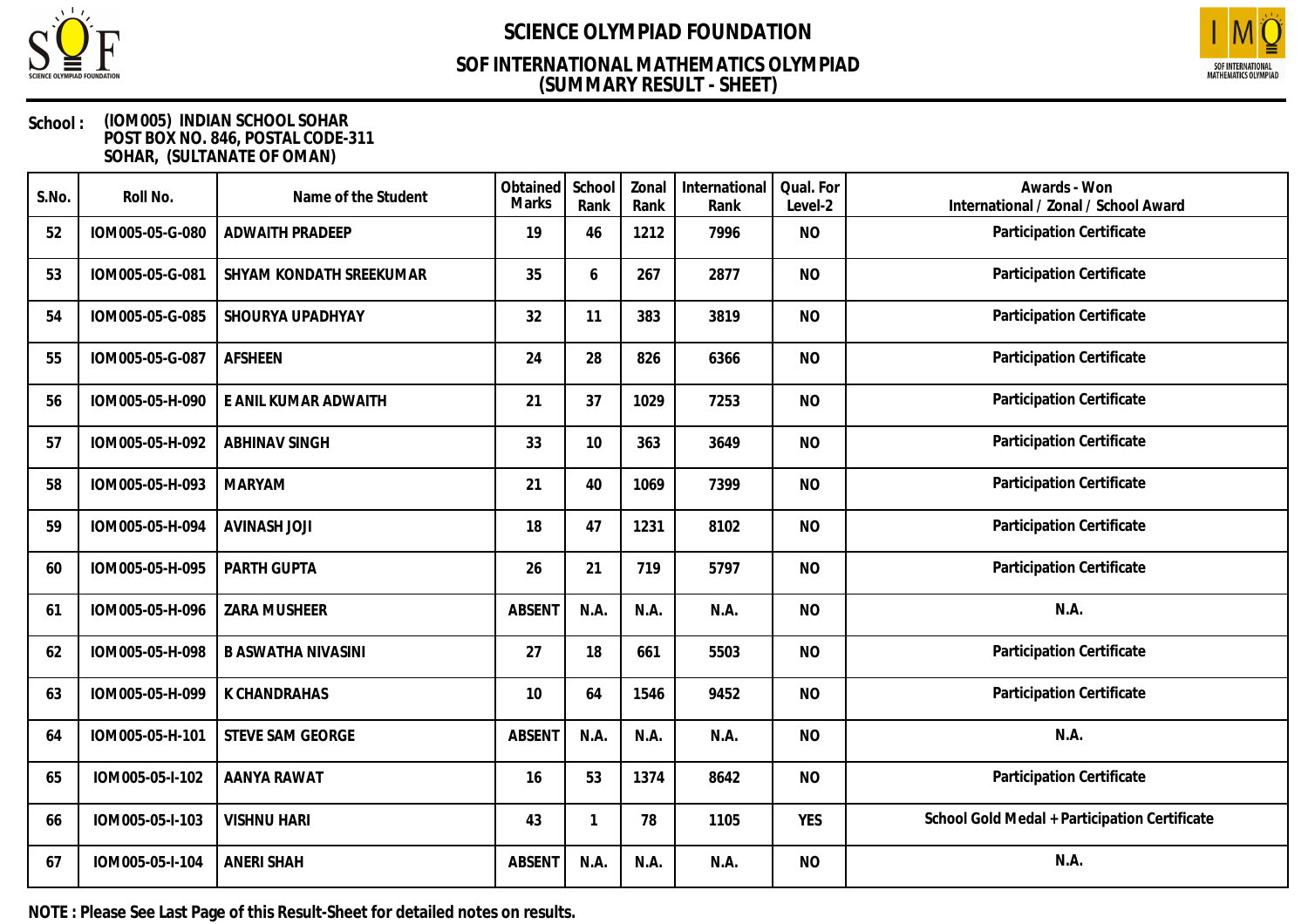

### **(SUMMARY RESULT - SHEET) SOF INTERNATIONAL MATHEMATICS OLYMPIAD**



#### **School : (IOM005) INDIAN SCHOOL SOHAR POST BOX NO. 846, POSTAL CODE-311 SOHAR, (SULTANATE OF OMAN)**

| S.No.          | Roll No.        | Name of the Student     | Obtained<br>Marks | School<br>Rank | Zonal<br>Rank | International<br>Rank | Qual. For<br>Level-2 | Awards - Won<br>International / Zonal / School Award |
|----------------|-----------------|-------------------------|-------------------|----------------|---------------|-----------------------|----------------------|------------------------------------------------------|
| 68             | IOM005-05-I-106 | PRANAYA                 | 26                | 23             | 727           | 5815                  | <b>NO</b>            | Participation Certificate                            |
| 69             | IOM005-05-I-112 | <b>SACHIN SHIGI</b>     | 13                | 61             | 1484          | 9089                  | <b>NO</b>            | Participation Certificate                            |
| 70             | IOM005-05-I-113 | <b>JAANVI KHURANA</b>   | 13                | 62             | 1500          | 9143                  | <b>NO</b>            | Participation Certificate                            |
| 71             | IOM005-05-I-114 | <b>BRAJENDRA PANDEY</b> | 35                | 8              | 282           | 3003                  | <b>NO</b>            | Participation Certificate                            |
| 72             | IOM005-05-I-115 | SANAT CHANDRAN          | 15                | 55             | 1410          | 8807                  | <b>NO</b>            | Participation Certificate                            |
| 73             | IOM005-05-I-117 | <b>IREENA ANNA R</b>    | 13                | 59             | 1470          | 9043                  | <b>NO</b>            | Participation Certificate                            |
|                | IOM005-06-A-003 | <b>DEVESH YADAV</b>     | 13                | 57             | 1326          | 9402                  | <b>NO</b>            | Participation Certificate                            |
| $\overline{2}$ | IOM005-06-A-004 | <b>GODWIN LUERS</b>     | 16                | 51             | 1247          | 8965                  | <b>NO</b>            | Participation Certificate                            |
| 3              | IOM005-06-A-008 | SAJAL KUMAR PAL         | 15                | 54             | 1274          | 9126                  | <b>NO</b>            | Participation Certificate                            |
| $\Delta$       | IOM005-06-A-009 | ANUSHKA PANDEY          | 35                | 6              | 259           | 3007                  | <b>NO</b>            | Participation Certificate                            |
| 5              | IOM005-06-A-011 | LAKSHMI LASYA CHANDANA  | <b>ABSENT</b>     | N.A.           | N.A.          | N.A.                  | <b>NO</b>            | N.A.                                                 |
| 6              | IOM005-06-A-013 | <b>CLITUS COLACO</b>    | 40                | $\mathbf 1$    | 135           | 1707                  | <b>YES</b>           | School Gold Medal + Participation Certificate        |
|                | IOM005-06-A-016 | RIDDHI SOMANKAR         | 24                | 29             | 794           | 6735                  | <b>NO</b>            | Participation Certificate                            |
| 8              | IOM005-06-A-017 | <b>KEYURI BURANPUR</b>  | 34                | 9              | 303           | 3387                  | <b>NO</b>            | Participation Certificate                            |
| 9              | IOM005-06-B-020 | MANASVI KAMARAJ         | 15                | 53             | 1268          | 9116                  | <b>NO</b>            | Participation Certificate                            |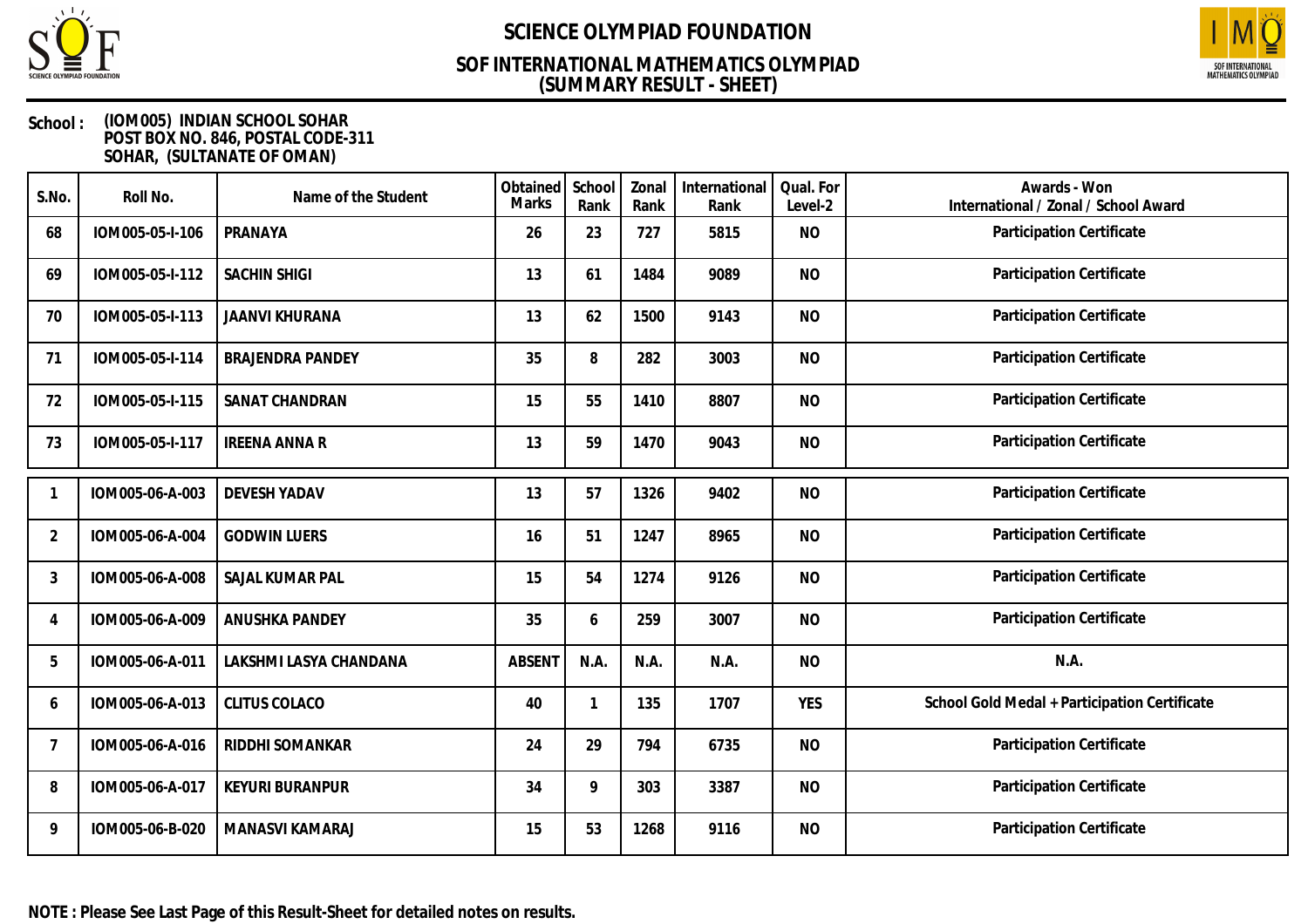

### **(SUMMARY RESULT - SHEET) SOF INTERNATIONAL MATHEMATICS OLYMPIAD**



#### **School : (IOM005) INDIAN SCHOOL SOHAR POST BOX NO. 846, POSTAL CODE-311 SOHAR, (SULTANATE OF OMAN)**

| S.No. | Roll No.        | Name of the Student      | Obtained<br><b>Marks</b> | School<br>Rank | Zonal<br>Rank | International<br>Rank | Qual. For<br>Level-2 | Awards - Won<br>International / Zonal / School Award |
|-------|-----------------|--------------------------|--------------------------|----------------|---------------|-----------------------|----------------------|------------------------------------------------------|
| 10    | IOM005-06-B-021 | <b>ESHITA SINGH</b>      | 27                       | 23             | 609           | 5730                  | <b>NO</b>            | Participation Certificate                            |
| 11    | IOM005-06-B-023 | DHANYA ADHVARYU          | 21                       | 39             | 956           | 7625                  | <b>NO</b>            | Participation Certificate                            |
| 12    | IOM005-06-B-024 | <b>ASMI SOITKAR</b>      | 22                       | 38             | 925           | 7419                  | <b>NO</b>            | Participation Certificate                            |
| 13    | IOM005-06-B-026 | ZIDAN ARAFAT AHMED       | 20                       | 44             | 1045          | 7995                  | <b>NO</b>            | Participation Certificate                            |
| 14    | IOM005-06-B-029 | <b>K KANYAKA</b>         | 14                       | 56             | 1312          | 9291                  | <b>NO</b>            | Participation Certificate                            |
| 15    | IOM005-06-B-033 | SPANDANA SUREPALLY       | 28                       | 21             | 577           | 5482                  | <b>NO</b>            | Participation Certificate                            |
| 16    | IOM005-06-B-034 | SRISHANTH SAI LUKKA      | 21                       | 40             | 973           | 7686                  | <b>NO</b>            | Participation Certificate                            |
| 17    | IOM005-06-B-036 | <b>BLOCHANA</b>          | 34                       | 8              | 300           | 3377                  | <b>NO</b>            | Participation Certificate                            |
| 18    | IOM005-06-C-039 | SANKALP SAXENA           | 20                       | 43             | 1023          | 7903                  | <b>NO</b>            | Participation Certificate                            |
| 19    | IOM005-06-C-042 | NIYATI BHATIA            | 15                       | 52             | 1260          | 9063                  | <b>NO</b>            | Participation Certificate                            |
| 20    | IOM005-06-C-043 | SHREYA PACKIRISAMY       | 29                       | 19             | 513           | 5074                  | <b>NO</b>            | Participation Certificate                            |
| 21    | IOM005-06-C-045 | <b>VASUDEV R PILLAI</b>  | 37                       | 4              | 219           | 2580                  | <b>NO</b>            | Participation Certificate                            |
| 22    | IOM005-06-C-046 | <b>VARSHNEY G LAKADE</b> | 33                       | 11             | 336           | 3674                  | <b>NO</b>            | Participation Certificate                            |
| 23    | IOM005-06-C-047 | SHAMILA RASHEED          | 30                       | 14             | 450           | 4708                  | <b>NO</b>            | Participation Certificate                            |
| 24    | IOM005-06-C-048 | <b>LAVITRA RAJANI</b>    | 18                       | 48             | 1120          | 8419                  | <b>NO</b>            | Participation Certificate                            |
| 25    | IOM005-06-C-049 | YADHUKRISHNA L           | <b>ABSENT</b>            | N.A.           | N.A.          | N.A.                  | <b>NO</b>            | N.A.                                                 |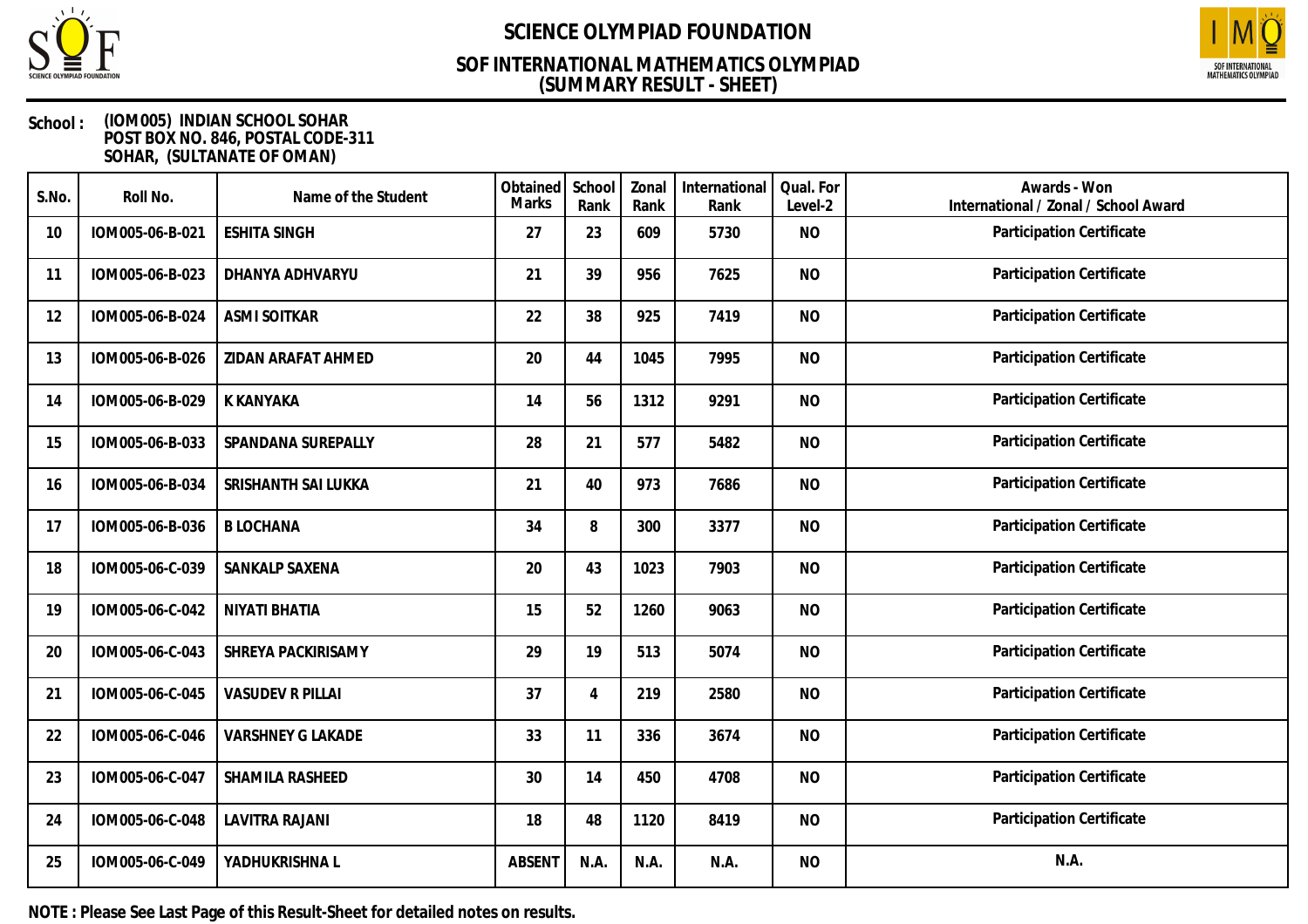

### **(SUMMARY RESULT - SHEET) SOF INTERNATIONAL MATHEMATICS OLYMPIAD**



#### **School : (IOM005) INDIAN SCHOOL SOHAR POST BOX NO. 846, POSTAL CODE-311 SOHAR, (SULTANATE OF OMAN)**

| S.No. | Roll No.        | Name of the Student       | Obtained<br>Marks | School<br>Rank | Zonal<br>Rank | International<br>Rank | Qual. For<br>Level-2 | Awards - Won<br>International / Zonal / School Award |
|-------|-----------------|---------------------------|-------------------|----------------|---------------|-----------------------|----------------------|------------------------------------------------------|
| 26    | IOM005-06-D-053 | ADVAITH RAM PRABHU        | 24                | 31             | 818           | 6817                  | <b>NO</b>            | Participation Certificate                            |
| 27    | IOM005-06-D-054 | DHANALAKSHMI S            | 19                | 46             | 1090          | 8242                  | <b>NO</b>            | Participation Certificate                            |
| 28    | IOM005-06-D-055 | MARIA JOE JOSHY           | 25                | 27             | 739           | 6485                  | <b>NO</b>            | Participation Certificate                            |
| 29    | IOM005-06-D-056 | S PARAMESWAR              | 21                | 41             | 981           | 7704                  | <b>NO</b>            | Participation Certificate                            |
| 30    | IOM005-06-D-058 | NITHIN GLADSON GOMEZ      | 22                | 37             | 910           | 7348                  | <b>NO</b>            | Participation Certificate                            |
| 31    | IOM005-06-D-059 | E KARPAGA VARSHENI        | 29                | 19             | 513           | 5074                  | <b>NO</b>            | Participation Certificate                            |
| 32    | IOM005-06-E-060 | <b>ADITI BHAT</b>         | 22                | 35             | 901           | 7326                  | <b>NO</b>            | Participation Certificate                            |
| 33    | IOM005-06-E-064 | MANTHAN KAUSHIKBHAI PATEL | 26                | 25             | 662           | 6065                  | <b>NO</b>            | Participation Certificate                            |
| 34    | IOM005-06-E-065 | SUSHANTIKA ASHOK          | 34                | $\overline{7}$ | 292           | 3326                  | <b>NO</b>            | Participation Certificate                            |
| 35    | IOM005-06-E-066 | JEROME SINJO              | 19                | 45             | 1065          | 8151                  | <b>NO</b>            | Participation Certificate                            |
| 36    | IOM005-06-E-070 | SAHANA GOUDAR             | 22                | 36             | 904           | 7331                  | <b>NO</b>            | Participation Certificate                            |
| 37    | IOM005-06-E-071 | MOHAMMED ANSAM            | 33                | 12             | 342           | 3691                  | <b>NO</b>            | Participation Certificate                            |
| 38    | IOM005-06-E-075 | <b>DIVYA PANDIAN</b>      | 29                | 18             | 508           | 5063                  | <b>NO</b>            | Participation Certificate                            |
| 39    | IOM005-06-E-077 | AYAAN ANWAR T             | 36                | 5              | 255           | 2860                  | <b>NO</b>            | Participation Certificate                            |
| 40    | IOM005-06-E-078 | <b>DEVADATH R</b>         | 14                | 55             | 1310          | 9289                  | <b>NO</b>            | Participation Certificate                            |
| 41    | IOM005-06-E-079 | <b>SIRI B PATIL</b>       | 30                | 16             | 460           | 4733                  | <b>NO</b>            | Participation Certificate                            |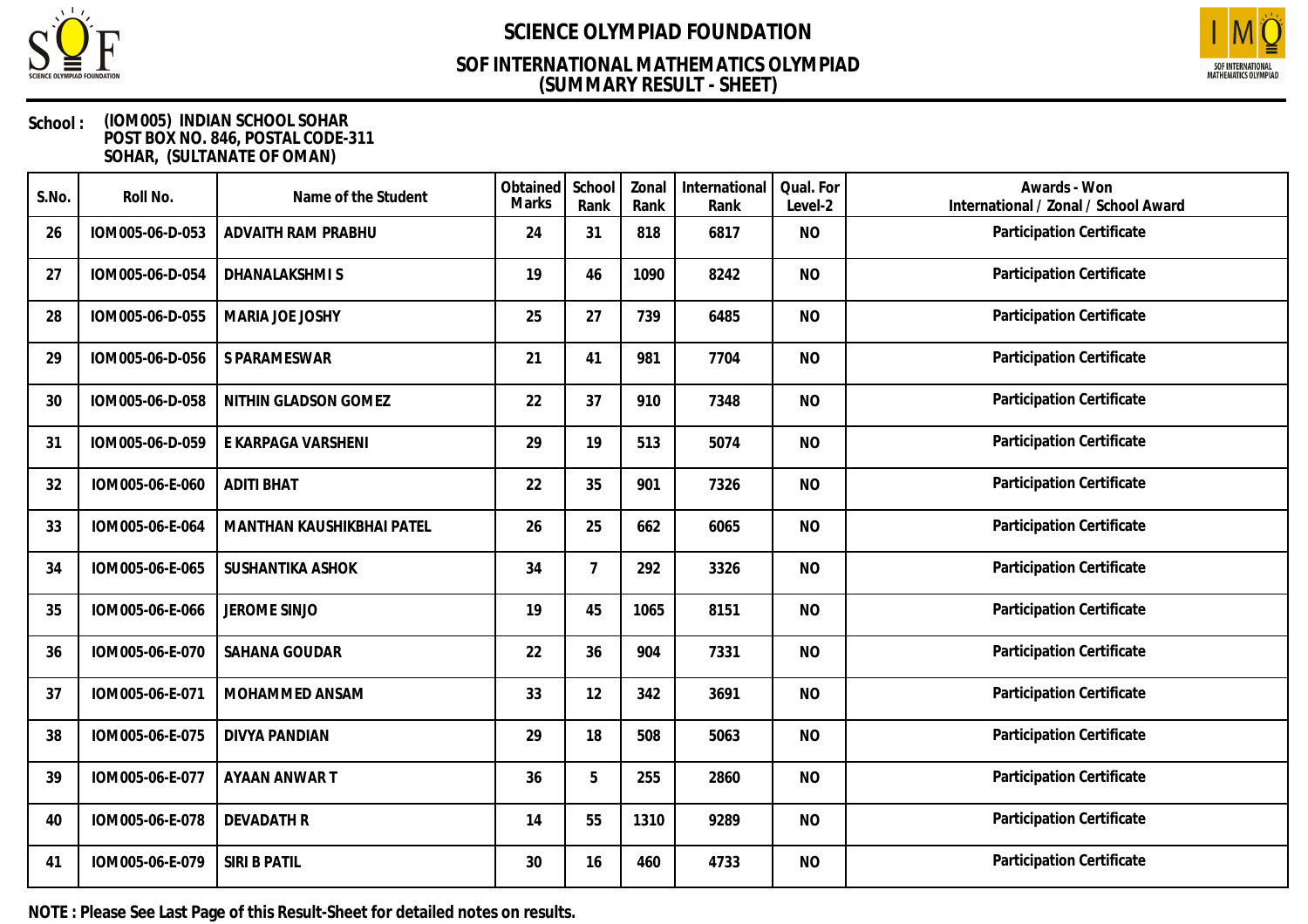

### **(SUMMARY RESULT - SHEET) SOF INTERNATIONAL MATHEMATICS OLYMPIAD**



#### **School : (IOM005) INDIAN SCHOOL SOHAR POST BOX NO. 846, POSTAL CODE-311 SOHAR, (SULTANATE OF OMAN)**

| S.No. | Roll No.        | Name of the Student   | Obtained<br>Marks | School<br>Rank | Zonal<br>Rank | International<br>Rank | Qual. For<br>Level-2 | Awards - Won<br>International / Zonal / School Award |
|-------|-----------------|-----------------------|-------------------|----------------|---------------|-----------------------|----------------------|------------------------------------------------------|
| 42    | IOM005-06-F-080 | <b>ASHLIN JS</b>      | 21                | 42             | 985           | 7710                  | <b>NO</b>            | Participation Certificate                            |
| 43    | IOM005-06-F-081 | <b>DHRUVA SHAH</b>    | 25                | 28             | 747           | 6502                  | <b>NO</b>            | <b>Participation Certificate</b>                     |
| 44    | IOM005-06-F-082 | R NITINKISOR          | 40                | $\overline{2}$ | 149           | 1810                  | <b>NO</b>            | School Silver Medal + Participation Certificate      |
| 45    | IOM005-06-F-083 | SAVIO GEORGE M        | 34                | 10             | 309           | 3397                  | <b>NO</b>            | Participation Certificate                            |
| 46    | IOM005-06-F-084 | <b>ATHARVA</b>        | 22                | 34             | 893           | 7257                  | <b>NO</b>            | Participation Certificate                            |
| 47    | IOM005-06-F-085 | DHRUTI H G            | 28                | 20             | 542           | 5307                  | <b>NO</b>            | Participation Certificate                            |
| 48    | IOM005-06-F-086 | CH VEDITHA            | 27                | 24             | 632           | 5819                  | <b>NO</b>            | Participation Certificate                            |
| 49    | IOM005-06-F-087 | <b>UMIKA SOOD</b>     | 30                | 15             | 458           | 4726                  | <b>NO</b>            | Participation Certificate                            |
| 50    | IOM005-06-F-088 | SWANANDI GARUDKAR     | 23                | 32             | 850           | 7046                  | <b>NO</b>            | Participation Certificate                            |
| 51    | IOM005-06-F-089 | ANAGHA LAKSHMI        | 17                | 49             | 1181          | 8680                  | <b>NO</b>            | Participation Certificate                            |
| 52    | IOM005-06-F-090 | YASH B SETH           | 29                | 17             | 506           | 5059                  | <b>NO</b>            | Participation Certificate                            |
| 53    | IOM005-06-F-091 | <b>SAUMYA SILKI</b>   | <b>ABSENT</b>     | N.A.           | N.A.          | N.A.                  | <b>NO</b>            | N.A.                                                 |
| 54    | IOM005-06-G-096 | DIVYA VIJAY SINGH     | 25                | 27             | 739           | 6485                  | <b>NO</b>            | Participation Certificate                            |
| 55    | IOM005-06-G-098 | <b>ABHINAV S</b>      | 25                | 26             | 723           | 6408                  | <b>NO</b>            | Participation Certificate                            |
| 56    | IOM005-06-G-100 | <b>LUVYA P SHETTY</b> | 33                | 13             | 347           | 3742                  | <b>NO</b>            | Participation Certificate                            |
| 57    | IOM005-06-G-101 | <b>MEHTAB HUBAISE</b> | 17                | 50             | 1201          | 8751                  | <b>NO</b>            | Participation Certificate                            |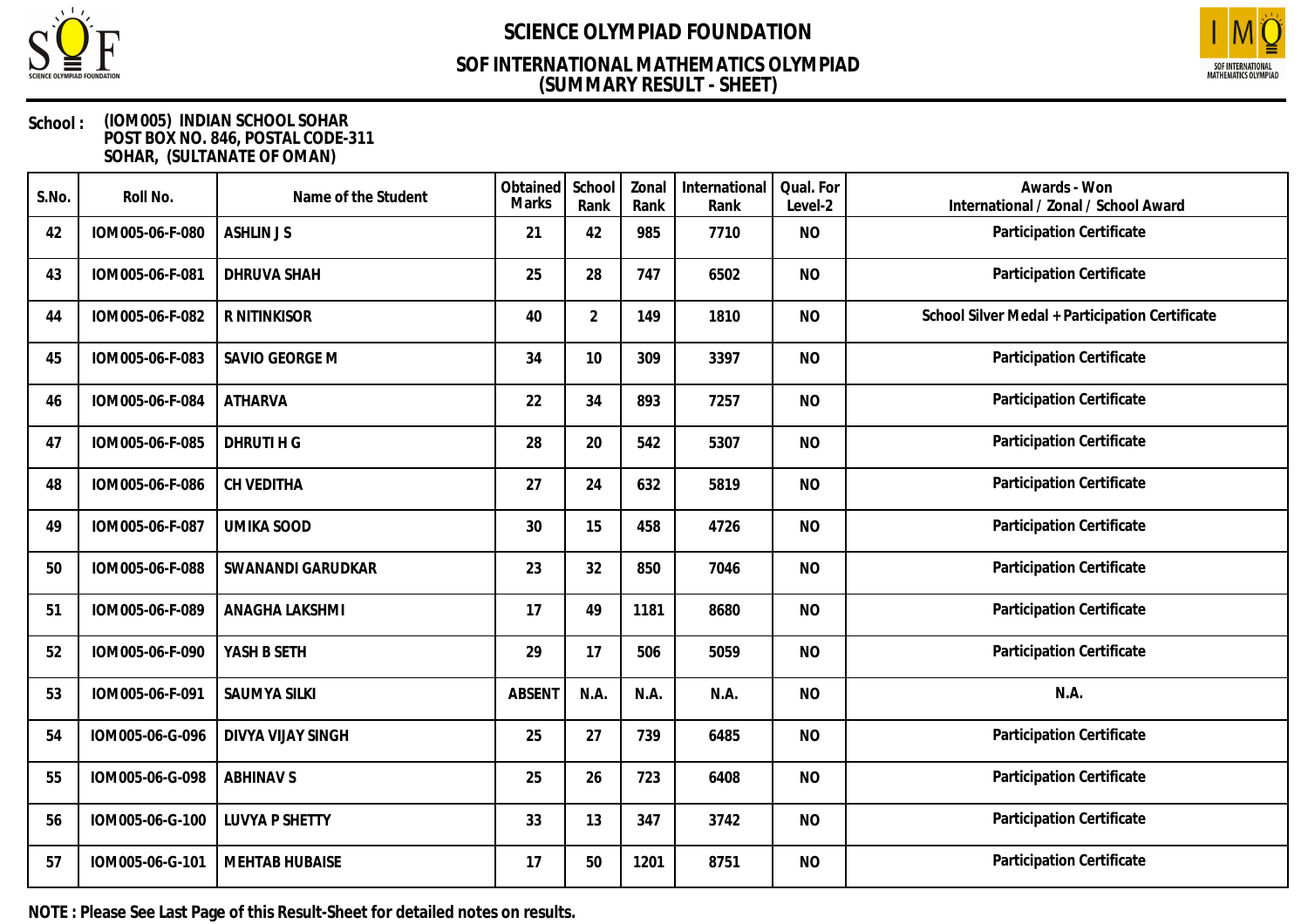

### **(SUMMARY RESULT - SHEET) SOF INTERNATIONAL MATHEMATICS OLYMPIAD**



#### **School : (IOM005) INDIAN SCHOOL SOHAR POST BOX NO. 846, POSTAL CODE-311 SOHAR, (SULTANATE OF OMAN)**

| S.No.          | Roll No.        | Name of the Student        | Obtained<br><b>Marks</b> | School<br>Rank | Zonal<br>Rank | International<br>Rank | Qual. For<br>Level-2 | Awards - Won<br>International / Zonal / School Award |
|----------------|-----------------|----------------------------|--------------------------|----------------|---------------|-----------------------|----------------------|------------------------------------------------------|
| 58             | IOM005-06-G-102 | <b>ADITYA SAJEEV</b>       | 39                       | 3              | 163           | 2013                  | <b>NO</b>            | School Bronze Medal + Participation Certificate      |
| 59             | IOM005-06-G-103 | THEJOVRISH SHAJI           | 19                       | 47             | 1094          | 8250                  | <b>NO</b>            | Participation Certificate                            |
| 60             | IOM005-06-G-104 | <b>JP MITHIL SAI</b>       | 24                       | 30             | 814           | 6810                  | <b>NO</b>            | Participation Certificate                            |
| 61             | IOM005-06-G-106 | R V SAKTHI ADARSHA         | 23                       | 33             | 863           | 7105                  | <b>NO</b>            | Participation Certificate                            |
| 62             | IOM005-06-G-111 | MADHAV KRISHNA SRENATH     | 28                       | 22             | 586           | 5541                  | <b>NO</b>            | Participation Certificate                            |
|                | IOM005-07-A-001 | <b>HARINI ELANGOVAN</b>    | 24                       | 37             | 668           | 6809                  | <b>NO</b>            | Participation Certificate                            |
| $\overline{2}$ | IOM005-07-A-002 | R VANISHA CHRISTILA        | 31                       | 14             | 351           | 4530                  | <b>NO</b>            | Participation Certificate                            |
| 3              | IOM005-07-A-003 | <b>R KAVIN</b>             | 28                       | 20             | 452           | 5434                  | <b>NO</b>            | Participation Certificate                            |
| 4              | IOM005-07-A-004 | ZAYANAH ASHRAF             | 19                       | 56             | 946           | 8362                  | <b>NO</b>            | Participation Certificate                            |
| 5              | IOM005-07-A-005 | AARYAN DEGAMA              | 33                       | 9              | 263           | 3797                  | <b>NO</b>            | Participation Certificate                            |
| 6              | IOM005-07-A-006 | <b>AVANEESH APHALE</b>     | 32                       | 11             | 311           | 4190                  | <b>NO</b>            | Participation Certificate                            |
| 7              | IOM005-07-A-007 | <b>TAHER MURTAZA JOHER</b> | 30                       | 16             | 376           | 4787                  | <b>NO</b>            | Participation Certificate                            |
| 8              | IOM005-07-A-008 | <b>SANA MAJOTHI</b>        | 22                       | 48             | 776           | 7487                  | <b>NO</b>            | Participation Certificate                            |
| 9              | IOM005-07-A-009 | <b>ADITI AGARWAL</b>       | 27                       | 26             | 503           | 5789                  | <b>NO</b>            | Participation Certificate                            |
| 10             | IOM005-07-A-010 | <b>MYTHRI JADON</b>        | 28                       | 22             | 471           | 5530                  | <b>NO</b>            | Participation Certificate                            |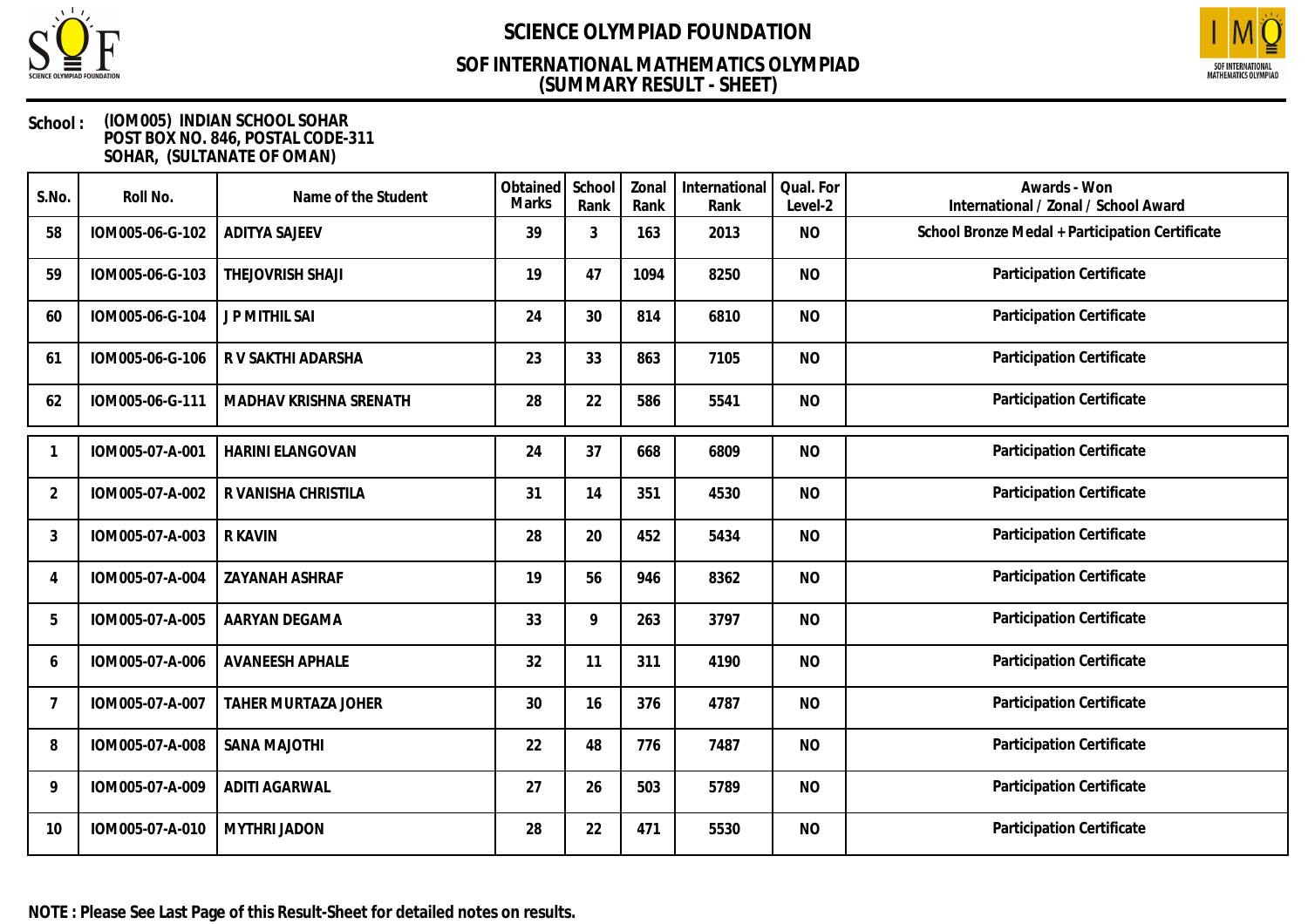

### **(SUMMARY RESULT - SHEET) SOF INTERNATIONAL MATHEMATICS OLYMPIAD**



#### **School : (IOM005) INDIAN SCHOOL SOHAR POST BOX NO. 846, POSTAL CODE-311 SOHAR, (SULTANATE OF OMAN)**

| S.No. | Roll No.        | Name of the Student       | Obtained<br>Marks | School<br>Rank | Zonal<br>Rank | International<br>Rank | Qual. For<br>Level-2 | Awards - Won<br>International / Zonal / School Award |
|-------|-----------------|---------------------------|-------------------|----------------|---------------|-----------------------|----------------------|------------------------------------------------------|
| 11    | IOM005-07-A-011 | <b>ANSTIN ANIL</b>        | 19                | 54             | 926           | 8286                  | <b>NO</b>            | Participation Certificate                            |
| 12    | IOM005-07-A-012 | R SRIMATHANGI             | 23                | 45             | 722           | 7172                  | <b>NO</b>            | Participation Certificate                            |
| 13    | IOM005-07-A-013 | <b>ANIRUDH G</b>          | 31                | 15             | 352           | 4536                  | <b>NO</b>            | Participation Certificate                            |
| 14    | IOM005-07-A-014 | ZIYAD SOLKAR              | ABSENT            | N.A.           | N.A.          | N.A.                  | <b>NO</b>            | N.A.                                                 |
| 15    | IOM005-07-A-015 | E SAUMIYA                 | 14                | 61             | 1125          | 9261                  | <b>NO</b>            | Participation Certificate                            |
| 16    | IOM005-07-A-017 | AATHIRA RENJITH           | 24                | 36             | 657           | 6784                  | <b>NO</b>            | Participation Certificate                            |
| 17    | IOM005-07-A-018 | <b>SHAHID T</b>           | <b>ABSENT</b>     | N.A.           | N.A.          | N.A.                  | <b>NO</b>            | N.A.                                                 |
| 18    | IOM005-07-B-021 | BALAMURUGAN SIDAMBARISVAR | 42                | 3              | 74            | 1369                  | <b>NO</b>            | School Bronze Medal + Participation Certificate      |
| 19    | IOM005-07-B-022 | <b>ULLASH PARAMESHI</b>   | 26                | 34             | 572           | 6228                  | <b>NO</b>            | Participation Certificate                            |
| 20    | IOM005-07-B-023 | <b>ISHAN GHOSE</b>        | 17                | 58             | 1020          | 8712                  | <b>NO</b>            | Participation Certificate                            |
| 21    | IOM005-07-B-024 | RUJUTA SHIRISH KHARE      | 23                | 44             | 718           | 7110                  | <b>NO</b>            | Participation Certificate                            |
| 22    | IOM005-07-B-025 | L MAHALAKSHMI             | 22                | 49             | 778           | 7494                  | <b>NO</b>            | Participation Certificate                            |
| 23    | IOM005-07-B-026 | <b>AMAN SAJI</b>          | 44                | $\mathbf 1$    | 46            | 1013                  | <b>YES</b>           | School Gold Medal + Participation Certificate        |
| 24    | IOM005-07-B-027 | SONA SUDHAKAR             | 25                | 35             | 640           | 6634                  | <b>NO</b>            | Participation Certificate                            |
| 25    | IOM005-07-B-028 | TEJSWINI RAJASEKHARAN     | <b>ABSENT</b>     | N.A.           | N.A.          | N.A.                  | <b>NO</b>            | N.A.                                                 |
| 26    | IOM005-07-B-029 | SONIKA CHARMI GANGAVARAR  | 24                | 41             | 688           | 6887                  | <b>NO</b>            | Participation Certificate                            |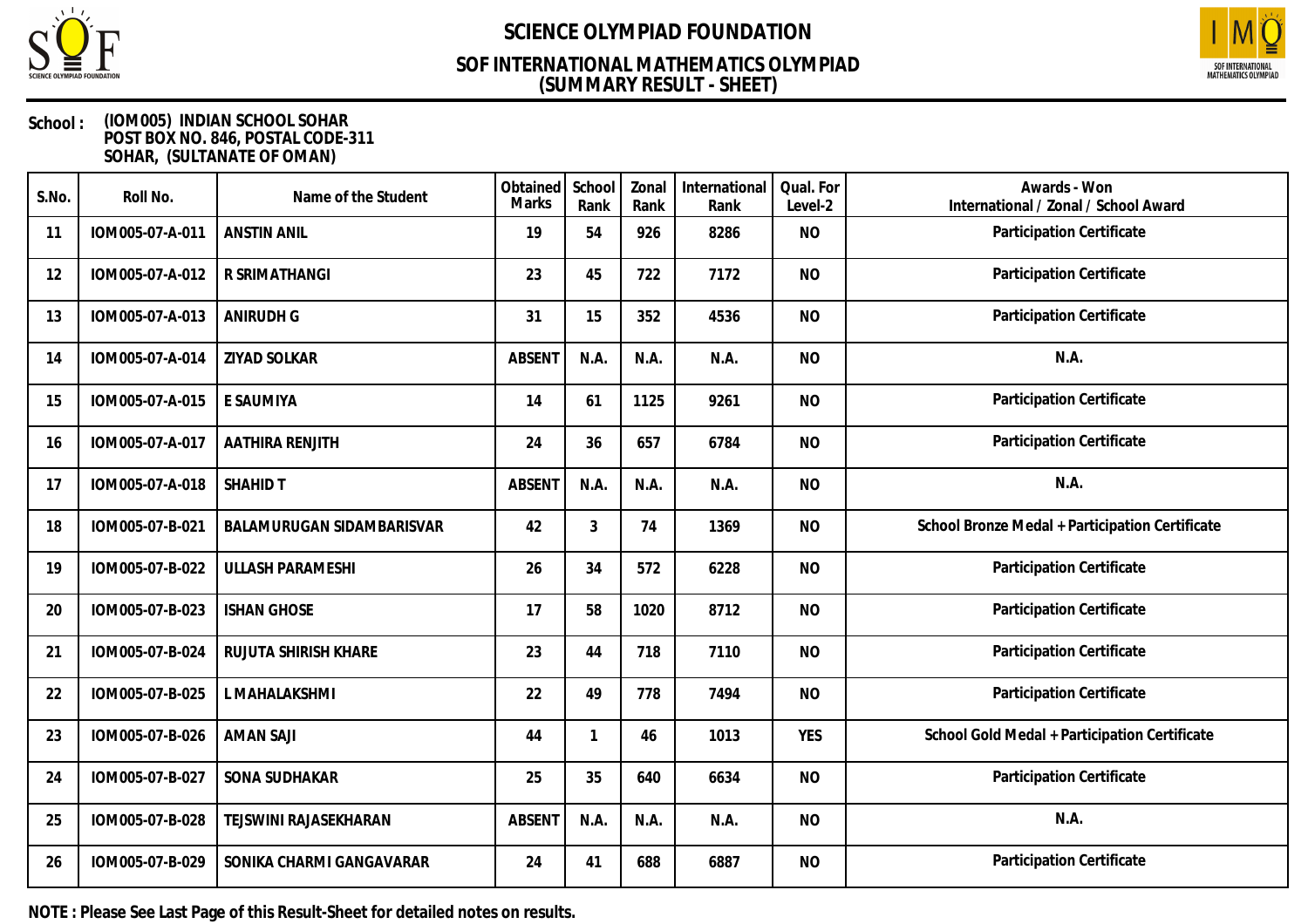

### **(SUMMARY RESULT - SHEET) SOF INTERNATIONAL MATHEMATICS OLYMPIAD**



#### **School : (IOM005) INDIAN SCHOOL SOHAR POST BOX NO. 846, POSTAL CODE-311 SOHAR, (SULTANATE OF OMAN)**

| S.No. | Roll No.        | Name of the Student        | Obtained<br>Marks | School<br>Rank | Zonal<br>Rank | International<br>Rank | Qual. For<br>Level-2 | Awards - Won<br>International / Zonal / School Award |
|-------|-----------------|----------------------------|-------------------|----------------|---------------|-----------------------|----------------------|------------------------------------------------------|
| 27    | IOM005-07-B-030 | <b>ADITYA PRATAP SINGH</b> | 27                | 24             | 488           | 5704                  | <b>NO</b>            | Participation Certificate                            |
| 28    | IOM005-07-B-031 | SANJIT SUNDARAMAN          | <b>ABSENT</b>     | N.A.           | N.A.          | N.A.                  | <b>NO</b>            | N.A.                                                 |
| 29    | IOM005-07-B-032 | DIVIYANSHU VERMA           | 27                | 28             | 507           | 5797                  | <b>NO</b>            | Participation Certificate                            |
| 30    | IOM005-07-B-033 | SAMRUDDHI MANDAR SATHE     | 36                | 5              | 171           | 2774                  | <b>NO</b>            | Participation Certificate                            |
| 31    | IOM005-07-B-035 | <b>LABDHI MILAN DOSHI</b>  | 31                | 13             | 346           | 4483                  | <b>NO</b>            | Participation Certificate                            |
| 32    | IOM005-07-C-039 | YASHITA SINGH              | 19                | 53             | 905           | 8210                  | <b>NO</b>            | Participation Certificate                            |
| 33    | IOM005-07-C-040 | R NEHA                     | 34                | 8              | 224           | 3425                  | <b>NO</b>            | Participation Certificate                            |
| 34    | IOM005-07-C-041 | JEEVAN JACOB VARGHESE      | 24                | 38             | 669           | 6810                  | <b>NO</b>            | Participation Certificate                            |
| 35    | IOM005-07-C-042 | <b>GOVIND HARIDAS</b>      | 26                | 32             | 561           | 6166                  | <b>NO</b>            | Participation Certificate                            |
| 36    | IOM005-07-C-045 | SREE HARI SINDHU PRASAD    | 18                | 57             | 985           | 8520                  | <b>NO</b>            | Participation Certificate                            |
| 37    | IOM005-07-C-047 | <b>NAFI KUNINGARATH</b>    | 19                | 55             | 938           | 8345                  | <b>NO</b>            | Participation Certificate                            |
| 38    | IOM005-07-C-048 | MOHAMMED RAAHIM            | 23                | 46             | 735           | 7251                  | <b>NO</b>            | Participation Certificate                            |
| 39    | IOM005-07-D-049 | PAVAN NAMBIAR              | 20                | 52             | 895           | 8121                  | <b>NO</b>            | Participation Certificate                            |
| 40    | IOM005-07-D-050 | <b>CHRIS JOSHI</b>         | 29                | 18             | 424           | 5137                  | <b>NO</b>            | Participation Certificate                            |
| 41    | IOM005-07-D-051 | JOEL JOSE MANOJ            | 36                | 6              | 177           | 2858                  | <b>NO</b>            | Participation Certificate                            |
| 42    | IOM005-07-D-053 | <b>AAYAT PERWEZ</b>        | 26                | 30             | 547           | 6120                  | <b>NO</b>            | Participation Certificate                            |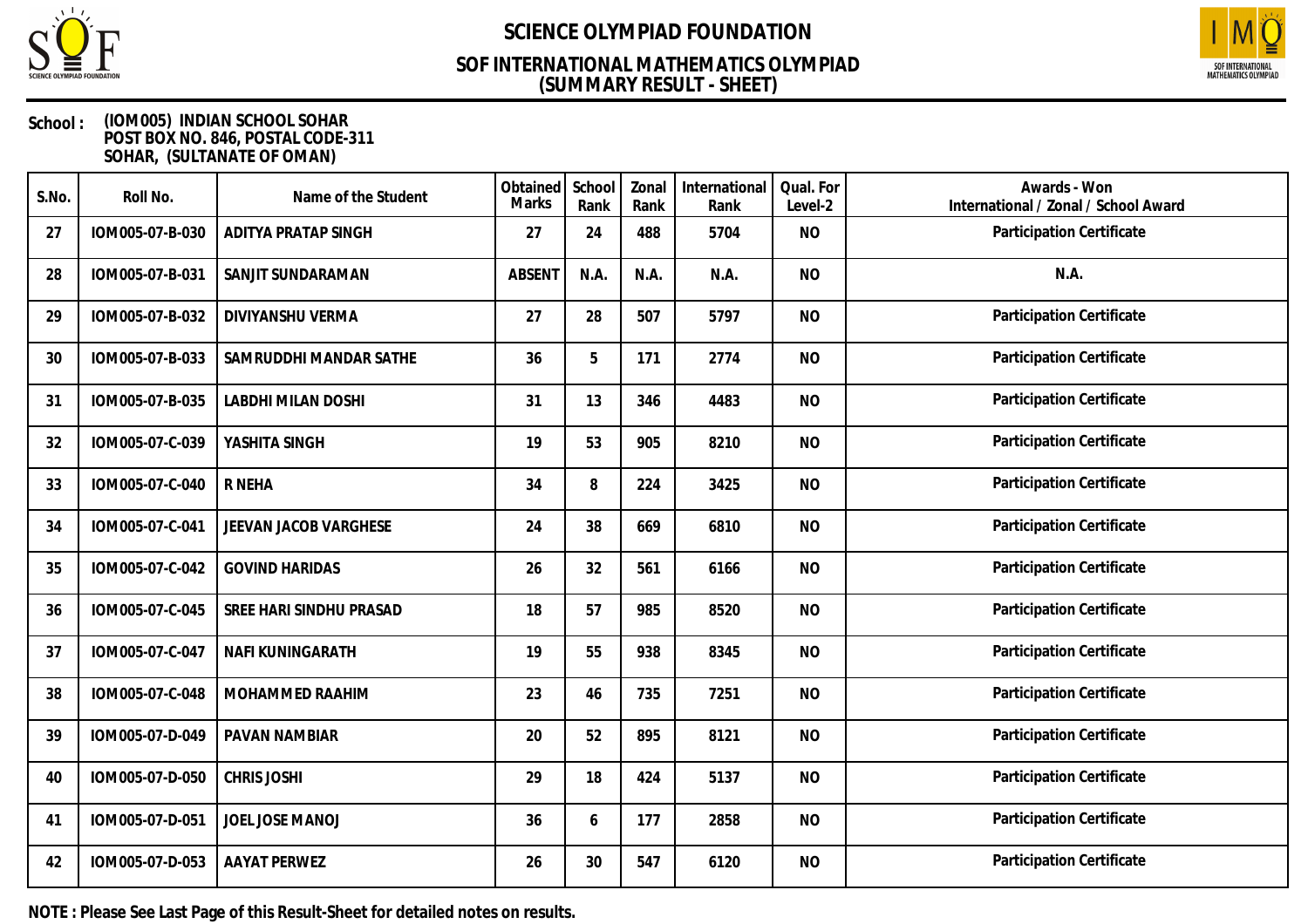

## **(SUMMARY RESULT - SHEET) SOF INTERNATIONAL MATHEMATICS OLYMPIAD**



#### **School : (IOM005) INDIAN SCHOOL SOHAR POST BOX NO. 846, POSTAL CODE-311 SOHAR, (SULTANATE OF OMAN)**

| S.No. | Roll No.        | Name of the Student       | Obtained<br><b>Marks</b> | School<br>Rank | Zonal<br>Rank | International<br>Rank | Qual. For<br>Level-2 | Awards - Won<br>International / Zonal / School Award |
|-------|-----------------|---------------------------|--------------------------|----------------|---------------|-----------------------|----------------------|------------------------------------------------------|
| 43    | IOM005-07-D-054 | <b>G M SHYAM</b>          | <b>ABSENT</b>            | N.A.           | N.A.          | N.A.                  | <b>NO</b>            | N.A.                                                 |
| 44    | IOM005-07-D-055 | <b>G SAI SANJANA</b>      | 27                       | 29             | 532           | 5945                  | <b>NO</b>            | Participation Certificate                            |
| 45    | IOM005-07-D-056 | ABDE ALI MURTAZA ARSIWALA | 20                       | 51             | 875           | 8032                  | <b>NO</b>            | Participation Certificate                            |
| 46    | IOM005-07-D-061 | S T KESHIKA               | 24                       | 43             | 695           | 6948                  | <b>NO</b>            | Participation Certificate                            |
| 47    | IOM005-07-E-063 | <b>TAMIZH KUMARAN</b>     | 32                       | 10             | 282           | 4033                  | <b>NO</b>            | Participation Certificate                            |
| 48    | IOM005-07-E-064 | <b>DEVIKA SANTOSH</b>     | 26                       | 33             | 571           | 6227                  | <b>NO</b>            | Participation Certificate                            |
| 49    | IOM005-07-E-065 | SARTHAK SAXENA            | <b>ABSENT</b>            | N.A.           | N.A.          | N.A.                  | <b>NO</b>            | N.A.                                                 |
| 50    | IOM005-07-E-066 | ATHARV S WADKAR           | 35                       | 7              | 194           | 3071                  | <b>NO</b>            | Participation Certificate                            |
| 51    | IOM005-07-E-070 | KRISHNA CHAITANYA         | 19                       | 54             | 926           | 8286                  | <b>NO</b>            | Participation Certificate                            |
| 52    | IOM005-07-F-073 | <b>HARIT J MEHTA</b>      | 39                       | 4              | 123           | 2069                  | <b>NO</b>            | Participation Certificate                            |
| 53    | IOM005-07-F-074 | SUMEDH SANJAY KAMBLE      | 29                       | 17             | 410           | 5048                  | <b>NO</b>            | Participation Certificate                            |
| 54    | IOM005-07-F-075 | <b>NALAN BABURAJ</b>      | 24                       | 40             | 682           | 6876                  | <b>NO</b>            | Participation Certificate                            |
| 55    | IOM005-07-F-078 | AADILAKSHMI PRAFUL        | 28                       | 23             | 476           | 5546                  | <b>NO</b>            | Participation Certificate                            |
| 56    | IOM005-07-F-080 | <b>ESHAAN VELPULA SAI</b> | 28                       | 23             | 476           | 5546                  | <b>NO</b>            | Participation Certificate                            |
| 57    | IOM005-07-F-082 | SANNIKAA DINESH SHETTY    | 26                       | 31             | 559           | 6160                  | <b>NO</b>            | Participation Certificate                            |
| 58    | IOM005-07-F-083 | <b>SUBHAJIT SAHA</b>      | <b>ABSENT</b>            | N.A.           | N.A.          | N.A.                  | <b>NO</b>            | N.A.                                                 |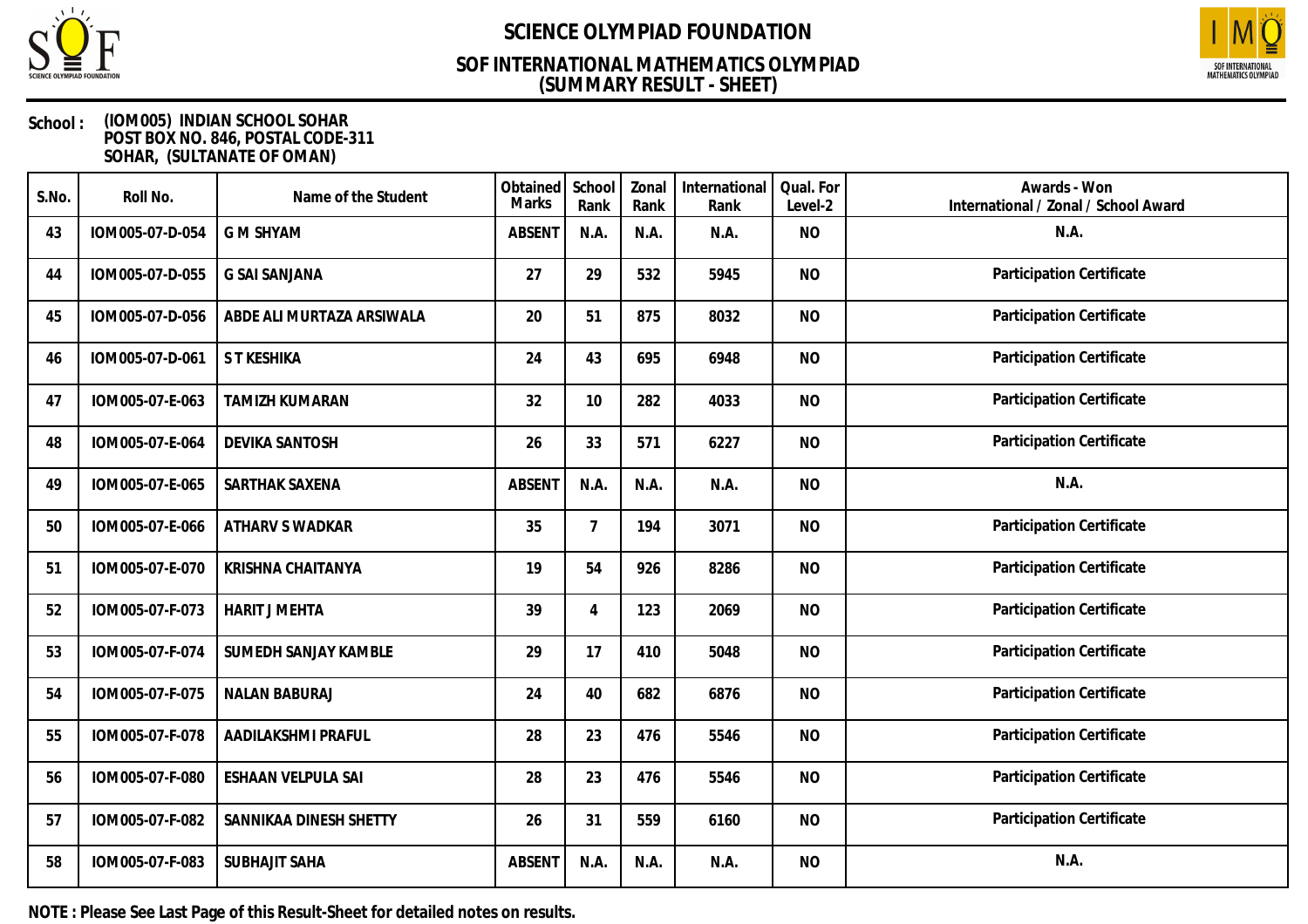

### **(SUMMARY RESULT - SHEET) SOF INTERNATIONAL MATHEMATICS OLYMPIAD**



#### **School : (IOM005) INDIAN SCHOOL SOHAR POST BOX NO. 846, POSTAL CODE-311 SOHAR, (SULTANATE OF OMAN)**

| S.No. | Roll No.        | Name of the Student      | Obtained<br><b>Marks</b> | School<br>Rank | Zonal<br>Rank | International<br>Rank | Qual. For<br>Level-2 | Awards - Won<br>International / Zonal / School Award |
|-------|-----------------|--------------------------|--------------------------|----------------|---------------|-----------------------|----------------------|------------------------------------------------------|
| 59    | IOM005-07-F-084 | ARYA RITESH KUMAR MIRANI | 31                       | 12             | 331           | 4401                  | <b>NO</b>            | Participation Certificate                            |
| 60    | IOM005-07-F-085 | HET SARAVAIYA            | 27                       | 27             | 506           | 5796                  | <b>NO</b>            | Participation Certificate                            |
| 61    | IOM005-07-F-086 | <b>ANIRBAN SINHAROY</b>  | <b>ABSENT</b>            | N.A.           | N.A.          | N.A.                  | <b>NO</b>            | N.A.                                                 |
| 62    | IOM005-07-F-087 | <b>AMARIS SAMUEL</b>     | 27                       | 25             | 500           | 5786                  | <b>NO</b>            | Participation Certificate                            |
| 63    | IOM005-07-G-088 | <b>ARJUN V</b>           | 24                       | 39             | 680           | 6874                  | <b>NO</b>            | Participation Certificate                            |
| 64    | IOM005-07-G-089 | MONISH GANGADHARAN       | 43                       | $\overline{2}$ | 62            | 1163                  | <b>NO</b>            | School Silver Medal + Participation Certificate      |
| 65    | IOM005-07-G-090 | S THANGAVEL              | 15                       | 60             | 1106          | 9138                  | <b>NO</b>            | Participation Certificate                            |
| 66    | IOM005-07-G-093 | <b>HARRY JOSEPH K</b>    | 21                       | 50             | 828           | 7775                  | <b>NO</b>            | Participation Certificate                            |
| 67    | IOM005-07-G-094 | <b>FIYA R S</b>          | 24                       | 42             | 692           | 6930                  | <b>NO</b>            | Participation Certificate                            |
| 68    | IOM005-07-G-095 | <b>ASHWIN MANOJ</b>      | 23                       | 47             | 740           | 7267                  | <b>NO</b>            | Participation Certificate                            |
| 69    | IOM005-07-G-096 | SHREY R SHIRSAT          | 12                       | 62             | 1173          | 9580                  | <b>NO</b>            | Participation Certificate                            |
| 70    | IOM005-07-G-097 | MOHAMMED AYAN M          | 29                       | 19             | 427           | 5144                  | <b>NO</b>            | Participation Certificate                            |
| 71    | IOM005-07-G-098 | <b>NANDINIS</b>          | 17                       | 59             | 1038          | 8789                  | <b>NO</b>            | Participation Certificate                            |
| 72    | IOM005-07-G-100 | SINCHAN SUVARNA          | 28                       | 21             | 457           | 5452                  | <b>NO</b>            | Participation Certificate                            |
|       | IOM005-08-A-001 | <b>AJISTH SHUKLA</b>     | 33                       | 8              | 177           | 3626                  | <b>NO</b>            | Participation Certificate                            |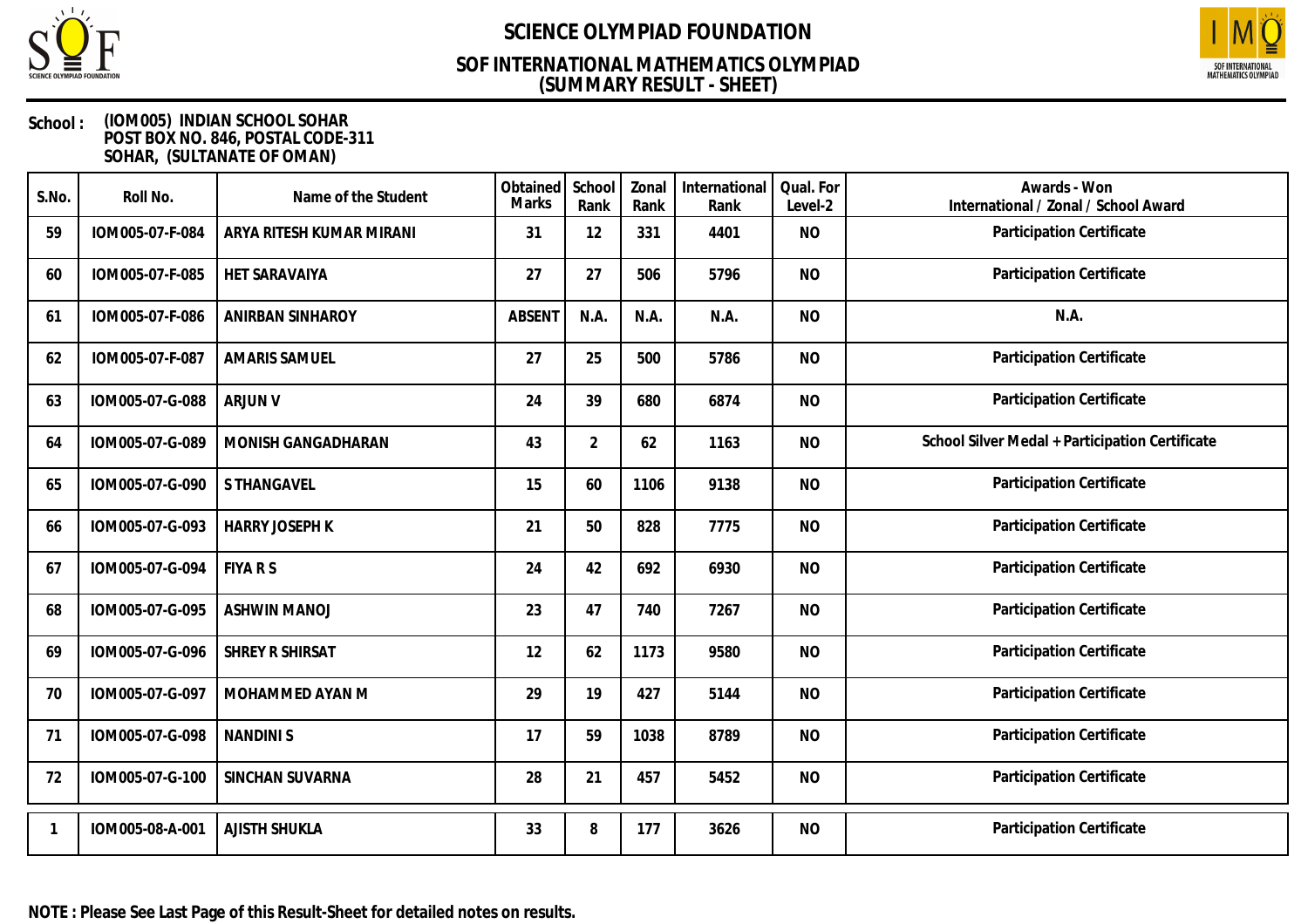

### **(SUMMARY RESULT - SHEET) SOF INTERNATIONAL MATHEMATICS OLYMPIAD**



#### **School : (IOM005) INDIAN SCHOOL SOHAR POST BOX NO. 846, POSTAL CODE-311 SOHAR, (SULTANATE OF OMAN)**

| S.No.          | Roll No.        | Name of the Student       | Obtained<br>Marks | School<br>Rank | Zonal<br>Rank | International<br>Rank | Qual. For<br>Level-2 | Awards - Won<br>International / Zonal / School Award |
|----------------|-----------------|---------------------------|-------------------|----------------|---------------|-----------------------|----------------------|------------------------------------------------------|
| $\overline{2}$ | IOM005-08-A-002 | ROHAN SUCHITHRAN          | 41                | $\overline{2}$ | 63            | 1528                  | <b>NO</b>            | School Silver Medal + Participation Certificate      |
| 3              | IOM005-08-A-004 | PRITESH TRIPATHI          | 25                | 24             | 466           | 6427                  | <b>NO</b>            | Participation Certificate                            |
| 4              | IOM005-08-A-005 | <b>ADVAIT NAIR</b>        | 36                | 5              | 135           | 2902                  | <b>NO</b>            | Participation Certificate                            |
| 5              | IOM005-08-A-006 | <b>CHARU MISRA</b>        | 35                | 6              | 140           | 3056                  | <b>NO</b>            | Participation Certificate                            |
| 6              | IOM005-08-A-007 | DURVA U CHELLANI          | 28                | 13             | 317           | 5235                  | <b>NO</b>            | Participation Certificate                            |
| 7              | IOM005-08-A-011 | C K HARINI RAJ            | 24                | 25             | 475           | 6543                  | <b>NO</b>            | Participation Certificate                            |
| 8              | IOM005-08-A-012 | SOORAJ RENJITH            | 21                | 34             | 653           | 7632                  | <b>NO</b>            | Participation Certificate                            |
| 9              | IOM005-08-A-013 | <b>I YAKSHITHA</b>        | 12                | 48             | 998           | 9371                  | <b>NO</b>            | Participation Certificate                            |
| 10             | IOM005-08-A-014 | <b>SUHAS SRIDHAR</b>      | <b>ABSENT</b>     | N.A.           | N.A.          | N.A.                  | <b>NO</b>            | N.A.                                                 |
| 11             | IOM005-08-B-016 | <b>KUSHAL M</b>           | 41                |                | 58            | 1502                  | <b>YES</b>           | School Gold Medal + Participation Certificate        |
| 12             | IOM005-08-B-017 | SHEHAN SHAJAHAN           | 27                | 14             | 364           | 5631                  | <b>NO</b>            | Participation Certificate                            |
| 13             | IOM005-08-B-018 | OLIVER LOURDINO MAHINTHAN | 24                | 26             | 479           | 6585                  | <b>NO</b>            | Participation Certificate                            |
| 14             | IOM005-08-B-019 | CHERISH VARUGHESE BINNY   | 30                | 11             | 271           | 4717                  | <b>NO</b>            | Participation Certificate                            |
| 15             | IOM005-08-B-020 | ELDHO KURIAN JAMES        | 30                | 10             | 267           | 4666                  | <b>NO</b>            | Participation Certificate                            |
| 16             | IOM005-08-B-022 | K LAKSHAYA                | 21                | 33             | 624           | 7531                  | <b>NO</b>            | Participation Certificate                            |
| 17             | IOM005-08-B-024 | <b>ABHINAV ALIGETI</b>    | 14                | 44             | 958           | 9140                  | <b>NO</b>            | Participation Certificate                            |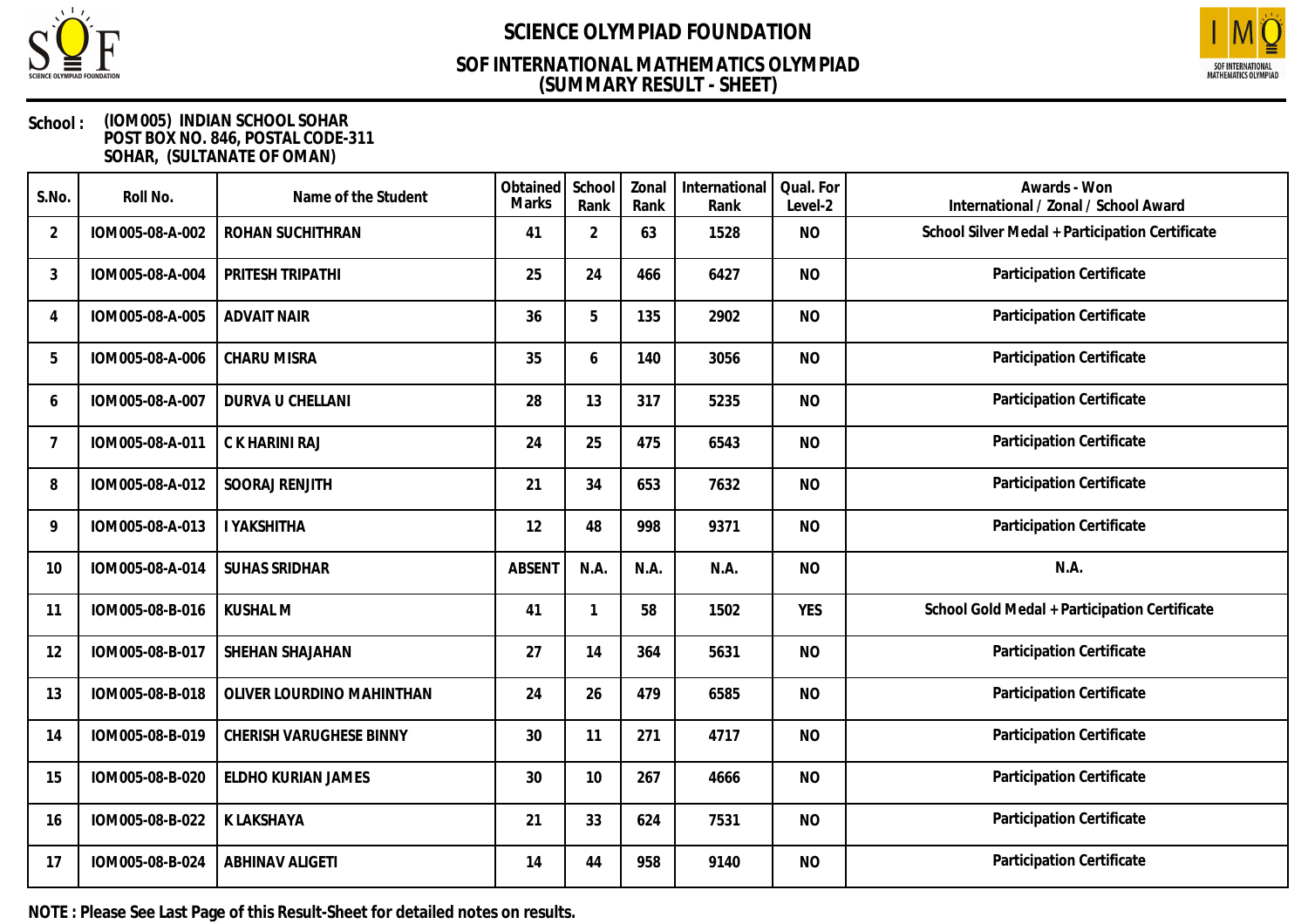

### **(SUMMARY RESULT - SHEET) SOF INTERNATIONAL MATHEMATICS OLYMPIAD**



#### **School : (IOM005) INDIAN SCHOOL SOHAR POST BOX NO. 846, POSTAL CODE-311 SOHAR, (SULTANATE OF OMAN)**

| S.No. | Roll No.        | Name of the Student      | Obtained<br>Marks | School<br>Rank | Zonal<br>Rank | International<br>Rank | Qual. For<br>Level-2 | Awards - Won<br>International / Zonal / School Award |
|-------|-----------------|--------------------------|-------------------|----------------|---------------|-----------------------|----------------------|------------------------------------------------------|
| 18    | IOM005-08-B-026 | HARSHINI PADMANABHAN     | 22                | 29             | 573           | 7212                  | <b>NO</b>            | Participation Certificate                            |
| 19    | IOM005-08-B-028 | <b>CHOKSHI H KHANJAN</b> | 30                | 9              | 249           | 4555                  | <b>NO</b>            | Participation Certificate                            |
| 20    | IOM005-08-B-030 | SNIGDHA CHATTARJEE       | 27                | 15             | 372           | 5691                  | <b>NO</b>            | Participation Certificate                            |
| 21    | IOM005-08-B-032 | YASIR QURESHI            | 12                | 49             | 999           | 9373                  | <b>NO</b>            | Participation Certificate                            |
| 22    | IOM005-08-C-035 | <b>ADITYA VARSHNEY</b>   | 15                | 43             | 895           | 8908                  | <b>NO</b>            | Participation Certificate                            |
| 23    | IOM005-08-C-037 | <b>SWATI RAJESH</b>      | 34                | $\overline{7}$ | 165           | 3358                  | <b>NO</b>            | Participation Certificate                            |
| 24    | IOM005-08-C-038 | PAKHI GOLYAN             | 39                | 3              | 88            | 1999                  | <b>NO</b>            | School Bronze Medal + Participation Certificate      |
| 25    | IOM005-08-C-039 | MEGHNA JAYAKUMAR         | 26                | 17             | 397           | 5918                  | <b>NO</b>            | Participation Certificate                            |
| 26    | IOM005-08-C-040 | PRANAV SABAREESH M P     | 25                | 23             | 452           | 6359                  | <b>NO</b>            | Participation Certificate                            |
| 27    | IOM005-08-C-041 | MEGHNA SENTHIL KUMAR     | 25                | 21             | 433           | 6270                  | <b>NO</b>            | Participation Certificate                            |
| 28    | IOM005-08-C-042 | SHAZIN                   | 13                | 47             | 982           | 9266                  | <b>NO</b>            | Participation Certificate                            |
| 29    | IOM005-08-C-044 | ARYAN PRAVINKUMAR JADAV  | 20                | 35             | 687           | 7857                  | <b>NO</b>            | Participation Certificate                            |
| 30    | IOM005-08-C-045 | NABA SIDDIQUA            | 26                | 20             | 418           | 6054                  | <b>NO</b>            | Participation Certificate                            |
| 31    | IOM005-08-C-048 | <b>PUSHKAR RAI</b>       | 24                | 27             | 480           | 6586                  | <b>NO</b>            | Participation Certificate                            |
| 32    | IOM005-08-D-050 | <b>TAHNIYA HARMAIN</b>   | <b>ABSENT</b>     | N.A.           | N.A.          | N.A.                  | <b>NO</b>            | N.A.                                                 |
| 33    | IOM005-08-D-052 | KRITHYAA VIJAYANAND      | 37                | 4              | 114           | 2585                  | <b>NO</b>            | Participation Certificate                            |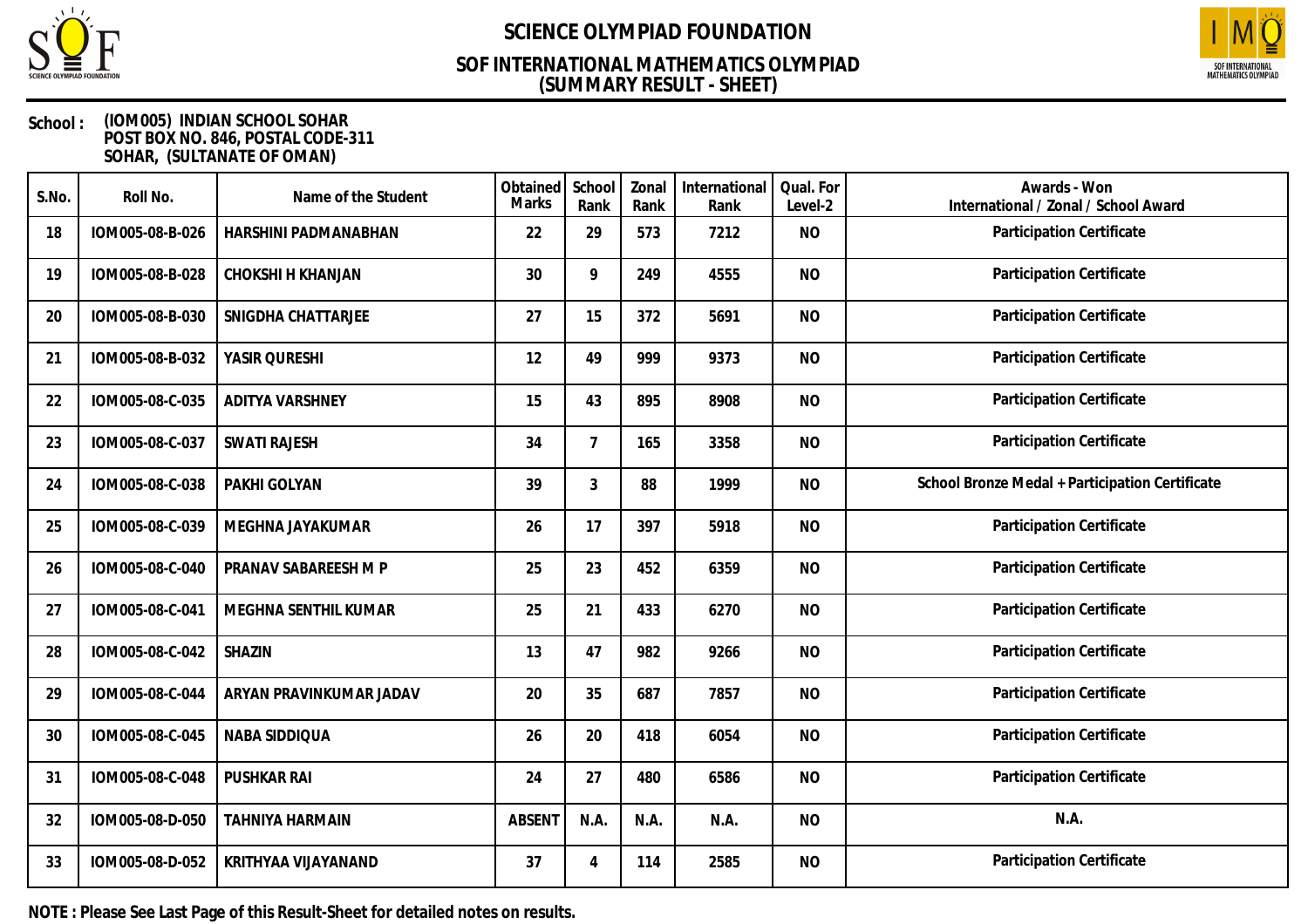

### **(SUMMARY RESULT - SHEET) SOF INTERNATIONAL MATHEMATICS OLYMPIAD**



#### **School : (IOM005) INDIAN SCHOOL SOHAR POST BOX NO. 846, POSTAL CODE-311 SOHAR, (SULTANATE OF OMAN)**

| S.No. | Roll No.        | Name of the Student         | Obtained<br><b>Marks</b> | School<br>Rank | Zonal<br>Rank | International<br>Rank | Qual. For<br>Level-2 | Awards - Won<br>International / Zonal / School Award |
|-------|-----------------|-----------------------------|--------------------------|----------------|---------------|-----------------------|----------------------|------------------------------------------------------|
| 34    | IOM005-08-D-053 | PAVAN AJITH KUMAR           | 26                       | 20             | 418           | 6054                  | <b>NO</b>            | Participation Certificate                            |
| 35    | IOM005-08-D-054 | S MALHAR MANUELRAJ          | 21                       | 33             | 624           | 7531                  | <b>NO</b>            | Participation Certificate                            |
| 36    | IOM005-08-D-055 | ANEESH PRAFUL KADAM         | 29                       | 12             | 283           | 4905                  | <b>NO</b>            | Participation Certificate                            |
| 37    | IOM005-08-E-058 | KSHITIJ RAMRAO SRIVASTAVA   | 22                       | 31             | 592           | 7273                  | <b>NO</b>            | Participation Certificate                            |
| 38    | IOM005-08-E-059 | RUTUJA R KALE               | 17                       | 39             | 814           | 8506                  | <b>NO</b>            | Participation Certificate                            |
| 39    | IOM005-08-E-061 | <b>VEDANT VAIDYA</b>        | 13                       | 46             | 981           | 9262                  | <b>NO</b>            | Participation Certificate                            |
| 40    | IOM005-08-E-064 | <b>TANMAY GUPTA</b>         | <b>ABSENT</b>            | N.A.           | N.A.          | N.A.                  | <b>NO</b>            | N.A.                                                 |
| 41    | IOM005-08-E-067 | NITHYA AJAYAN               | 26                       | 19             | 413           | 6040                  | <b>NO</b>            | Participation Certificate                            |
| 42    | IOM005-08-E-068 | PANSHUL HUMAD               | 27                       | 16             | 373           | 5698                  | <b>NO</b>            | Participation Certificate                            |
| 43    | IOM005-08-E-069 | LAKHSHYA SABBI              | 18                       | 36             | 780           | 8328                  | <b>NO</b>            | Participation Certificate                            |
| 44    | IOM005-08-E-070 | <b>SANSHRAY S GANAPATRI</b> | 16                       | 42             | 875           | 8752                  | <b>NO</b>            | Participation Certificate                            |
| 45    | IOM005-08-F-072 | <b>HUDA FATIMA</b>          | 16                       | 41             | 860           | 8721                  | <b>NO</b>            | Participation Certificate                            |
| 46    | IOM005-08-F-073 | S ARUN ESHAR                | 22                       | 30             | 577           | 7239                  | <b>NO</b>            | Participation Certificate                            |
| 47    | IOM005-08-F-074 | <b>AKSHAT RASTOGI</b>       | 13                       | 45             | 968           | 9214                  | <b>NO</b>            | Participation Certificate                            |
| 48    | IOM005-08-F-075 | M SWATHI                    | 26                       | 18             | 412           | 6039                  | <b>NO</b>            | Participation Certificate                            |
| 49    | IOM005-08-F-077 | S PRAGATHEESHWARI           | 22                       | 32             | 597           | 7325                  | <b>NO</b>            | Participation Certificate                            |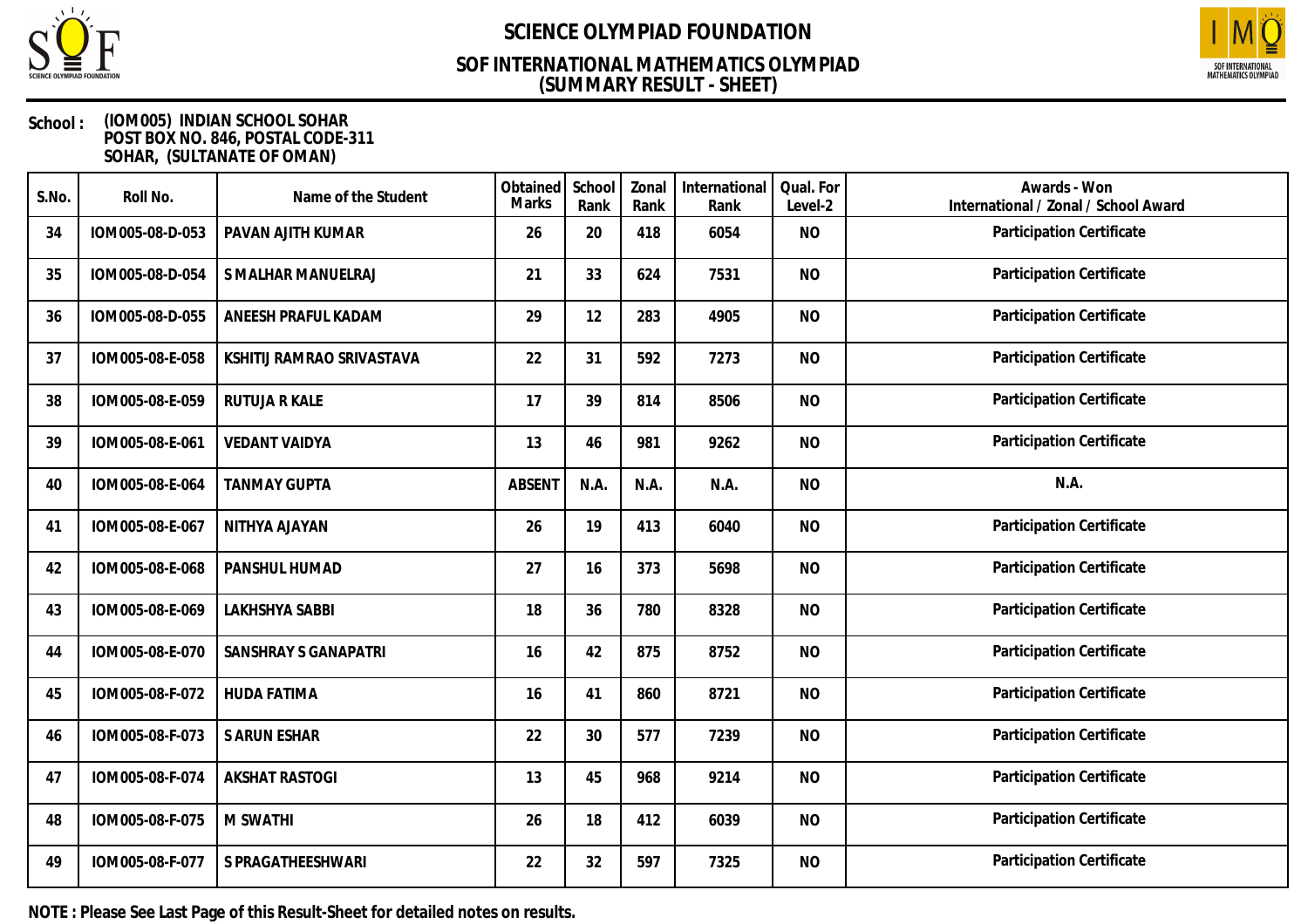

### **(SUMMARY RESULT - SHEET) SOF INTERNATIONAL MATHEMATICS OLYMPIAD**



#### **School : (IOM005) INDIAN SCHOOL SOHAR POST BOX NO. 846, POSTAL CODE-311 SOHAR, (SULTANATE OF OMAN)**

| S.No.          | Roll No.        | Name of the Student       | Obtained<br>Marks | School<br>Rank | Zonal<br>Rank  | International<br>Rank | Qual. For<br>Level-2 | Awards - Won<br>International / Zonal / School Award |
|----------------|-----------------|---------------------------|-------------------|----------------|----------------|-----------------------|----------------------|------------------------------------------------------|
| 50             | IOM005-08-F-079 | SAAKSHI MATALE            | 25                | 22             | 450            | 6353                  | <b>NO</b>            | Participation Certificate                            |
| 51             | IOM005-08-F-080 | <b>ABIDHS</b>             | 18                | 38             | 801            | 8427                  | <b>NO</b>            | Participation Certificate                            |
| 52             | IOM005-08-F-081 | ANIKETH R K POWAR         | 17                | 40             | 824            | 8541                  | <b>NO</b>            | Participation Certificate                            |
| 53             | IOM005-08-F-086 | <b>DELSTON VINITH VAS</b> | 18                | 37             | 790            | 8382                  | <b>NO</b>            | Participation Certificate                            |
| 54             | IOM005-08-F-089 | SAMBHAWI ADHIKARI         | 24                | 28             | 482            | 6593                  | <b>NO</b>            | Participation Certificate                            |
| 55             | IOM005-08-F-090 | <b>KASHISH BHARTI</b>     | <b>ABSENT</b>     | N.A.           | N.A.           | N.A.                  | <b>NO</b>            | N.A.                                                 |
|                | IOM005-09-A-001 | SANUSHA SAJU HARICHANDRAN | 28                | 22             | 425            | 5440                  | <b>NO</b>            | Participation Certificate                            |
| 2              | IOM005-09-A-002 | <b>GARVIT SINGH</b>       | 43                | 3              | 64             | 1320                  | <b>NO</b>            | School Silver Medal + Participation Certificate      |
| 3              | IOM005-09-A-003 | <b>OMAR FAROOQUE</b>      | 27                | 24             | 454            | 5723                  | <b>NO</b>            | Participation Certificate                            |
| 4              | IOM005-09-A-004 | ALISHBA MINHAJ            | 24                | 27             | 551            | 6630                  | <b>NO</b>            | Participation Certificate                            |
| 5              | IOM005-09-A-005 | HET RITESH KUMAR SHAH     | 41                | 5              | 77             | 1602                  | <b>NO</b>            | Participation Certificate                            |
| 6              | IOM005-09-A-006 | ASHWIN CHOCKALINGAM S     | 22                | 31             | 637            | 7344                  | <b>NO</b>            | Participation Certificate                            |
| $\overline{7}$ | IOM005-09-A-007 | <b>HIYA TAUNK</b>         | 23                | 28             | 584            | 6918                  | <b>NO</b>            | Participation Certificate                            |
| 8              | IOM005-09-A-008 | <b>OJAS GOLYAN</b>        | 55                | 1              | $\overline{2}$ | 42                    | <b>YES</b>           | Medal of Distinction + Certificate of Distinction    |
| 9              | IOM005-09-A-009 | MADHUSMITA MOHAKUD        | 37                | 9              | 151            | 2639                  | <b>NO</b>            | Participation Certificate                            |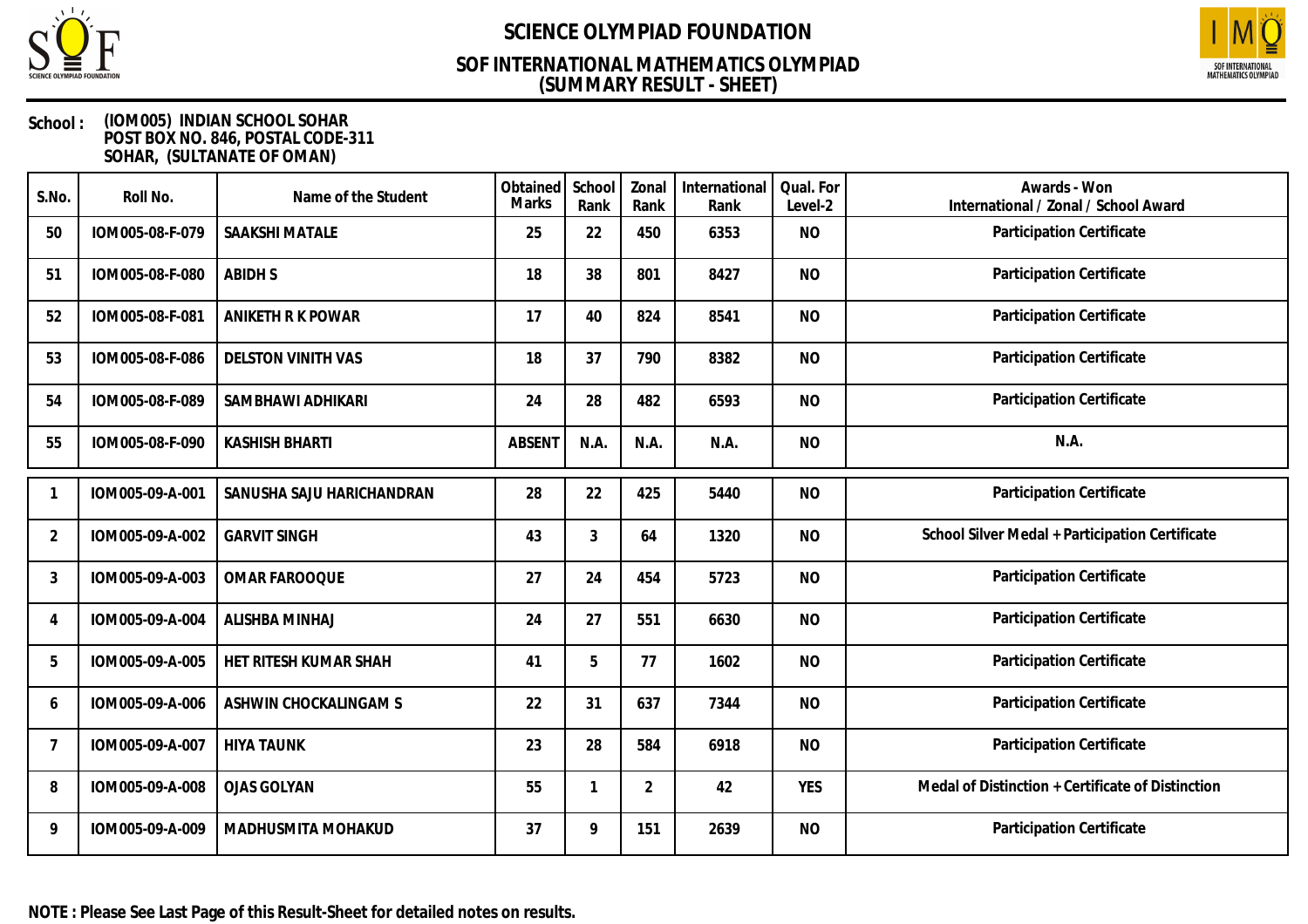

### **(SUMMARY RESULT - SHEET) SOF INTERNATIONAL MATHEMATICS OLYMPIAD**



#### **School : (IOM005) INDIAN SCHOOL SOHAR POST BOX NO. 846, POSTAL CODE-311 SOHAR, (SULTANATE OF OMAN)**

| S.No. | Roll No.        | Name of the Student         | Obtained<br>Marks | School<br>Rank | Zonal<br>Rank | International<br>Rank | Qual. For<br>Level-2 | Awards - Won<br>International / Zonal / School Award |
|-------|-----------------|-----------------------------|-------------------|----------------|---------------|-----------------------|----------------------|------------------------------------------------------|
| 10    | IOM005-09-A-010 | ANUSHKA SANJAY GHUSHE       | 30                | 18             | 346           | 4728                  | <b>NO</b>            | Participation Certificate                            |
| 11    | IOM005-09-A-011 | ANIMESH VIJAY BAWANE        | 32                | 17             | 298           | 4090                  | <b>NO</b>            | Participation Certificate                            |
| 12    | IOM005-09-A-014 | <b>GUBBLA SUSHANTH UDAY</b> | 35                | 15             | 211           | 3210                  | <b>NO</b>            | Participation Certificate                            |
| 13    | IOM005-09-A-015 | <b>TANISHA THOMAS</b>       | 29                | 19             | 382           | 5039                  | <b>NO</b>            | Participation Certificate                            |
| 14    | IOM005-09-A-016 | DHRUVIBEN NARESH KUMAR      | 42                | $\overline{4}$ | 68            | 1396                  | <b>NO</b>            | School Bronze Medal + Participation Certificate      |
| 15    | IOM005-09-B-018 | <b>OJASWA VERMA</b>         | <b>ABSENT</b>     | N.A.           | N.A.          | N.A.                  | <b>NO</b>            | N.A.                                                 |
| 16    | IOM005-09-B-023 | RONALD RITCH BABU           | 22                | 30             | 636           | 7335                  | <b>NO</b>            | Participation Certificate                            |
| 17    | IOM005-09-B-025 | <b>BHUMIKA</b>              | 37                | 8              | 149           | 2637                  | <b>NO</b>            | Participation Certificate                            |
| 18    | IOM005-09-B-027 | URMI RITESHKUMAR MIRANI     | 38                | $\overline{7}$ | 134           | 2386                  | <b>NO</b>            | Participation Certificate                            |
| 19    | IOM005-09-B-028 | <b>NEERAJ RAJEEV</b>        | <b>ABSENT</b>     | N.A.           | N.A.          | N.A.                  | <b>NO</b>            | N.A.                                                 |
| 20    | IOM005-09-C-030 | <b>HARSH SHUKLA</b>         | 26                | 26             | 489           | 6078                  | <b>NO</b>            | Participation Certificate                            |
| 21    | IOM005-09-C-032 | <b>ADITYA SHARMA</b>        | 37                | 10             | 152           | 2641                  | <b>NO</b>            | Participation Certificate                            |
| 22    | IOM005-09-C-033 | <b>ANSHITHA FICEL</b>       | 38                | 6              | 130           | 2378                  | <b>NO</b>            | Participation Certificate                            |
| 23    | IOM005-09-C-041 | <b>JYOTSNNAV</b>            | 33                | 16             | 275           | 3868                  | <b>NO</b>            | Participation Certificate                            |
| 24    | IOM005-09-C-042 | MORE AJINKYA MANIK          | 27                | 23             | 453           | 5711                  | <b>NO</b>            | Participation Certificate                            |
| 25    | IOM005-09-D-045 | SMIT AMITKUMAR RATHOD       | 36                | 11             | 172           | 2891                  | <b>NO</b>            | Participation Certificate                            |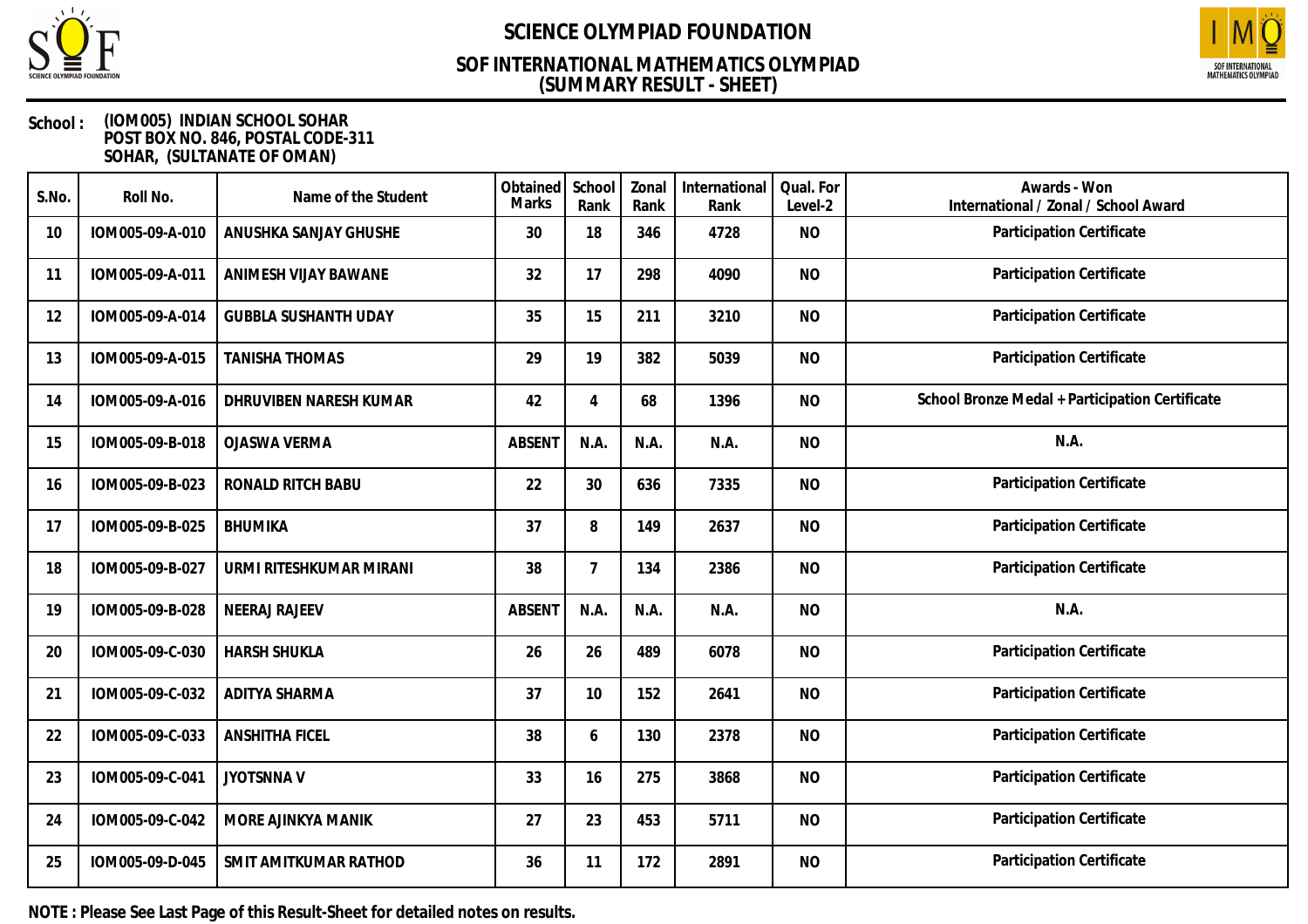

### **(SUMMARY RESULT - SHEET) SOF INTERNATIONAL MATHEMATICS OLYMPIAD**



#### **School : (IOM005) INDIAN SCHOOL SOHAR POST BOX NO. 846, POSTAL CODE-311 SOHAR, (SULTANATE OF OMAN)**

| S.No.          | Roll No.        | Name of the Student       | Obtained<br>Marks | School<br>Rank | Zonal<br>Rank | International<br>Rank | Qual. For<br>Level-2 | Awards - Won<br>International / Zonal / School Award |
|----------------|-----------------|---------------------------|-------------------|----------------|---------------|-----------------------|----------------------|------------------------------------------------------|
| 26             | IOM005-09-D-046 | <b>VARUN BHATT</b>        | 23                | 29             | 596           | 6986                  | <b>NO</b>            | Participation Certificate                            |
| 27             | IOM005-09-D-049 | <b>KRISH GOSWAMI</b>      | 35                | 14             | 209           | 3203                  | <b>NO</b>            | Participation Certificate                            |
| 28             | IOM005-09-D-050 | KAMBLE SAKSHI SANJAY      | <b>ABSENT</b>     | N.A.           | N.A.          | N.A.                  | <b>NO</b>            | N.A.                                                 |
| 29             | IOM005-09-D-055 | RENIL DHARUNI             | 29                | 20             | 386           | 5109                  | <b>NO</b>            | Participation Certificate                            |
| 30             | IOM005-09-E-062 | HEMA PRABHA PETCHIAPPAN   | 21                | 32             | 669           | 7605                  | <b>NO</b>            | Participation Certificate                            |
| 31             | IOM005-09-E-064 | SWETHA PACKIRISAMY        | 29                | 21             | 411           | 5266                  | <b>NO</b>            | Participation Certificate                            |
| 32             | IOM005-09-E-066 | <b>MARIA THERESE PAUL</b> | 35                | 13             | 208           | 3201                  | <b>NO</b>            | Participation Certificate                            |
| 33             | IOM005-09-F-070 | RUTU BHANDARI             | 36                | 12             | 175           | 2907                  | <b>NO</b>            | Participation Certificate                            |
| 34             | IOM005-09-F-072 | ABDUL ALEEM AAMIR MD      | 44                | $\overline{2}$ | 48            | 1007                  | <b>NO</b>            | School Gold Medal + Participation Certificate        |
| 35             | IOM005-09-F-076 | C SREE MUGHI              | 27                | 25             | 467           | 5801                  | <b>NO</b>            | Participation Certificate                            |
|                | IOM005-10-A-001 | <b>ABDUL MATEEN</b>       | 26                | 21             | 378           | 5525                  | <b>NO</b>            | Participation Certificate                            |
| $\overline{2}$ | IOM005-10-A-002 | RISHABH CHOPDE            | 30                | 11             | 274           | 4373                  | <b>NO</b>            | Participation Certificate                            |
| 3              | IOM005-10-A-003 | SWITHIN GLADSON GOMEZ     | 40                | 3              | 88            | 1704                  | <b>NO</b>            | School Bronze Medal + Participation Certificate      |
| 4              | IOM005-10-A-004 | SHREYA KAMATH             | 40                | $\overline{2}$ | 86            | 1690                  | <b>NO</b>            | School Silver Medal + Participation Certificate      |
| 5              | IOM005-10-A-005 | <b>STUTI RAY</b>          | 23                | 28             | 472           | 6393                  | <b>NO</b>            | Participation Certificate                            |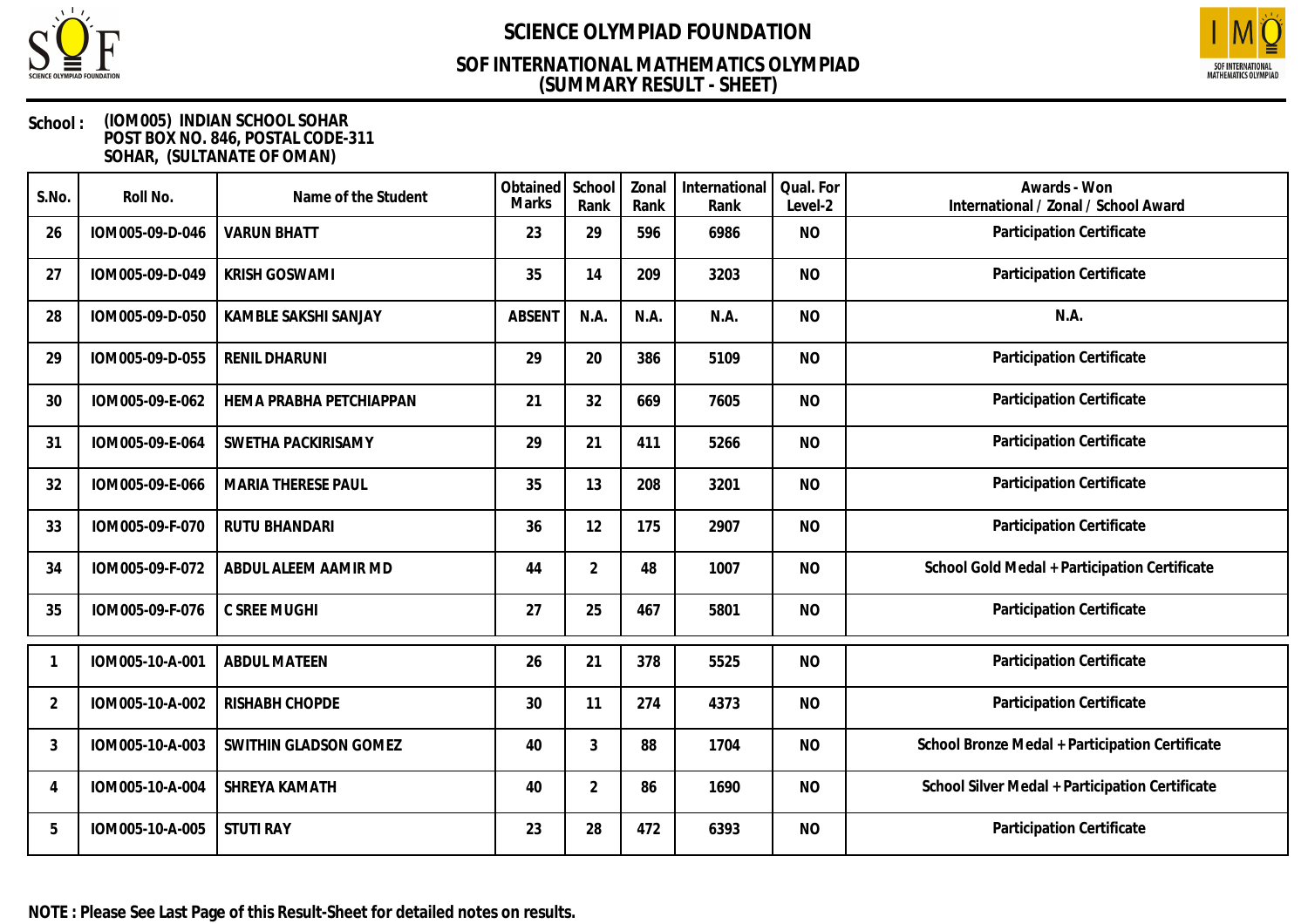

### **(SUMMARY RESULT - SHEET) SOF INTERNATIONAL MATHEMATICS OLYMPIAD**



#### **School : (IOM005) INDIAN SCHOOL SOHAR POST BOX NO. 846, POSTAL CODE-311 SOHAR, (SULTANATE OF OMAN)**

| S.No. | Roll No.        | Name of the Student       | Obtained<br>Marks | School<br>Rank | Zonal<br>Rank | International<br>Rank | Qual. For<br>Level-2 | Awards - Won<br>International / Zonal / School Award |
|-------|-----------------|---------------------------|-------------------|----------------|---------------|-----------------------|----------------------|------------------------------------------------------|
| 6     | IOM005-10-A-006 | MOHAMMAD IBRAHIM          | 25                | 22             | 408           | 5786                  | <b>NO</b>            | Participation Certificate                            |
| 7     | IOM005-10-A-007 | RISHI SHEKHAR             | 24                | 24             | 436           | 6068                  | <b>NO</b>            | Participation Certificate                            |
| 8     | IOM005-10-A-008 | PARSHVA KUMAR MANISH SHAH | 32                | 10             | 226           | 3730                  | <b>NO</b>            | Participation Certificate                            |
| 9     | IOM005-10-A-009 | SPARSH GUPTA              | 29                | 12             | 291           | 4585                  | <b>NO</b>            | Participation Certificate                            |
| 10    | IOM005-10-A-010 | SMIT MANOJKUMAR RAVAL     | 26                | 19             | 368           | 5467                  | <b>NO</b>            | Participation Certificate                            |
| 11    | IOM005-10-A-011 | <b>SAUMYA TIWARI</b>      | 40                | 1              | 84            | 1647                  | <b>YES</b>           | School Gold Medal + Participation Certificate        |
| 12    | IOM005-10-A-012 | <b>ARAVINTH RAJESH</b>    | 29                | 12             | 291           | 4585                  | <b>NO</b>            | Participation Certificate                            |
| 13    | IOM005-10-A-013 | ALI MAJID SIDDIQUI        | 39                | 4              | 96            | 1861                  | <b>NO</b>            | Participation Certificate                            |
| 14    | IOM005-10-A-014 | KRITHI VIKRAMAN J T       | 27                | 18             | 338           | 5167                  | <b>NO</b>            | Participation Certificate                            |
| 15    | IOM005-10-B-015 | <b>LIYA MERIN SUNNY</b>   | 28                | 15             | 322           | 4887                  | <b>NO</b>            | Participation Certificate                            |
| 16    | IOM005-10-B-017 | ZEBA                      | 22                | 29             | 489           | 6580                  | <b>NO</b>            | Participation Certificate                            |
| 17    | IOM005-10-B-018 | <b>DIMPI</b>              | 37                | 6              | 130           | 2379                  | <b>NO</b>            | Participation Certificate                            |
| 18    | IOM005-10-B-020 | MELINDA RUTH KAMALY       | 24                | 25             | 437           | 6069                  | <b>NO</b>            | Participation Certificate                            |
| 19    | IOM005-10-C-022 | SAATVIK SRIVASTAVA        | 29                | 13             | 301           | 4652                  | <b>NO</b>            | Participation Certificate                            |
| 20    | IOM005-10-C-023 | DEVANSH SHARMA            | 35                | 8              | 164           | 2870                  | <b>NO</b>            | Participation Certificate                            |
| 21    | IOM005-10-C-024 | YAGNIK SARAVAIYA          | 34                | 9              | 190           | 3226                  | <b>NO</b>            | Participation Certificate                            |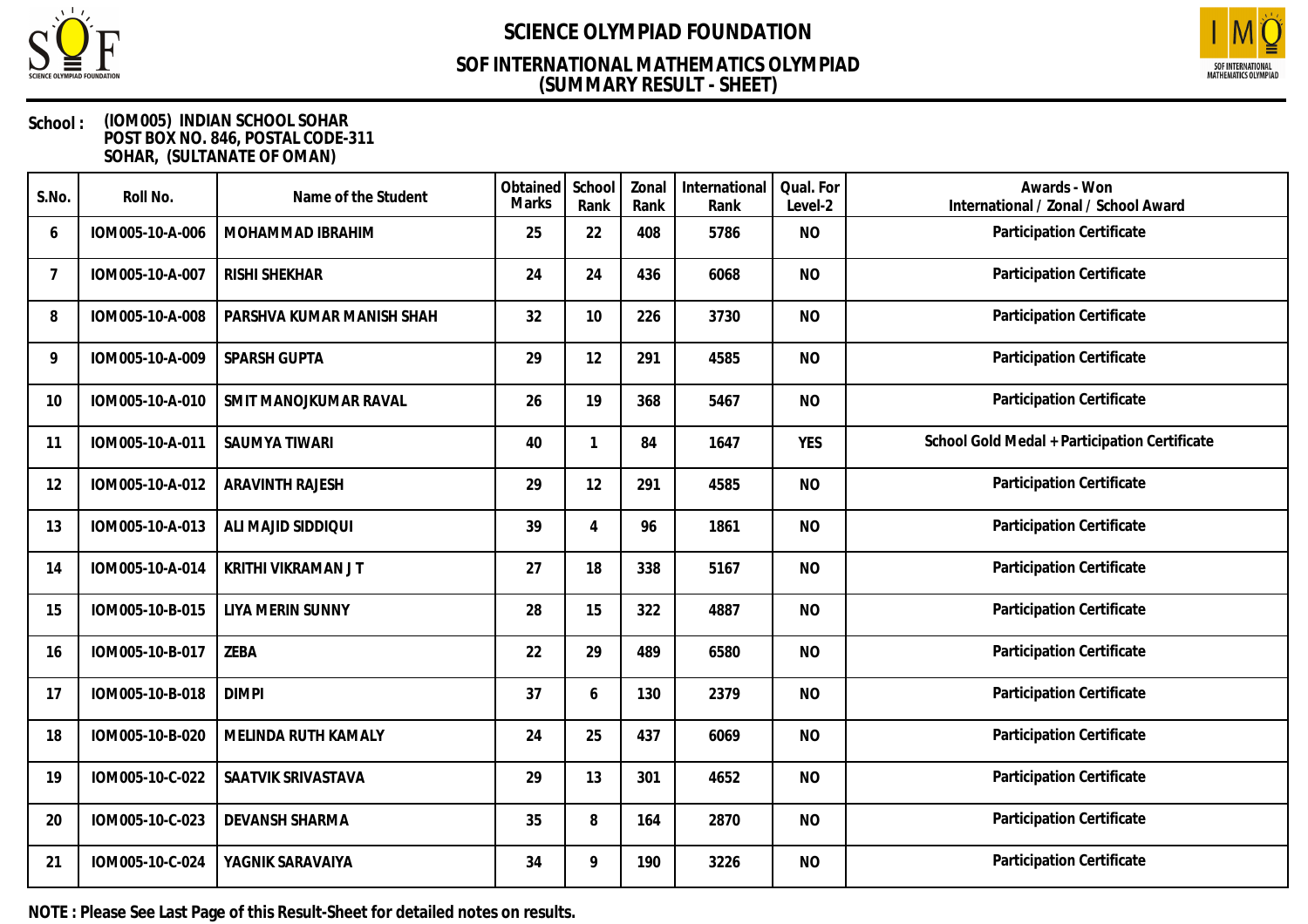

### **(SUMMARY RESULT - SHEET) SOF INTERNATIONAL MATHEMATICS OLYMPIAD**



#### **School : (IOM005) INDIAN SCHOOL SOHAR POST BOX NO. 846, POSTAL CODE-311 SOHAR, (SULTANATE OF OMAN)**

| S.No.          | Roll No.        | Name of the Student         | Obtained<br>Marks | School<br>Rank | Zonal<br>Rank | International<br>Rank | Qual. For<br>Level-2 | Awards - Won<br>International / Zonal / School Award |
|----------------|-----------------|-----------------------------|-------------------|----------------|---------------|-----------------------|----------------------|------------------------------------------------------|
| 22             | IOM005-10-C-028 | <b>KAANAN K</b>             | 26                | 20             | 374           | 5515                  | <b>NO</b>            | Participation Certificate                            |
| 23             | IOM005-10-C-029 | SHIVAM PRANAV BHATT         | 17                | 30             | 634           | 7686                  | <b>NO</b>            | Participation Certificate                            |
| 24             | IOM005-10-C-031 | <b>TEJAS AGRAWAL</b>        | 28                | 17             | 330           | 5008                  | <b>NO</b>            | Participation Certificate                            |
| 25             | IOM005-10-D-033 | PUNIT SUDHAKAR              | 24                | 26             | 449           | 6153                  | <b>NO</b>            | Participation Certificate                            |
| 26             | IOM005-10-D-034 | <b>CHINMAY SOOD</b>         | 14                | 31             | 718           | 8250                  | <b>NO</b>            | Participation Certificate                            |
| 27             | IOM005-10-D-035 | <b>MRIDULA H PILLAI</b>     | 25                | 23             | 411           | 5793                  | <b>NO</b>            | Participation Certificate                            |
| 28             | IOM005-10-D-037 | MOHAMMAD ADIL MAHMOOD       | 23                | 27             | 458           | 6323                  | <b>NO</b>            | Participation Certificate                            |
| 29             | IOM005-10-D-041 | <b>DEEPAK DEIVEEGAN</b>     | 28                | 16             | 328           | 4974                  | <b>NO</b>            | Participation Certificate                            |
| 30             | IOM005-10-D-046 | PRAMITE PREMKUMAR           | 39                | 5              | 101           | 1937                  | <b>NO</b>            | Participation Certificate                            |
| 31             | IOM005-10-E-047 | PRATHIK PREJITH             | 37                | $\overline{7}$ | 136           | 2396                  | <b>NO</b>            | Participation Certificate                            |
| 32             | IOM005-10-E-049 | NISHANTH SELVA KUMAR        | 28                | 14             | 321           | 4879                  | <b>NO</b>            | Participation Certificate                            |
|                | IOM005-11-A-002 | SHRAVAN JAYASANKAR          | 22                | 8              | 197           | 3792                  | <b>NO</b>            | Participation Certificate                            |
| $\overline{2}$ | IOM005-11-A-004 | <b>SREE MUKUND VEGI</b>     | 25                | 7              | 143           | 3126                  | <b>NO</b>            | Participation Certificate                            |
| 3              | IOM005-11-A-006 | <b>KESHAV KISHOR KUDALE</b> | <b>ABSENT</b>     | N.A.           | N.A.          | N.A.                  | <b>NO</b>            | N.A.                                                 |
| 4              | IOM005-11-A-009 | MANASVI MANOJ MORE          | 28                | 6              | 101           | 2459                  | <b>NO</b>            | Participation Certificate                            |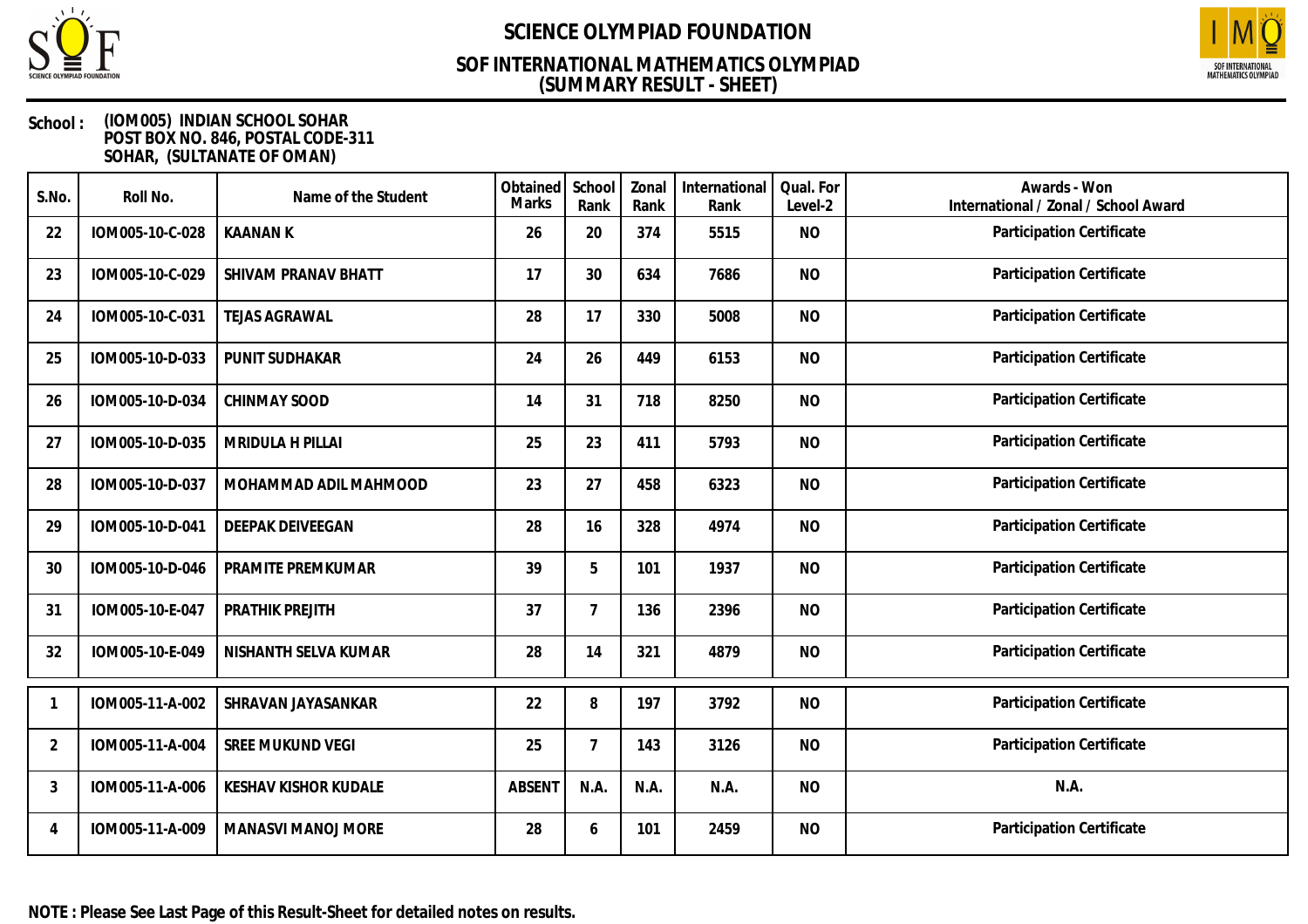

## **(SUMMARY RESULT - SHEET) SOF INTERNATIONAL MATHEMATICS OLYMPIAD**



#### **School : (IOM005) INDIAN SCHOOL SOHAR POST BOX NO. 846, POSTAL CODE-311 SOHAR, (SULTANATE OF OMAN)**

| S.No.          | Roll No.        | Name of the Student           | Obtained<br>Marks | School<br>Rank | Zonal<br>Rank | International<br>Rank | Qual. For<br>Level-2 | Awards - Won<br>International / Zonal / School Award |
|----------------|-----------------|-------------------------------|-------------------|----------------|---------------|-----------------------|----------------------|------------------------------------------------------|
| 5              | IOM005-11-A-010 | <b>AKASH BISWAS</b>           | <b>ABSENT</b>     | N.A.           | N.A.          | N.A.                  | <b>NO</b>            | N.A.                                                 |
| 6              | IOM005-11-A-012 | <b>ABHEEK KAUSHAL</b>         | 37                | $\overline{2}$ | 23            | 921                   | <b>YES</b>           | Medal of Distinction + Certificate of Distinction    |
| $\overline{7}$ | IOM005-11-B-014 | MOHAMMED UMAR SHARIEFF        | <b>ABSENT</b>     | N.A.           | N.A.          | N.A.                  | <b>NO</b>            | N.A.                                                 |
| 8              | IOM005-11-B-015 | PAVITRI MURUGAN               | 28                | 5              | 92            | 2372                  | <b>NO</b>            | Participation Certificate                            |
| 9              | IOM005-11-B-016 | SHETH KAUSHAL BHASKARKUMAR    | 11                | 9              | 328           | 5467                  | <b>NO</b>            | Participation Certificate                            |
| 10             | IOM005-11-B-017 | JENNIE ANGELA JOSE SHIRLEY    | 37                | $\mathbf{1}$   | 20            | 883                   | <b>YES</b>           | Medal of Distinction + Certificate of Distinction    |
| 11             | IOM005-11-B-018 | <b>VINEET BHAVINBHAI SHAH</b> | 30                | 4              | 70            | 2029                  | <b>NO</b>            | Participation Certificate                            |
| 12             | IOM005-11-B-019 | POOJA RAJAMOHAN               | 31                | $\mathfrak{Z}$ | 56            | 1783                  | <b>NO</b>            | School Gold Medal + Participation Certificate        |
|                | IOM005-12-A-004 | AARYAN DWIVEDI                | 39                | $\overline{2}$ | 5             | 386                   | <b>YES</b>           | Medal of Distinction + Certificate of Distinction    |
| $\overline{2}$ | IOM005-12-A-005 | KRITHIKHA BALAMURUGAN         | 32                | 4              | 23            | 979                   | <b>YES</b>           | Medal of Distinction + Certificate of Distinction    |
| 3              | IOM005-12-A-008 | <b>KARTIK SHUKLA</b>          | 27                | 6              | 60            | 1712                  | <b>NO</b>            | Participation Certificate                            |
| 4              | IOM005-12-B-009 | <b>AKHILA FICEL</b>           | 20                | 8              | 131           | 2940                  | <b>NO</b>            | Participation Certificate                            |
| 5              | IOM005-12-B-010 | ANISH CHOCKALINGAM SHANMUGAM  | 38                | 3              | 6             | 446                   | <b>YES</b>           | Medal of Distinction + Certificate of Distinction    |
| 6              | IOM005-12-B-011 | SINGH RAUNAK                  | 28                | 5              | 50            | 1510                  | <b>NO</b>            | School Gold Medal + Participation Certificate        |
| 7              | IOM005-12-B-012 | VAANSH VIKAS LAKHWARA         | 25                | 7              | 76            | 2037                  | <b>NO</b>            | Participation Certificate                            |